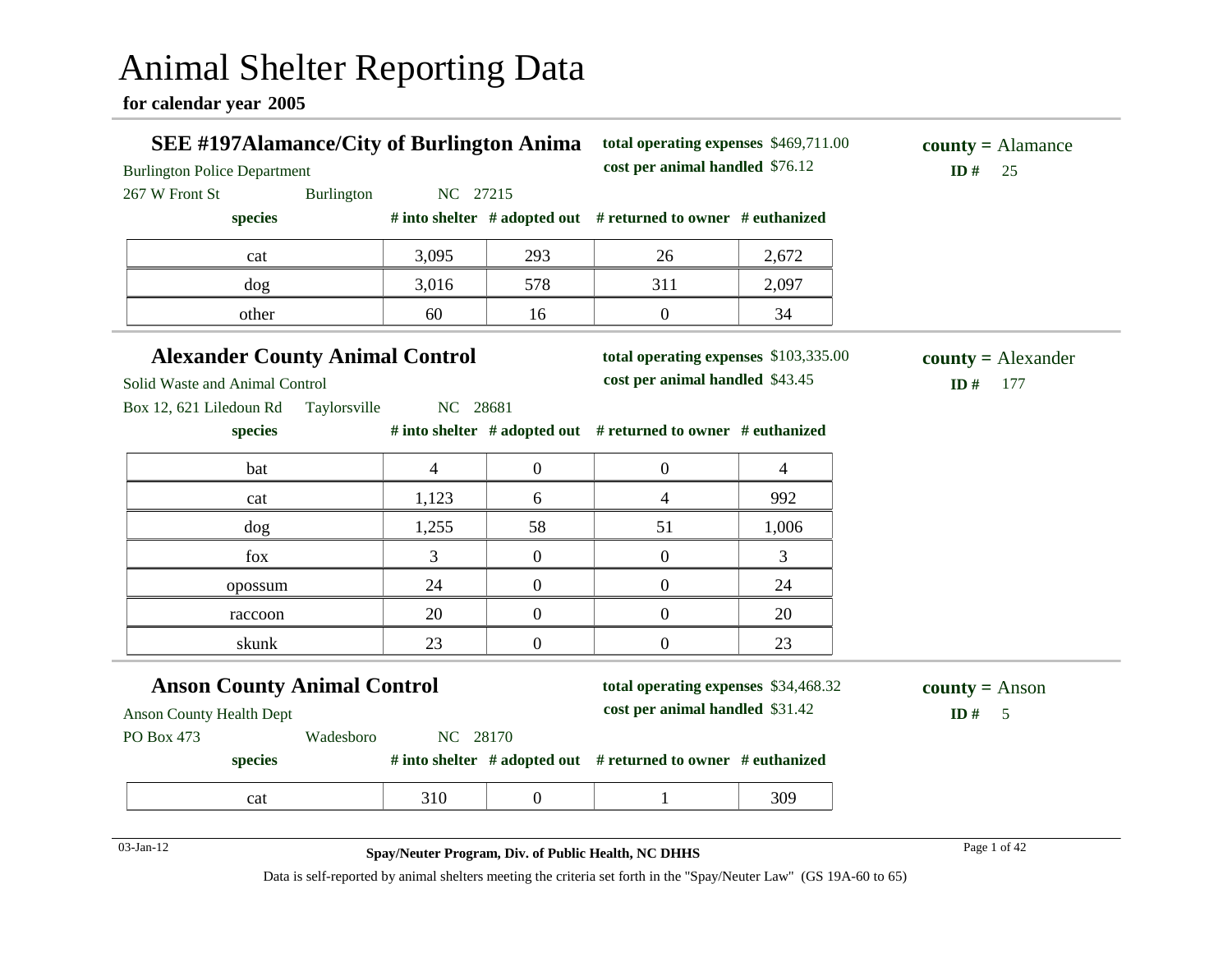| <b>Anson County Animal Control</b>                         |          |                  | total operating expenses \$34,468.32<br>cost per animal handled \$31.42 |                | $county = Anson$<br>ID# 5      |
|------------------------------------------------------------|----------|------------------|-------------------------------------------------------------------------|----------------|--------------------------------|
| <b>Anson County Health Dept</b><br>PO Box 473<br>Wadesboro | NC 28170 |                  |                                                                         |                |                                |
| species                                                    |          |                  | # into shelter # adopted out # returned to owner # euthanized           |                |                                |
| dog                                                        | 787      | $\boldsymbol{0}$ | 16                                                                      | 771            |                                |
| <b>Ashe County Animal Control</b>                          |          |                  | total operating expenses \$179,481.00                                   |                | <b>county</b> = Ashe           |
|                                                            |          |                  | cost per animal handled \$100.43                                        |                | ID# 6                          |
| West Jefferson<br>PO Box 1797                              | NC 28694 |                  |                                                                         |                |                                |
| species                                                    |          |                  | # into shelter # adopted out # returned to owner # euthanized           |                |                                |
| cat                                                        | 799      | 44               | 6                                                                       | 749            |                                |
| chicken                                                    | 108      | 103              | $\boldsymbol{0}$                                                        | 5              |                                |
| cockatiel                                                  | 5        | 5                | $\boldsymbol{0}$                                                        | $\overline{0}$ |                                |
| dog                                                        | 865      | 145              | 55                                                                      | 665            |                                |
| ferret                                                     | 3        | $\mathbf{2}$     | $\boldsymbol{0}$                                                        | $\overline{0}$ |                                |
| horse                                                      | 4        | 4                | $\boldsymbol{0}$                                                        | $\overline{0}$ |                                |
| rabbit                                                     | 3        | 3                | $\boldsymbol{0}$                                                        | $\overline{0}$ |                                |
| <b>Beaufort County Animal Control</b>                      |          |                  | total operating expenses \$165,457.78                                   |                | $county = Beaufort$            |
|                                                            |          |                  | cost per animal handled \$56.35                                         |                | ID#<br>$\overline{9}$          |
| 121 W 3rd St<br>Washington                                 | NC 27889 |                  |                                                                         |                |                                |
| species                                                    |          |                  | # into shelter # adopted out # returned to owner # euthanized           |                |                                |
| cat                                                        | 1,374    | 28               | 14                                                                      | 1,329          |                                |
| dog                                                        | 1,562    | 148              | 84                                                                      | 1,306          |                                |
| <b>Bertie County Animal Control</b>                        |          |                  | total operating expenses \$58,794.00                                    |                |                                |
| Animal Control/Solid Waste                                 |          |                  | cost per animal handled \$74.05                                         |                | $county = Bertie$<br>ID#<br>10 |
| PO Box 530<br>Windsor                                      | NC 27983 |                  |                                                                         |                |                                |
|                                                            |          |                  |                                                                         |                |                                |
| species                                                    |          |                  | # into shelter # adopted out # returned to owner # euthanized           |                |                                |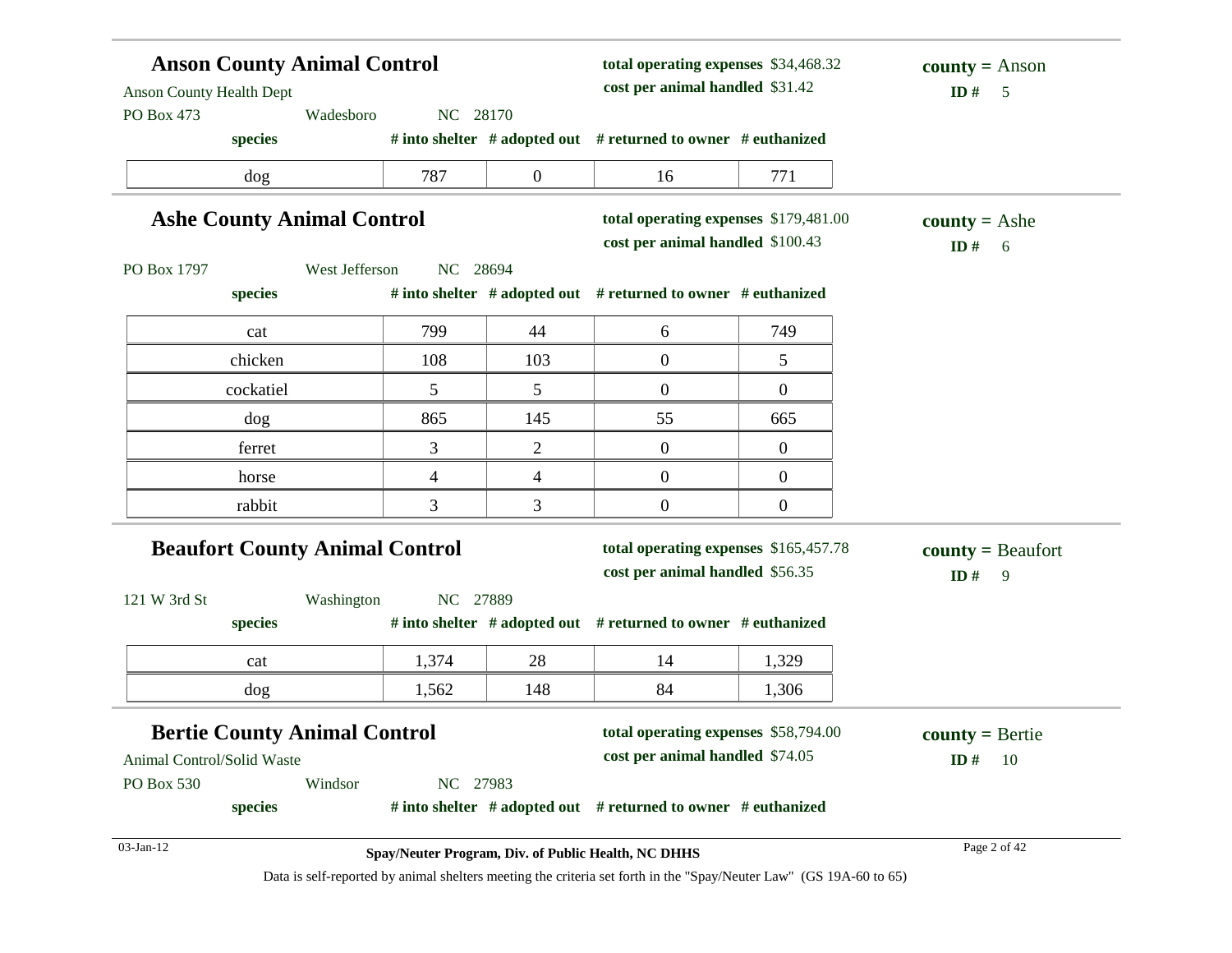| Animal Control/Solid Waste<br>PO Box 530                                       | <b>Bertie County Animal Control</b><br>Windsor      |                  |                                                                          | total operating expenses \$58,794.00<br>cost per animal handled \$74.05<br>NC 27983 |                                      |
|--------------------------------------------------------------------------------|-----------------------------------------------------|------------------|--------------------------------------------------------------------------|-------------------------------------------------------------------------------------|--------------------------------------|
| species                                                                        |                                                     |                  | # into shelter # adopted out # returned to owner # euthanized            |                                                                                     |                                      |
| cat                                                                            | 341                                                 | 86               | $\boldsymbol{0}$                                                         | 255                                                                                 |                                      |
| dog                                                                            | 423                                                 | 61               | $\boldsymbol{0}$                                                         | 204                                                                                 |                                      |
| <b>Bladen County Animal Control</b>                                            |                                                     |                  | total operating expenses \$98,796.00                                     |                                                                                     | $county = B$ laden                   |
| <b>Bladen County Health Dept</b>                                               |                                                     |                  | cost per animal handled \$35.57                                          |                                                                                     | ID $#$<br>-11                        |
| PO Box 189<br>Elizabethtown<br>species                                         | NC 28337                                            |                  | # into shelter # adopted out # returned to owner # euthanized            |                                                                                     |                                      |
| cat                                                                            | 1,131                                               | 305              | 12                                                                       | 689                                                                                 |                                      |
| cow                                                                            | 7                                                   | $\overline{0}$   | 7                                                                        | $\boldsymbol{0}$                                                                    |                                      |
| dog                                                                            | 2,195                                               | 498              | 57                                                                       | 1,517                                                                               |                                      |
| horse                                                                          | 3                                                   | $\overline{0}$   | 3                                                                        | $\boldsymbol{0}$                                                                    |                                      |
| pig                                                                            | 21                                                  | $\boldsymbol{0}$ | 21                                                                       | $\overline{0}$                                                                      |                                      |
| sheep                                                                          | 5                                                   | 5                | $\overline{0}$                                                           | 5                                                                                   |                                      |
| wildlife                                                                       | 153                                                 | $\boldsymbol{0}$ | 72                                                                       | 81                                                                                  |                                      |
| <b>Brunswick County Animal Services</b><br><b>Brunswick County Health Dept</b> |                                                     |                  | total operating expenses \$554,455.78<br>cost per animal handled \$73.34 |                                                                                     | $county = Brunswick$<br>ID $#$<br>12 |
| PO Box 92<br>Supply                                                            | NC 28462                                            |                  |                                                                          |                                                                                     |                                      |
| species                                                                        |                                                     |                  | # into shelter # adopted out # returned to owner # euthanized            |                                                                                     |                                      |
| bat                                                                            | $\overline{2}$                                      | $\overline{0}$   | $\boldsymbol{0}$                                                         | $\mathbf{1}$                                                                        |                                      |
| bird                                                                           | 92                                                  | 55               | 5                                                                        | $\overline{2}$                                                                      |                                      |
| bobcat                                                                         | $\mathbf{1}$                                        | $\boldsymbol{0}$ | $\boldsymbol{0}$                                                         | $\mathbf{1}$                                                                        |                                      |
| cat                                                                            | 4,018                                               | 242              | 26                                                                       | 3,692                                                                               |                                      |
| chicken                                                                        | 12                                                  | 11               | $\boldsymbol{0}$                                                         | $\boldsymbol{0}$                                                                    |                                      |
| $03$ -Jan-12                                                                   | Spay/Neuter Program, Div. of Public Health, NC DHHS |                  |                                                                          |                                                                                     | Page 3 of 42                         |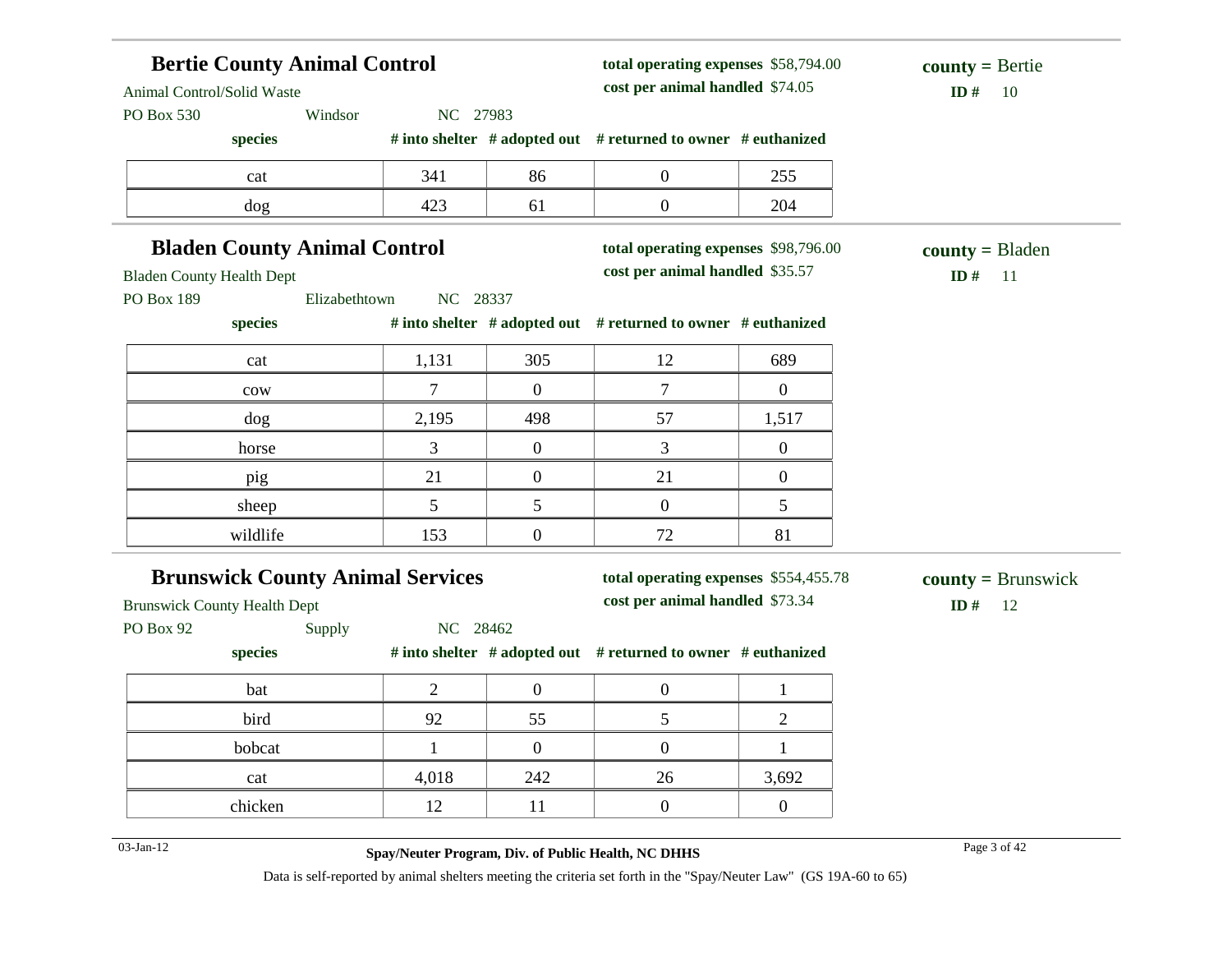# **Brunswick County Animal Services**

**total operating expenses** \$554,455.78 **cost per animal handled**

Brunswick County Health Dept

PO Box 92 Supply NC 28462

**species # into shelter # adopted out # returned to owner # euthanized**

| $5$ peers                 |       |                  | $\theta$ and sheave $\theta$ and $\theta$ and $\theta$ are $\theta$ and $\theta$ are $\theta$ and $\theta$ are $\theta$ and $\theta$ are $\theta$ |                  |
|---------------------------|-------|------------------|---------------------------------------------------------------------------------------------------------------------------------------------------|------------------|
| dog                       | 3,197 | 963              | 266                                                                                                                                               | 1,904            |
| duck                      | 11    |                  | $\overline{0}$                                                                                                                                    | $\boldsymbol{0}$ |
| fox                       | 6     | $\boldsymbol{0}$ | $\boldsymbol{0}$                                                                                                                                  | $\overline{4}$   |
| geese                     | 3     | $\overline{2}$   | $\boldsymbol{0}$                                                                                                                                  | $\overline{0}$   |
| goat                      | 4     | 4                | $\boldsymbol{0}$                                                                                                                                  | 0                |
| iguana                    |       |                  | $\overline{0}$                                                                                                                                    | 0                |
| opossum                   | 132   | 0                | $\boldsymbol{0}$                                                                                                                                  | 25               |
| pig                       | 4     | 4                | $\Omega$                                                                                                                                          | $\theta$         |
| rabbit                    | 3     | 3                | $\overline{0}$                                                                                                                                    | $\overline{0}$   |
| raccoon                   | 72    | 0                | $\theta$                                                                                                                                          | 65               |
| $\ensuremath{\text{rat}}$ | 2     | 2                | $\overline{0}$                                                                                                                                    | 0                |
|                           |       |                  |                                                                                                                                                   |                  |

# **Buncombe/Asheville Humane Society**

**total operating expenses** \$696,319.00

**cost per animal handled**

 $$ **county =** Buncombe

72 Lees Creek Rd Asheville NC 28806

| species |       |       | # into shelter $#$ adopted out $#$ returned to owner $#$ euthanized |       |
|---------|-------|-------|---------------------------------------------------------------------|-------|
| bat     | 24    |       |                                                                     | 24    |
| bird    | 49    | 18    |                                                                     | 23    |
| cat     | 3,897 | 563   | 68                                                                  | 3,181 |
| coyote  |       |       |                                                                     |       |
| dog     | 4,084 | 1,146 | 593                                                                 | 2,253 |
| ferret  |       |       |                                                                     |       |
| fox     | 12    |       |                                                                     |       |

03-Jan-12 Page 4 of 42 **Spay/Neuter Program, Div. of Public Health, NC DHHS**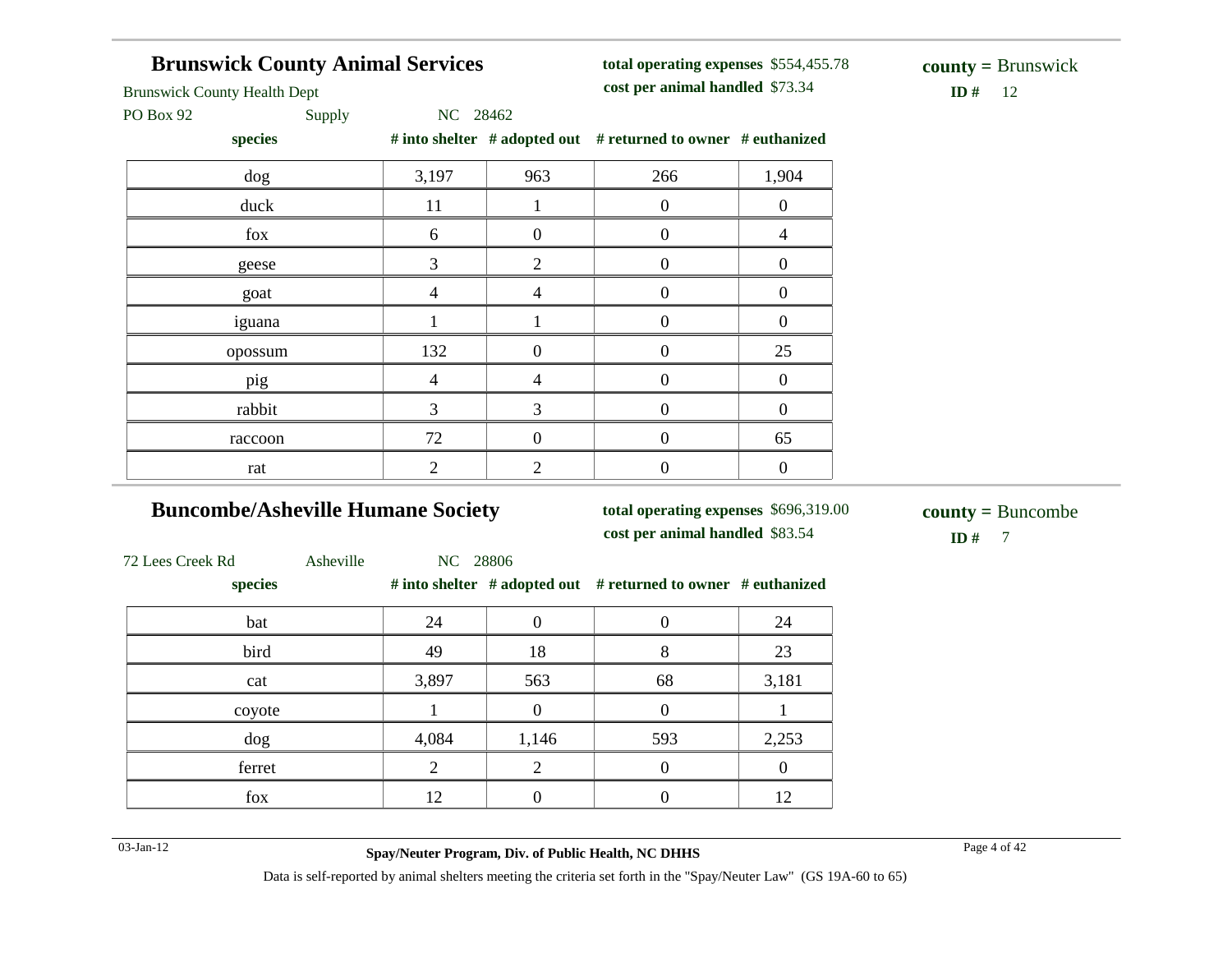# **Buncombe/Asheville Humane Society**

**total operating expenses** \$696,319.00 **cost per animal handled**

 $$ **county =** Buncombe

|  | 72 Lees Creek Rd |  |
|--|------------------|--|
|  |                  |  |

Asheville NC 28806

**species # into shelter # adopted out # returned to owner # euthanized**

| species                   |                |                  | $\pi$ mw shence $\pi$ and piculous $\pi$ returned to owner $\pi$ cumanized |                  |
|---------------------------|----------------|------------------|----------------------------------------------------------------------------|------------------|
| gerbil                    | $\sqrt{6}$     | $\boldsymbol{0}$ | $\boldsymbol{0}$                                                           | 6                |
| goat                      | $\overline{4}$ | $\overline{2}$   | $\boldsymbol{0}$                                                           | $\mathbf{1}$     |
| groundhog                 | $\overline{4}$ | $\boldsymbol{0}$ | $\boldsymbol{0}$                                                           | 3                |
| guinea pig                | 23             | 5                | $\boldsymbol{0}$                                                           | 17               |
| hamster                   | 20             | $\sqrt{2}$       | $\boldsymbol{0}$                                                           | 20               |
| horse                     | 1              | $\boldsymbol{0}$ | $\mathbf{1}$                                                               | $\boldsymbol{0}$ |
| mouse                     | 1              | $\boldsymbol{0}$ | $\boldsymbol{0}$                                                           | $\mathbf{1}$     |
| opossum                   | 68             | $\boldsymbol{0}$ | $\boldsymbol{0}$                                                           | 65               |
| other                     | $8\,$          | $\boldsymbol{0}$ | 5                                                                          | $\overline{4}$   |
| pig                       | $\mathfrak{Z}$ | 1                | $\overline{2}$                                                             | $\mathbf{1}$     |
| rabbit                    | 31             | 15               | $\boldsymbol{0}$                                                           | 12               |
| raccoon                   | 86             | $\boldsymbol{0}$ | $\boldsymbol{0}$                                                           | 82               |
| $\ensuremath{\text{rat}}$ | $\overline{4}$ | $\mathbf{1}$     | $\boldsymbol{0}$                                                           | $\mathfrak{Z}$   |
| sheep                     | $\overline{2}$ | $\overline{2}$   | $\boldsymbol{0}$                                                           | $\boldsymbol{0}$ |
| skunk                     | 3              | $\boldsymbol{0}$ | $\boldsymbol{0}$                                                           | 3                |
| squirrel                  | $\overline{2}$ | $\boldsymbol{0}$ | $\boldsymbol{0}$                                                           | $\overline{2}$   |

# **Burke County Animal Shelter**

**total operating expenses** \$209,000.00 **cost per animal handled**

 $ID# 13$ **county =** Burke

Burke County Sheriff's Dept

150 Government Dr Morganton NC 28655

#### **species # into shelter # adopted out # returned to owner # euthanized**

| cat | 2,456                         | 140        |                       | 2,368 |
|-----|-------------------------------|------------|-----------------------|-------|
| dog | $\Omega$<br>$\cup, \cup \cup$ | 542<br>ັ⊤∠ | $\sqrt{2}$<br>$1 - 1$ | 2,262 |

03-Jan-12 Page 5 of 42 **Spay/Neuter Program, Div. of Public Health, NC DHHS**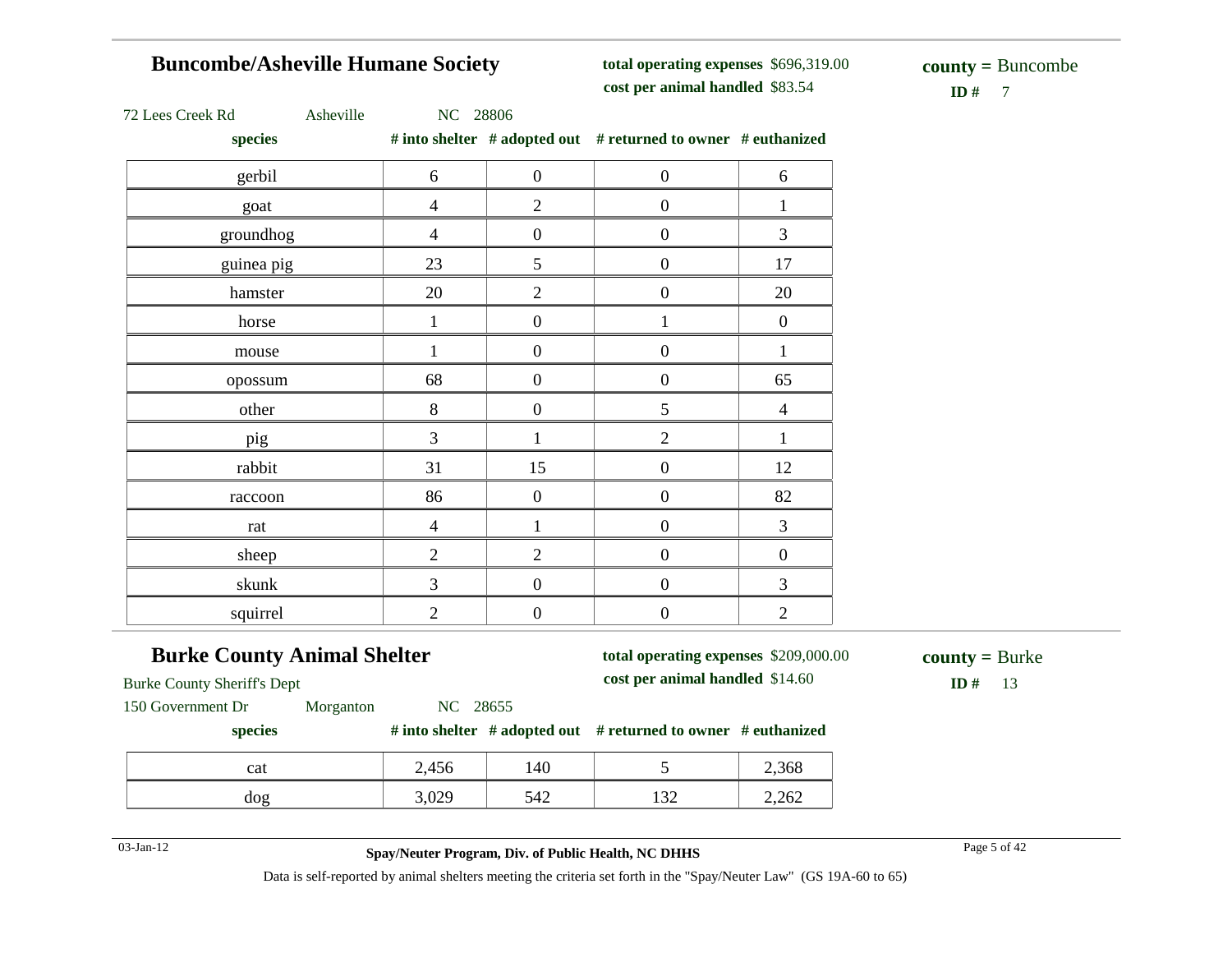| <b>Cabarrus County Animal Control</b> |                |                  | total operating expenses \$561,595.00                         |                  | $county = Cabarrus$ |
|---------------------------------------|----------------|------------------|---------------------------------------------------------------|------------------|---------------------|
| <b>Cabarrus County Sheriff's Dept</b> |                |                  | cost per animal handled \$0.00                                |                  | ID# 14              |
| PO Box 525<br>Concord                 |                | NC 28026-0525    |                                                               |                  |                     |
| species                               |                |                  | # into shelter # adopted out # returned to owner # euthanized |                  |                     |
| cat                                   | 2,367          | 170              | 18                                                            | 2,212            |                     |
| chicken                               | 6              | 6                | $\overline{0}$                                                | $\overline{0}$   |                     |
| dog                                   | 2,579          | 326              | 545                                                           | 1,775            |                     |
| goat                                  | $\overline{3}$ | $\overline{3}$   | $\mathbf{0}$                                                  | $\boldsymbol{0}$ |                     |
| horse                                 | $\mathbf{1}$   | $\boldsymbol{0}$ | $\mathbf{1}$                                                  | $\boldsymbol{0}$ |                     |
| pig                                   | $\mathbf{1}$   | $\mathbf{1}$     | $\boldsymbol{0}$                                              | $\boldsymbol{0}$ |                     |
| <b>Caldwell County Animal Control</b> |                |                  | total operating expenses \$320,871.45                         |                  | $county = Caldwell$ |
|                                       |                |                  | cost per animal handled \$57.36                               |                  | ID # $15$           |
| PO Box 2200<br>Lenoir                 | NC 28645       |                  |                                                               |                  |                     |
| species                               |                |                  | # into shelter # adopted out # returned to owner # euthanized |                  |                     |
| bat                                   | $8\,$          | $\boldsymbol{0}$ | $\boldsymbol{0}$                                              | 3                |                     |
| bird                                  | $\mathbf{1}$   | $\overline{0}$   | $\overline{0}$                                                | $\boldsymbol{0}$ |                     |
| cat                                   | 2,650          | 90               | 21                                                            | 2,393            |                     |
| chicken                               | 3              | $\boldsymbol{0}$ | $\overline{2}$                                                | $\mathbf{1}$     |                     |
| coyote                                | $\mathbf{1}$   | $\boldsymbol{0}$ | $\boldsymbol{0}$                                              | $\mathbf{1}$     |                     |
| dog                                   | 2,817          | 208              | 219                                                           | 2,342            |                     |
| dove                                  | $\mathbf{1}$   | $\boldsymbol{0}$ | $\boldsymbol{0}$                                              | $\overline{0}$   |                     |
| duck                                  | 6              | $\boldsymbol{0}$ | $\boldsymbol{0}$                                              | $\boldsymbol{0}$ |                     |
| fox                                   | 6              | $\boldsymbol{0}$ | $\boldsymbol{0}$                                              | 3                |                     |
| goat                                  | 3              | $\mathbf{1}$     | $\mathbf{1}$                                                  | $\boldsymbol{0}$ |                     |
| groundhog                             | $\mathbf{1}$   | $\boldsymbol{0}$ | $\boldsymbol{0}$                                              | $\mathbf{1}$     |                     |
| opossum                               | 45             | $\boldsymbol{0}$ | $\boldsymbol{0}$                                              | $\mathbf{1}$     |                     |

 $\sim$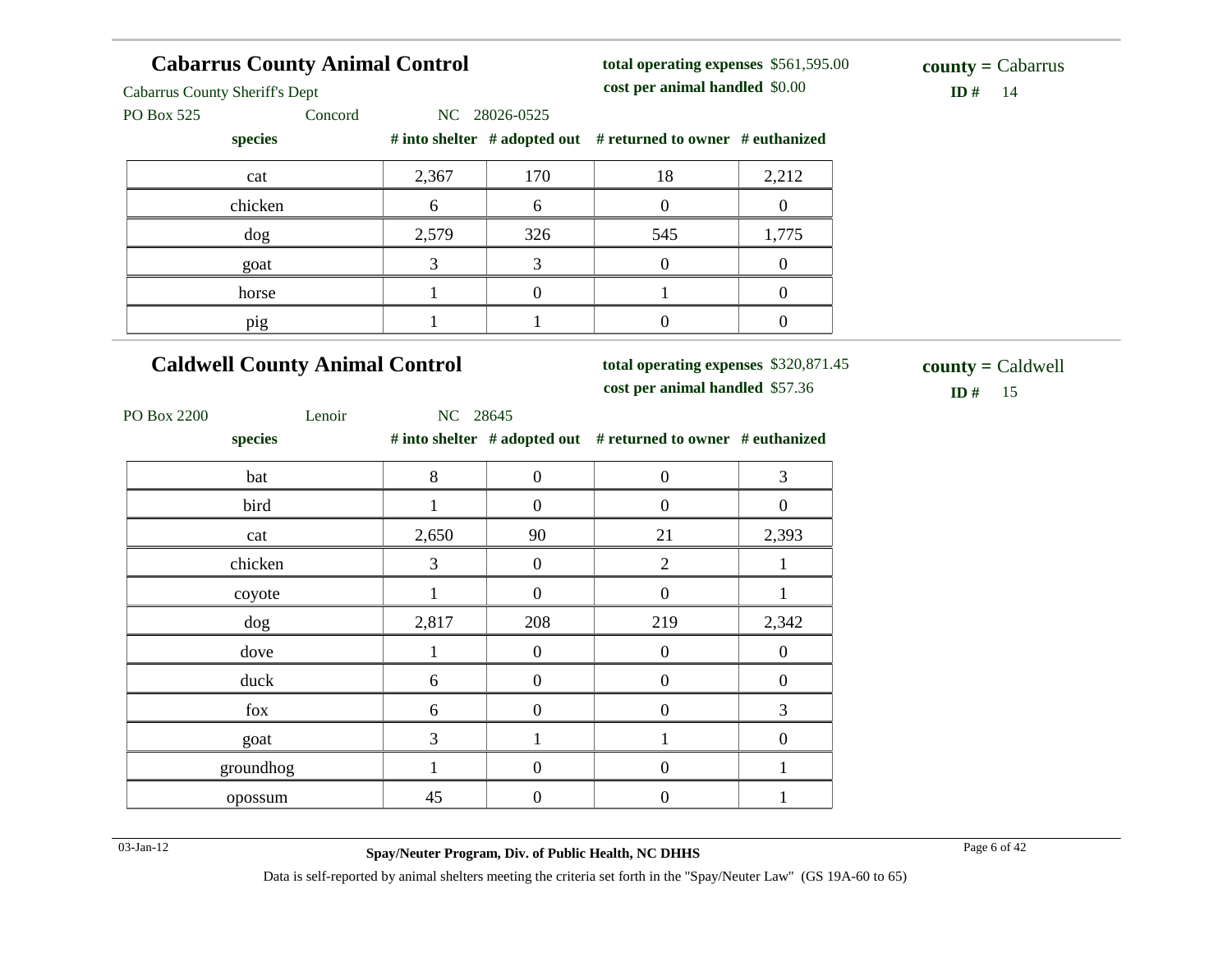| <b>Caldwell County Animal Control</b>                                                        |                |                  | total operating expenses \$320,871.45<br>cost per animal handled \$57.36 |                  | $county = Caldwell$               |
|----------------------------------------------------------------------------------------------|----------------|------------------|--------------------------------------------------------------------------|------------------|-----------------------------------|
| PO Box 2200<br>Lenoir                                                                        | NC 28645       |                  |                                                                          |                  | ID#<br>15                         |
| species                                                                                      |                |                  | # into shelter # adopted out # returned to owner # euthanized            |                  |                                   |
| owl                                                                                          | $\mathbf{1}$   | $\boldsymbol{0}$ | $\boldsymbol{0}$                                                         | $\boldsymbol{0}$ |                                   |
| pig                                                                                          | $\overline{2}$ | $\overline{0}$   | $\mathfrak{2}$                                                           | $\overline{0}$   |                                   |
| raccoon                                                                                      | 26             | $\overline{0}$   | $\overline{0}$                                                           | 12               |                                   |
| rat                                                                                          | 1              | $\boldsymbol{0}$ | $\boldsymbol{0}$                                                         | $\boldsymbol{0}$ |                                   |
| skunk                                                                                        | 19             | $\overline{0}$   | $\mathbf{0}$                                                             | 14               |                                   |
| snake                                                                                        | $\mathbf{1}$   | $\boldsymbol{0}$ | $\overline{0}$                                                           | $\boldsymbol{0}$ |                                   |
| squirrel                                                                                     | $\overline{2}$ | $\boldsymbol{0}$ | $\boldsymbol{0}$                                                         | $\overline{2}$   |                                   |
| <b>Carteret County Humane Society Animal Shel</b><br>Humane Society of Carteret Co.          |                |                  | total operating expenses \$231,764.00<br>cost per animal handled \$54.99 |                  | $county =$ Carteret<br>ID#<br>122 |
| PO Box 357<br>Newport                                                                        | NC 28570       |                  |                                                                          |                  |                                   |
| species                                                                                      |                |                  | # into shelter # adopted out # returned to owner # euthanized            |                  |                                   |
| cat                                                                                          | 2,578          | 267              | 39                                                                       | 2,096            |                                   |
| dog                                                                                          | 1,622          | 586              | 280                                                                      | 666              |                                   |
| duck                                                                                         | $\overline{2}$ | $\mathbf{2}$     | $\overline{0}$                                                           | $\boldsymbol{0}$ |                                   |
| hamster                                                                                      | $\mathbf{1}$   | $\mathbf{1}$     | $\boldsymbol{0}$                                                         | $\boldsymbol{0}$ |                                   |
| parakeet                                                                                     | $\overline{2}$ | $\overline{2}$   | $\boldsymbol{0}$                                                         | $\boldsymbol{0}$ |                                   |
| pot belly pig                                                                                | $\overline{3}$ | 3                | $\boldsymbol{0}$                                                         | $\boldsymbol{0}$ |                                   |
| rabbit                                                                                       | 6              | 6                | $\boldsymbol{0}$                                                         | $\boldsymbol{0}$ |                                   |
| <b>Animal Protection Society of the Northern Pie</b><br><b>Caswell County Animal Control</b> |                |                  | total operating expenses \$81,428.53<br>cost per animal handled \$37.10  |                  | $county = C$ aswell<br>ID#<br>18  |
| PO Box 193<br>Yanceyville                                                                    | NC 27379       |                  |                                                                          |                  |                                   |
| species                                                                                      |                |                  | # into shelter # adopted out # returned to owner # euthanized            |                  |                                   |
| 03-Jan-12                                                                                    |                |                  |                                                                          |                  | Page 7 of 42                      |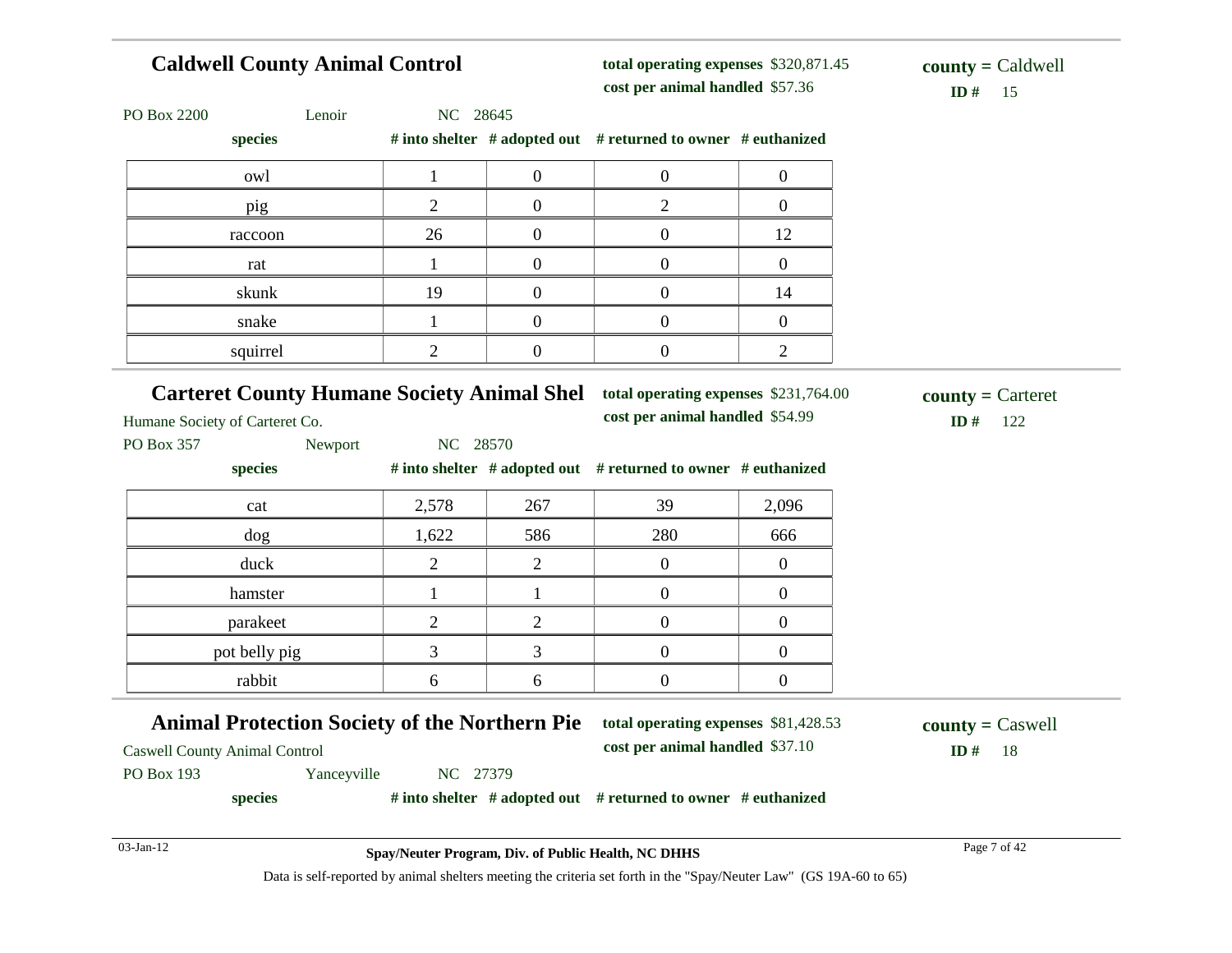**Animal Protection Society of the Northern Pie** Caswell County Animal Control PO Box 193 Yanceyville NC 27379 **species # into shelter # adopted out # returned to owner # euthanized total operating expenses** \$81,428.53 **cost per animal handled**  $ID# 18$ **county =** Caswell cat 10 962 96 10 856 dog 1,224 197 67 960 goat  $1 \quad 0 \quad 0 \quad 1$ raccoon  $1 \t 1 \t 0 \t 0 \t 1$ rodent  $\begin{array}{ccccccc} 6 & & 6 & & 0 & & 0 \end{array}$ snake  $1 \t 1 \t 1 \t 0 \t 0$ **Catawba County Animal Control and Shelter** PO Box 389 Newton NC 28658 **species # into shelter # adopted out # returned to owner # euthanized total operating expenses** \$472,799.00 **cost per animal handled** \$66.41 **ID #** 19 **county =** Catawba cat 3,688 328 22 3,327 chicken 6 6 6 0 0 dog 3,400 705 380 2,299 goat 8 6 1 1 pig 1 4 1 2 1 rabbit 13 11 0 1 **Chatham County Animal Control** Chatham County Health Dept 725 County Landfill Rd Pittsboro NC 27312 **species # into shelter # adopted out # returned to owner # euthanized total operating expenses** \$357,113.00 **cost per animal handled** \$182.11 **ID #** 21 **county =** Chatham bat  $\begin{array}{ccccccc} 6 & 0 & 0 & 0 \end{array}$ cat 1808 271 6 411 03-Jan-12 Page 8 of 42 **Spay/Neuter Program, Div. of Public Health, NC DHHS**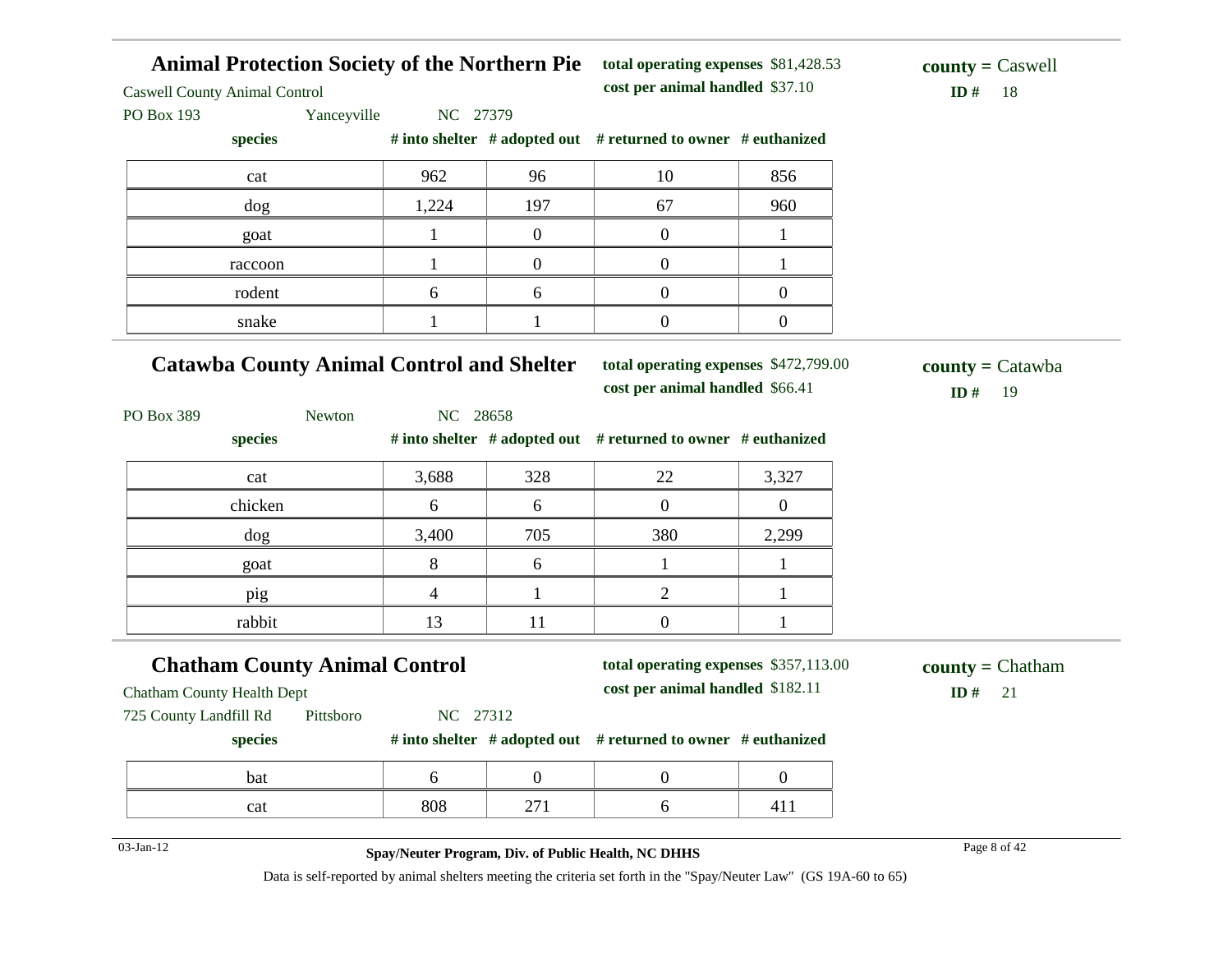# **Chatham County Animal Control**

**total operating expenses** \$357,113.00 **cost per animal handled** \$182.11 **ID #** 21

Chatham County Health Dept

725 County Landfill Rd Pittsboro NC 27312

**species # into shelter # adopted out # returned to owner # euthanized**

| dog     | 1,153 | 516 | 78 | 458 |
|---------|-------|-----|----|-----|
| fox     |       |     |    |     |
| goat    |       |     |    |     |
| hawk    |       |     |    |     |
| opossum |       |     |    |     |
| raccoon |       |     |    |     |
| rat     |       |     |    |     |

### **Tri-County Shelter**

**total operating expenses** \$179,290.00

**cost per animal handled**

 $ID#$  23 **county =** Chowan

Chowan-Gates-Perquimans Counties

| 138 Icaria Rd | Tyner | NC 27980 |
|---------------|-------|----------|
|---------------|-------|----------|

**species # into shelter # adopted out # returned to owner # euthanized**

| cat       | 806      | 78  | 17  | 711 |
|-----------|----------|-----|-----|-----|
| chicken   | 8        |     |     |     |
| dog       | 745      | 158 | 109 | 478 |
| groundhog | ◠        |     |     |     |
| opossum   | 28       |     |     |     |
| snake     | $\Omega$ |     |     |     |
| squirrel  |          |     |     |     |

### **Cleveland County Animal Control**

**total operating expenses** \$377,583.00

**cost per animal handled** \$50.20 **ID #** 48 **county =** Cleveland

Cleveland County Animal Shelter

315 E Grover St Shelby NC 28150-3998

**species # into shelter # adopted out # returned to owner # euthanized**

03-Jan-12 Page 9 of 42 **Spay/Neuter Program, Div. of Public Health, NC DHHS**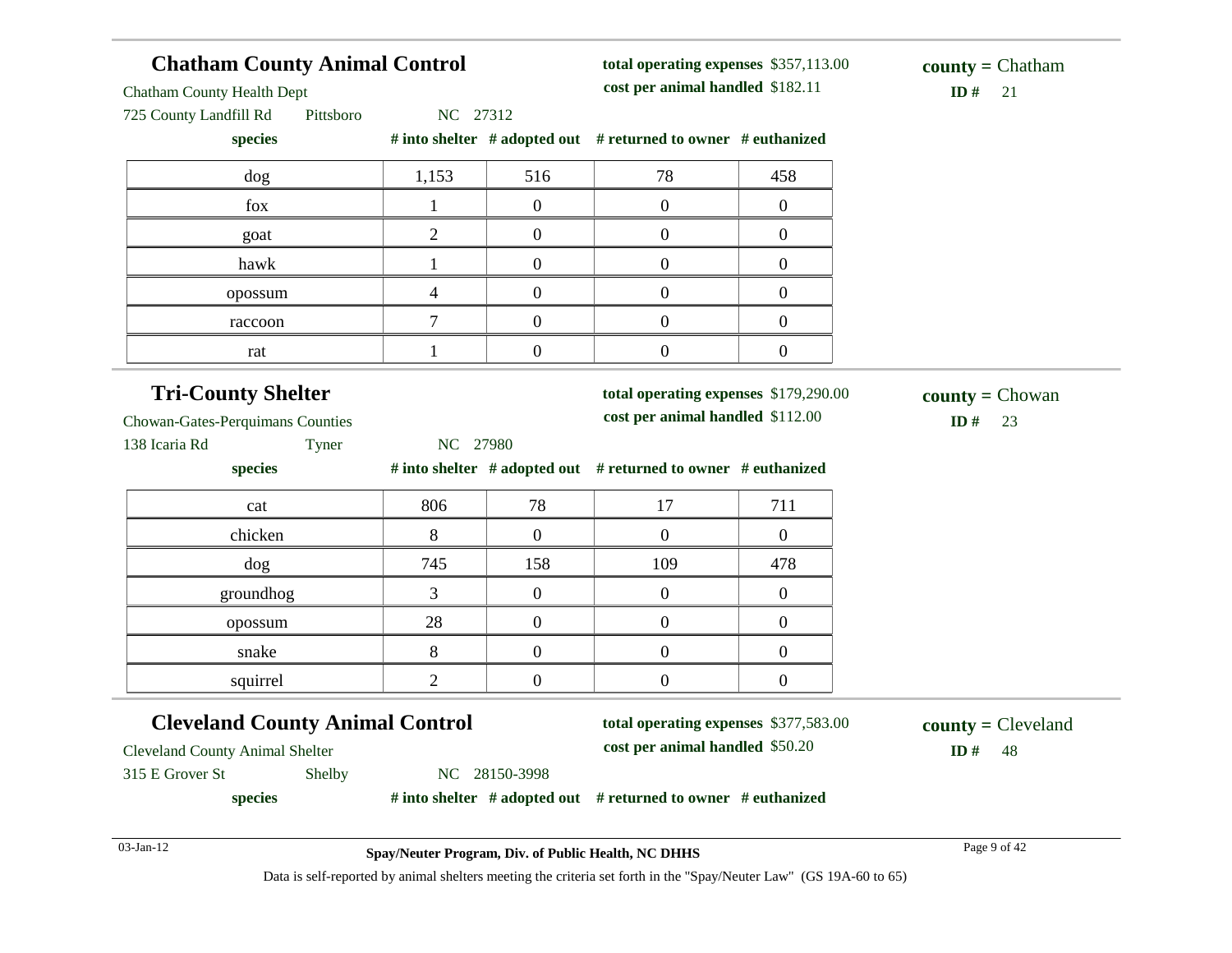# **Cleveland County Animal Control**

**total operating expenses** \$377,583.00 **cost per animal handled**

 $ID# 48$ **county =** Cleveland

Cleveland County Animal Shelter

315 E Grover St Shelby NC 28150-3998

**species # into shelter # adopted out # returned to owner # euthanized**

| 24             | $\boldsymbol{0}$ | $\boldsymbol{0}$ | 24               |
|----------------|------------------|------------------|------------------|
| $\sqrt{2}$     | $\boldsymbol{0}$ | $\boldsymbol{0}$ | $\overline{2}$   |
| 3,215          | $\boldsymbol{7}$ | 26               | 3,153            |
| 5              | 5                | $\overline{0}$   | $\boldsymbol{0}$ |
| $\,1$          | $\boldsymbol{0}$ | $\boldsymbol{0}$ | $\,1\,$          |
| 3,875          | $20\,$           | 382              | 3,441            |
| $\overline{2}$ | $\overline{2}$   | $\overline{0}$   | $\boldsymbol{0}$ |
| $\,1\,$        | $\boldsymbol{0}$ | $\overline{0}$   | $\,1\,$          |
| $10\,$         | $\boldsymbol{0}$ | $\boldsymbol{0}$ | $10\,$           |
| 13             | $\overline{4}$   | 5                | $\overline{2}$   |
| $\,1\,$        | $\boldsymbol{0}$ | $\boldsymbol{0}$ | $\,1\,$          |
| 18             | $\boldsymbol{0}$ | $\boldsymbol{0}$ | $18\,$           |
| 168            | $\boldsymbol{0}$ | $\boldsymbol{0}$ | 168              |
| 5              | $\,1$            | $\,1\,$          | $\sqrt{2}$       |
| 5              | $\mathbf{1}$     | $\boldsymbol{0}$ | $\overline{4}$   |
| 90             | $\boldsymbol{0}$ | $\boldsymbol{0}$ | 90               |
| $\overline{3}$ | $\overline{c}$   | $\boldsymbol{0}$ | $\,1\,$          |
| 74             | $\boldsymbol{0}$ | $\boldsymbol{0}$ | 74               |
| $\mathbf{1}$   | $\boldsymbol{0}$ | $\boldsymbol{0}$ | $\,1\,$          |
| 5              | $\boldsymbol{0}$ | $\boldsymbol{0}$ | $\mathfrak{S}$   |
| $\mathbf 1$    | $\,1$            | $\boldsymbol{0}$ | $\boldsymbol{0}$ |
| $\,1$          | $\boldsymbol{0}$ | $\boldsymbol{0}$ | $\,1$            |
|                |                  |                  |                  |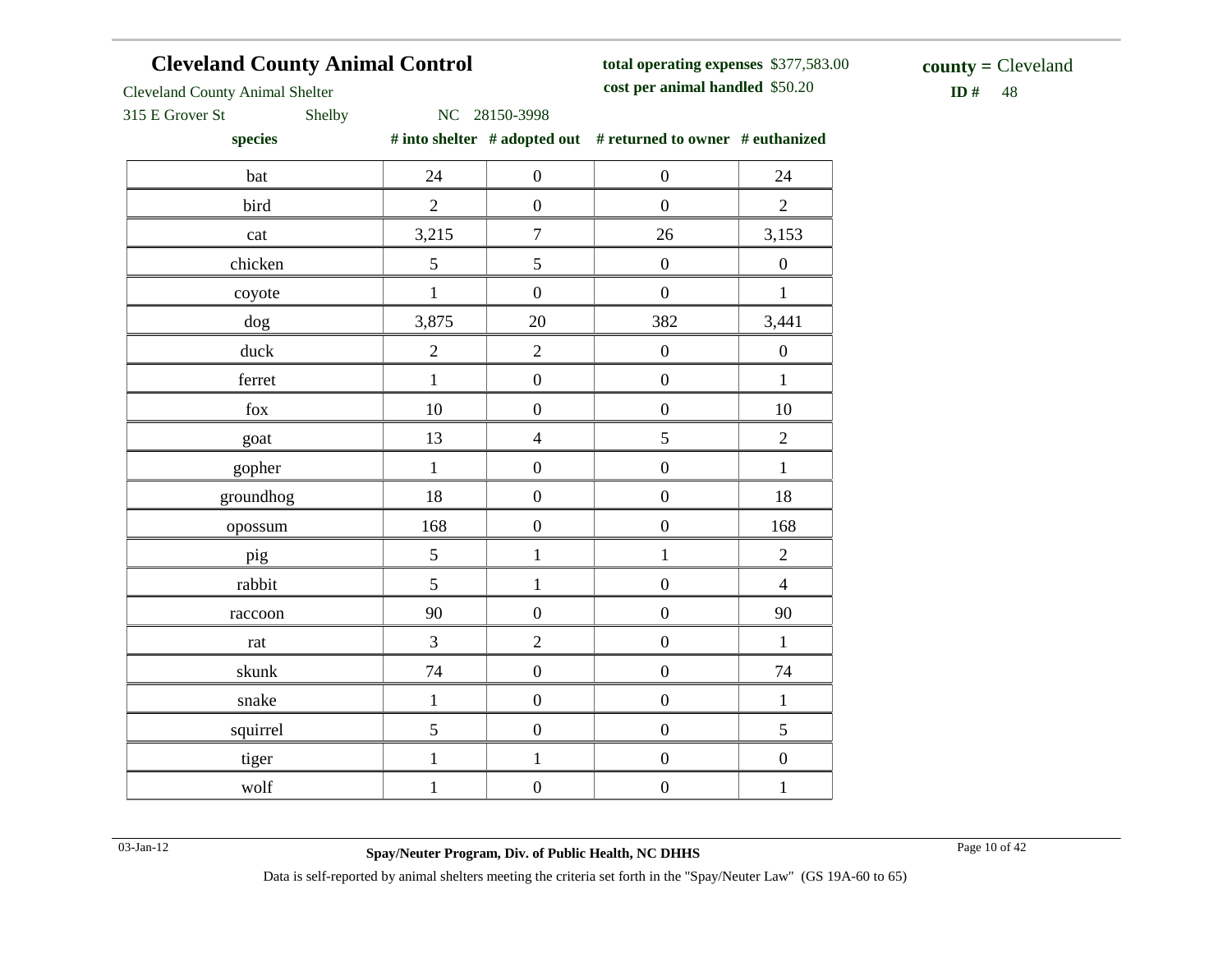# **Columbus County Animal Control**

**total operating expenses** \$157,997.00 **cost per animal handled**

### $ID# 49$ **county =** Columbus

| Whiteville<br>111 Washington Ave                                  | NC 28472         |                  |                                                               |              |                    |
|-------------------------------------------------------------------|------------------|------------------|---------------------------------------------------------------|--------------|--------------------|
| species                                                           |                  |                  | # into shelter # adopted out # returned to owner # euthanized |              |                    |
| cat                                                               | 1,833            | 111              | $\tau$                                                        | 1,715        |                    |
| dog                                                               | 2,131            | 557              | 38                                                            | 1,536        |                    |
| opossum                                                           | 82               | $\mathbf{0}$     | $\overline{0}$                                                | 48           |                    |
| raccoon                                                           | 21               | $\boldsymbol{0}$ | $\boldsymbol{0}$                                              | 21           |                    |
| <b>City of Havelock Police Department</b>                         |                  |                  | total operating expenses \$66,739.96                          |              | $county = Craven$  |
| <b>Animal Control</b>                                             |                  |                  | cost per animal handled \$116.47                              |              | ID#<br>32          |
| 2 Hatteras Ave<br>Havelock                                        | NC 28532         |                  |                                                               |              |                    |
| species                                                           |                  |                  | # into shelter # adopted out # returned to owner # euthanized |              |                    |
| cat                                                               | 132              | 16               | 10                                                            | 88           |                    |
| dog                                                               | 172              | 46               | 78                                                            | 31           |                    |
| <b>SEE #50 Craven-Pamlico Health Dept</b>                         |                  |                  | total operating expenses \$318,449.73                         |              | $county = C$ raven |
|                                                                   |                  |                  |                                                               |              |                    |
|                                                                   |                  |                  | cost per animal handled \$52.18                               |              |                    |
| New Bern                                                          | NC 28562         |                  |                                                               |              | ID#<br>51          |
| species                                                           |                  |                  | # into shelter # adopted out # returned to owner # euthanized |              |                    |
| bat                                                               | $\mathbf{0}$     | $\boldsymbol{0}$ | $\overline{0}$                                                | $\mathbf{1}$ |                    |
| cat                                                               | 3,216            | 152              | 22                                                            | 3,037        |                    |
| dog                                                               | 2,886            | 398              | 275                                                           | 2,192        |                    |
| <b>Craven County Health Dept</b><br>1639 Old Airport Rd<br>ferret | $\mathbf{0}$     | $\mathbf{1}$     | $\mathbf{1}$                                                  | $\mathbf{0}$ |                    |
| fox                                                               | $\overline{0}$   | $\boldsymbol{0}$ | $\overline{0}$                                                | 12           |                    |
| opossum                                                           | $\mathbf{0}$     | $\boldsymbol{0}$ | $\overline{0}$                                                | 23           |                    |
| rabbit                                                            | $\boldsymbol{0}$ | $\boldsymbol{0}$ | $\mathbf{1}$                                                  | 3            |                    |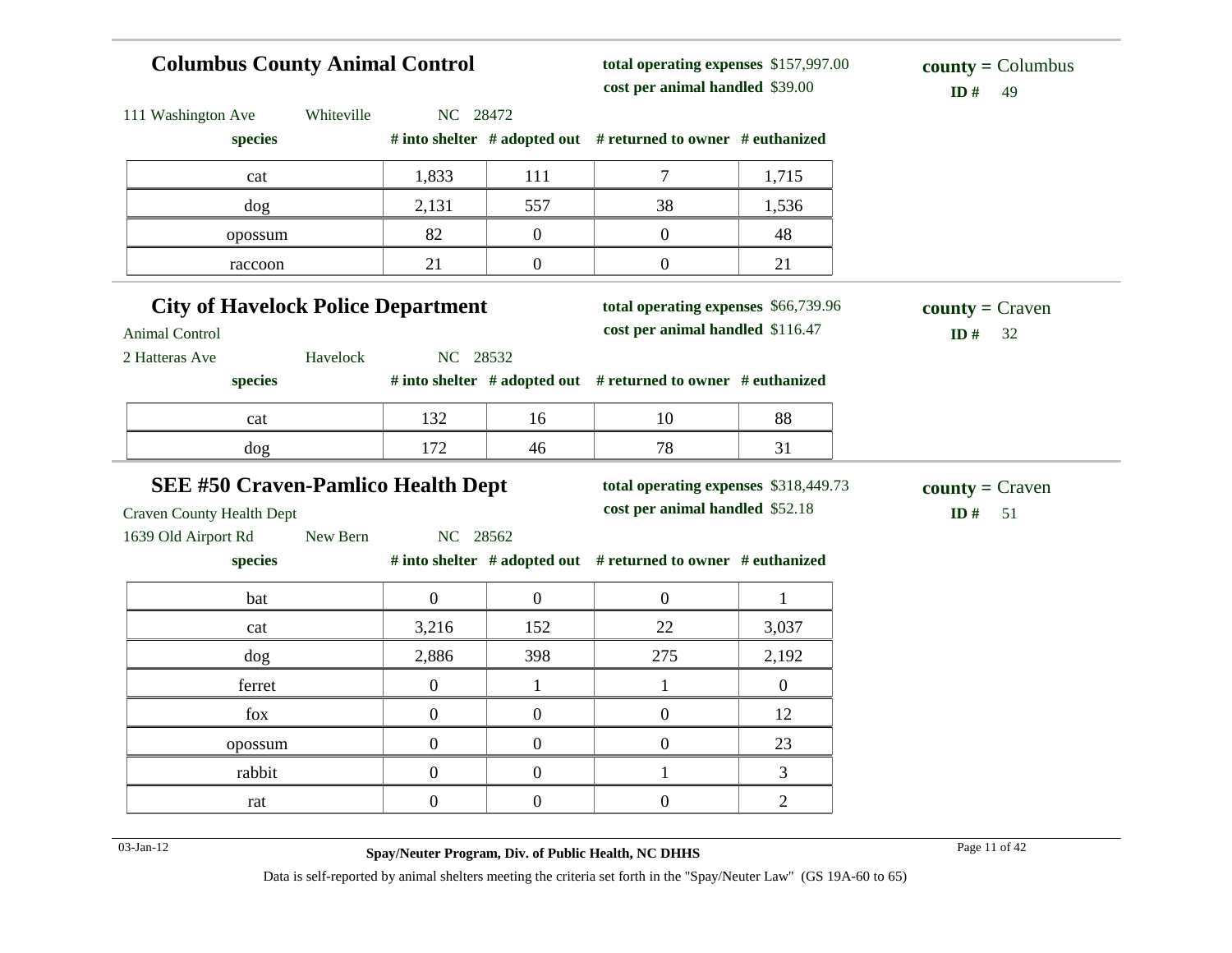| <b>Cumberland County Animal Control</b>          |                  |                |                  | total operating expenses \$853,336.00<br>cost per animal handled \$72.28  |                  | $county = Cumberland$<br>ID#<br>52 |
|--------------------------------------------------|------------------|----------------|------------------|---------------------------------------------------------------------------|------------------|------------------------------------|
| PO Drawer 1829                                   | Fayetteville     | NC 28302       |                  |                                                                           |                  |                                    |
| species                                          |                  |                |                  | # into shelter # adopted out # returned to owner # euthanized             |                  |                                    |
| cat                                              |                  | 5,316          | 217              | 32                                                                        | 4,750            |                                    |
| dog                                              |                  | 6,180          | 780              | 455                                                                       | 4,627            |                                    |
| other                                            |                  | 20             | 20               | $\overline{0}$                                                            | $\overline{0}$   |                                    |
| wildlife                                         |                  | 290            | 19               | $\boldsymbol{0}$                                                          | 150              |                                    |
| <b>SEE #174 Animal Lovers Assistance League,</b> |                  |                |                  | total operating expenses \$33,751.29<br>cost per animal handled \$99.85   |                  | $county = Currituck$<br>ID#<br>201 |
| PO Box 266<br>species                            | Currituck        | NC 27929       |                  | # into shelter # adopted out # returned to owner # euthanized             |                  |                                    |
| dog                                              |                  | 336            | 73               | 73                                                                        | 190              |                                    |
| rabbit                                           |                  | $\overline{c}$ | $\overline{c}$   | $\boldsymbol{0}$                                                          | $\boldsymbol{0}$ |                                    |
| <b>The Outer Banks SPCA Animal Shelter</b>       |                  |                |                  | total operating expenses \$279,099.00<br>cost per animal handled \$133.98 |                  | $countv = Dare$<br>ID#<br>129      |
| PO Box 1000                                      | Manteo           | NC 27954       |                  |                                                                           |                  |                                    |
| species                                          |                  |                |                  | # into shelter # adopted out # returned to owner # euthanized             |                  |                                    |
| cat                                              |                  | 1,084          | 108              | 52                                                                        | 924              |                                    |
| dog                                              |                  | 705            | 140              | 338                                                                       | 227              |                                    |
| other                                            |                  | 75             | $\overline{0}$   | $\mathbf{0}$                                                              | $\overline{0}$   |                                    |
| raccoon                                          |                  | 219            | $\boldsymbol{0}$ | $\overline{0}$                                                            | 219              |                                    |
| <b>Town of Kill Devil Hills Animal Control</b>   |                  |                |                  | total operating expenses \$131,831.22                                     |                  | <b>county</b> = Dare               |
| Kill Devil Hills Police Dept                     |                  |                |                  | cost per animal handled \$512.96                                          |                  | 138<br>ID#                         |
| PO Box 1605                                      | Kill Devil Hills | NC 27959       |                  |                                                                           |                  |                                    |
| species                                          |                  |                |                  | # into shelter # adopted out # returned to owner # euthanized             |                  |                                    |
| 03-Jan-12                                        |                  |                |                  | Spay/Neuter Program, Div. of Public Health, NC DHHS                       |                  | Page 12 of 42                      |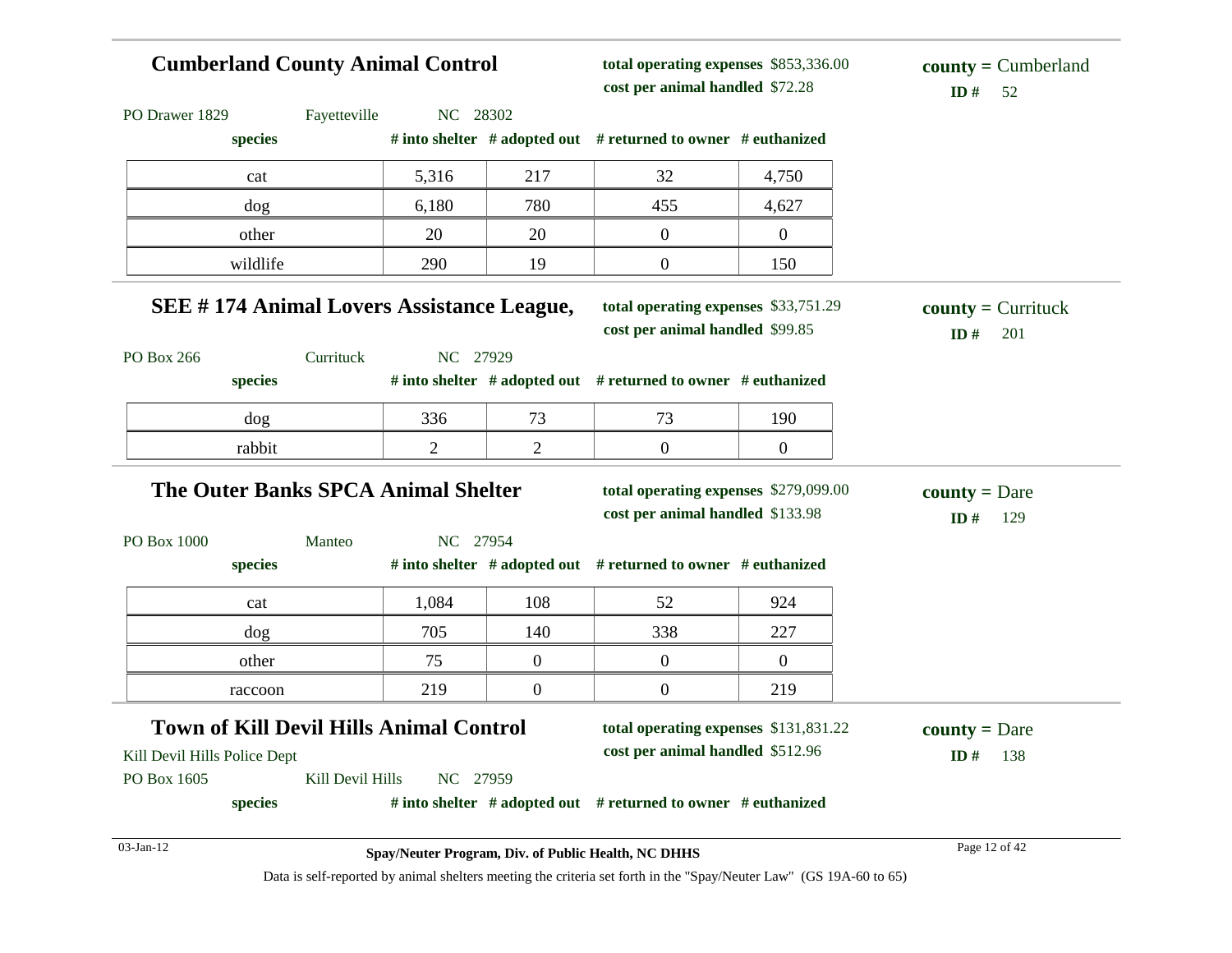### **Town of Kill Devil Hills Animal Control** Kill Devil Hills Police Dept PO Box 1605 Kill Devil Hills NC 27959 **species # into shelter # adopted out # returned to owner # euthanized total operating expenses** \$131,831.22 **cost per animal handled**  $ID#$  138 **county =** Dare cat 139 0 5 130 dog 103 11 78 26 ferret  $1 \quad 1 \quad 1 \quad 0 \quad 0$ raccoon 14 0 0 14 **Davidson County Animal Control** 490 Glendale Rd Lexington NC 27292 **species # into shelter # adopted out # returned to owner # euthanized total operating expenses** \$362,603.00 **cost per animal handled** \$49.04 **ID #** 54 **county =** Davidson cat 134 3,446 134 37 3,275 chicken 12 12 12 0 0 dog 3,893 456 344 3,093 opossum  $30 \t 30 \t 0 \t 0$  0 20 pig 1 3 3 0 0 rabbit 5 5 0 0 raccoon 15 0 0 15 **Davie County Animal Control** Davie County 718 Milling Road Mocksville NC 27028 **species # into shelter # adopted out # returned to owner # euthanized total operating expenses** \$103,097.20 **cost per animal handled**  $ID#$  55 **county =** Davie cat 1740 76 8 656 dog 1,015 275 79 661 ferret  $1 \t 0 \t 1 \t 0$

03-Jan-12 **Spay/Neuter Program, Div. of Public Health, NC DHHS** Page 13 of 42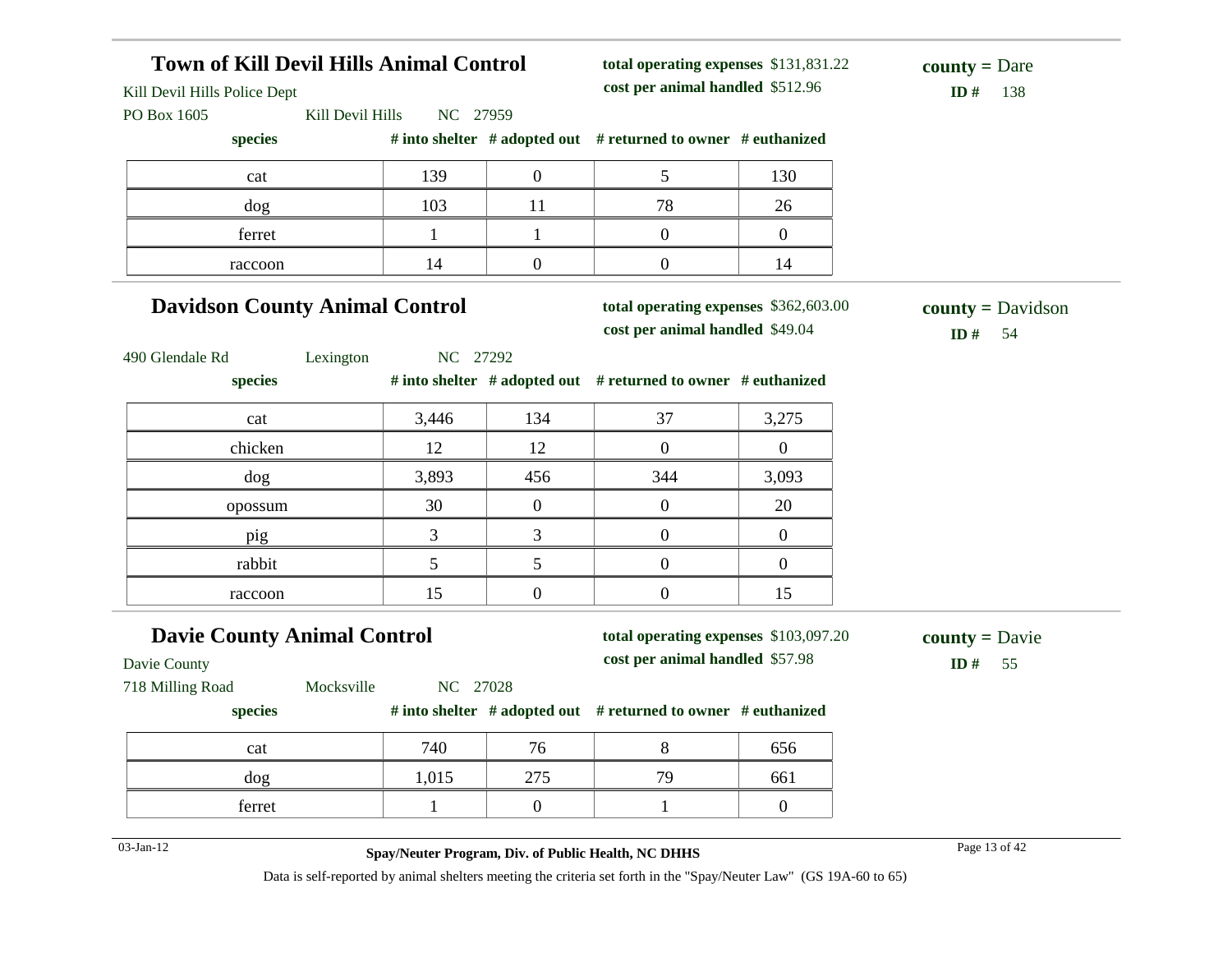| <b>Davie County Animal Control</b><br>Davie County<br>718 Milling Road | Mocksville  | NC 27028       |                  | total operating expenses \$103,097.20<br>cost per animal handled \$57.98 |                | <b>county</b> = $Davie$<br>ID#<br>55 |
|------------------------------------------------------------------------|-------------|----------------|------------------|--------------------------------------------------------------------------|----------------|--------------------------------------|
| species                                                                |             |                |                  | # into shelter # adopted out # returned to owner # euthanized            |                |                                      |
| fox                                                                    |             | $\overline{2}$ | $\overline{0}$   | $\boldsymbol{0}$                                                         | $\overline{2}$ |                                      |
| groundhog                                                              |             | 3              | $\overline{0}$   | $\boldsymbol{0}$                                                         | 3              |                                      |
| raccoon                                                                |             | 15             | $\boldsymbol{0}$ | $\boldsymbol{0}$                                                         | 15             |                                      |
| skunk                                                                  |             | 2              | $\boldsymbol{0}$ | $\overline{0}$                                                           | $\mathbf{2}$   |                                      |
| <b>Duplin County Animal Control</b>                                    |             |                |                  | total operating expenses \$124,454.00                                    |                | $county = Duplin$                    |
| Duplin County Manager's Office                                         |             |                |                  | cost per animal handled \$36.00                                          |                | ID#<br>56                            |
| PO Box 910                                                             | Kenansville | NC 28349       |                  |                                                                          |                |                                      |
| species                                                                |             |                |                  | # into shelter # adopted out # returned to owner # euthanized            |                |                                      |
| cat                                                                    |             | 1,179          | 220              | 14                                                                       | 946            |                                      |
| dog                                                                    |             | 2,278          | 700              | 115                                                                      | 1,442          |                                      |
| The Animal Protection Society of Durham                                |             |                |                  | total operating expenses \$705,390.00                                    |                | <b>county</b> = $Durham$             |
|                                                                        |             |                |                  | cost per animal handled \$100.00                                         |                | ID#<br>121                           |
| 2117 E Club Blvd                                                       | Durham      | NC 27704       |                  |                                                                          |                |                                      |
| species                                                                |             |                |                  | # into shelter # adopted out # returned to owner # euthanized            |                |                                      |
| bat                                                                    |             | 54             | $\boldsymbol{0}$ | $\boldsymbol{0}$                                                         | 54             |                                      |
| bird                                                                   |             | 37             | 12               | $\boldsymbol{0}$                                                         | 25             |                                      |
| cat                                                                    |             | 2,745          | 551              | 27                                                                       | 2,170          |                                      |
| deer                                                                   |             | $\overline{3}$ | $\overline{0}$   | $\boldsymbol{0}$                                                         | 3              |                                      |
| dog                                                                    |             | 3,640          | 856              | 371                                                                      | 2,451          |                                      |
| ferret                                                                 |             | 9              | 6                | $\boldsymbol{0}$                                                         | 3              |                                      |
| fox                                                                    |             | $\overline{7}$ | $\overline{0}$   | $\overline{0}$                                                           | $\overline{7}$ |                                      |
| gerbil                                                                 |             | 22             | $\mathbf{1}$     | $\boldsymbol{0}$                                                         | 21             |                                      |
| 03-Jan-12                                                              |             |                |                  | Spay/Neuter Program, Div. of Public Health, NC DHHS                      |                | Page 14 of 42                        |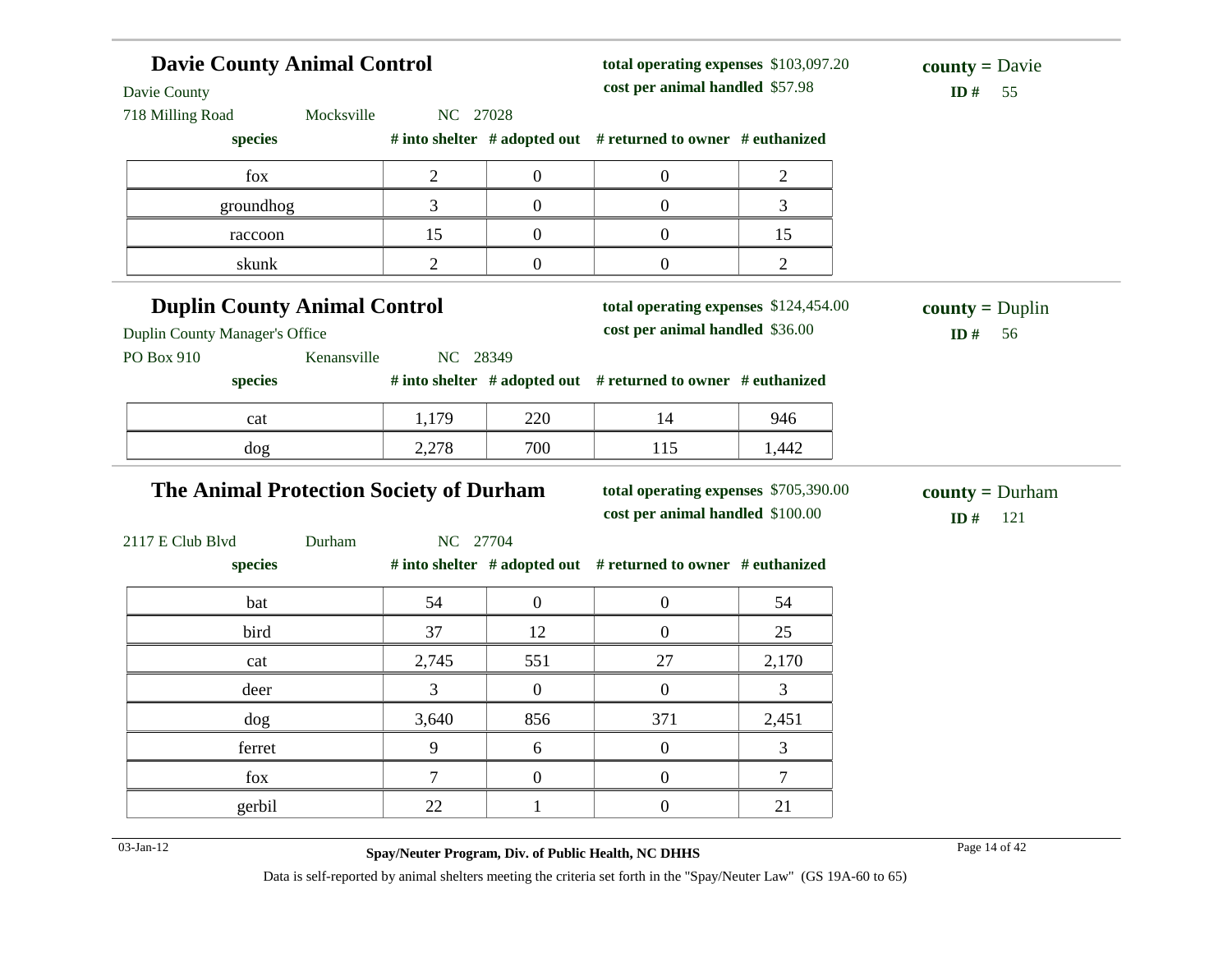# **The Animal Protection Society of Durham**

**total operating expenses** \$705,390.00 **cost per animal handled** \$100.00 **ID #** 121

**county =** Durham

|  | $2117 \text{ E}$ Club Blvd |  |  |  |
|--|----------------------------|--|--|--|
|  |                            |  |  |  |

Durham NC 27704

**species # into shelter # adopted out # returned to owner # euthanized**

| $_{\rm spec}$ |       |                  | "The shearer " adopted out " I continue to owner " cathomized |                  |
|---------------|-------|------------------|---------------------------------------------------------------|------------------|
| goat          | 6     | 1                | $\overline{4}$                                                | 1                |
| groundhog     | 1     | $\mathbf{0}$     | $\boldsymbol{0}$                                              |                  |
| guinea pig    | 23    | 14               | $\boldsymbol{0}$                                              | 9                |
| hamster       | 73    | 14               | $\boldsymbol{0}$                                              | 58               |
| horse         | 1     | $\boldsymbol{0}$ |                                                               | $\boldsymbol{0}$ |
| opossum       | 22    | $\boldsymbol{0}$ | 11                                                            | 11               |
| pig           | 1     | $\mathbf{1}$     | $\boldsymbol{0}$                                              | $\mathbf{0}$     |
| rabbit        | 34    | 7                | $\boldsymbol{0}$                                              | 27               |
| raccoon       | 59    | $\boldsymbol{0}$ | $\boldsymbol{0}$                                              | 59               |
| rat           | $8\,$ | 3                | $\boldsymbol{0}$                                              | $\mathfrak{S}$   |
| sheep         | 1     | $\mathbf{1}$     | $\boldsymbol{0}$                                              | $\boldsymbol{0}$ |
| snake         | 3     | $\overline{2}$   |                                                               | $\boldsymbol{0}$ |
| squirrel      | 8     | $\overline{0}$   | $\overline{4}$                                                | $\overline{4}$   |
| turtle        |       |                  | $\boldsymbol{0}$                                              | $\boldsymbol{0}$ |

### **Edgecombe/City of Tarboro Animal Control**

**total operating expenses** \$38,638.13 **cost per animal handled** \$61.23 **ID #** 45

**county =** Edgecombe

Dept. of Public Works PO Box 220 Tarboro NC 27886

#### **species # into shelter # adopted out # returned to owner # euthanized**

| cat             | 272               |  | 362      |
|-----------------|-------------------|--|----------|
| 10 <sup>o</sup> | 3 F O<br>ب<br>. . |  | ء ہ<br>ד |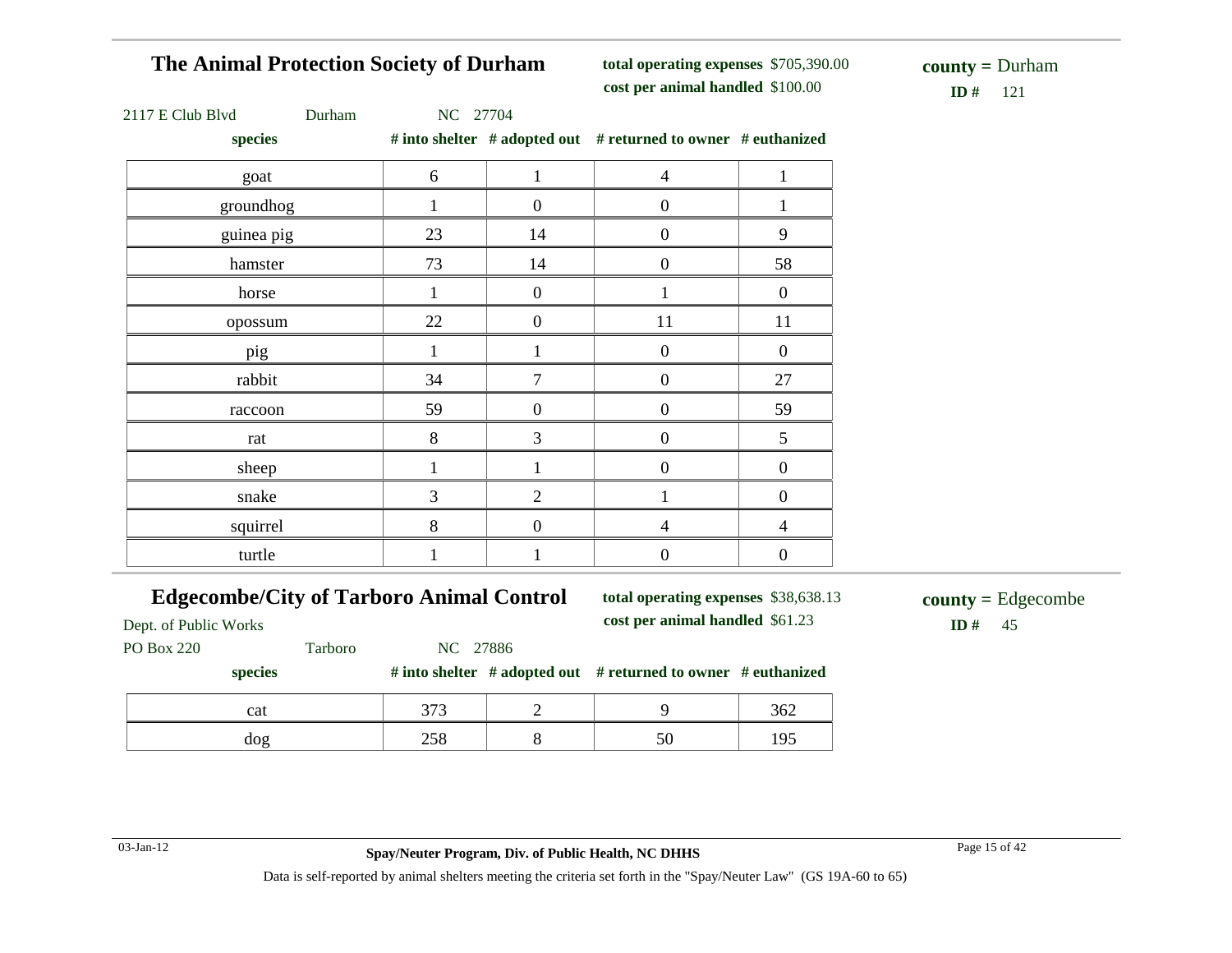|                                                       |           | <b>Edgecombe County Animal Control</b> |                  | total operating expenses \$127,406.34<br>cost per animal handled \$88.29 |                  | $county = Edgecombe$<br>ID#<br>58 |
|-------------------------------------------------------|-----------|----------------------------------------|------------------|--------------------------------------------------------------------------|------------------|-----------------------------------|
| 2909 N Main St                                        | Tarboro   | NC 27886                               |                  |                                                                          |                  |                                   |
| species                                               |           |                                        |                  | # into shelter # adopted out # returned to owner # euthanized            |                  |                                   |
| cat                                                   |           | 415                                    | 62               | $\boldsymbol{0}$                                                         | 370              |                                   |
| dog                                                   |           | 1,028                                  | 260              | 71                                                                       | 696              |                                   |
| <b>Franklin County Animal Control</b>                 |           |                                        |                  | total operating expenses \$0.00                                          |                  | $county = Franklin$               |
| Franklin County Health Dept                           |           |                                        |                  | cost per animal handled \$0.00                                           |                  | ID#<br>60                         |
| 107 Industrial Dr Ste C                               | Louisburg | NC 27549                               |                  |                                                                          |                  |                                   |
| species                                               |           |                                        |                  | # into shelter # adopted out # returned to owner # euthanized            |                  |                                   |
| cat                                                   |           | 1,148                                  | 320              | 8                                                                        | 820              |                                   |
| dog                                                   |           | 1,643                                  | 865              | 35                                                                       | 748              |                                   |
| goat                                                  |           | 3                                      | 3                | $\boldsymbol{0}$                                                         | $\boldsymbol{0}$ |                                   |
|                                                       |           |                                        |                  |                                                                          |                  |                                   |
| horse                                                 |           | 1                                      | $\boldsymbol{0}$ | $\boldsymbol{0}$                                                         | $\boldsymbol{0}$ |                                   |
| pig                                                   |           | $\mathfrak{2}$                         | $\mathbf{1}$     | $\mathbf{1}$                                                             | $\boldsymbol{0}$ |                                   |
|                                                       |           |                                        |                  | total operating expenses \$1,012,125.00                                  |                  |                                   |
| <b>Gaston County Animal Control</b>                   |           |                                        |                  | cost per animal handled \$116.97                                         |                  | $county = Gaston$<br>ID $#$<br>61 |
|                                                       | Dallas    | NC 28034                               |                  |                                                                          |                  |                                   |
| species                                               |           |                                        |                  | # into shelter # adopted out # returned to owner # euthanized            |                  |                                   |
| bat                                                   |           | 6                                      | $\boldsymbol{0}$ | $\boldsymbol{0}$                                                         | $\overline{4}$   |                                   |
| bird                                                  |           | $\overline{7}$                         | 5                | $\boldsymbol{0}$                                                         | $\mathbf{1}$     |                                   |
| <b>Gaston County Police Dept</b><br>PO Box 479<br>cat |           | 3,924                                  | 37               | 72                                                                       | 3,627            |                                   |
| chicken                                               |           | 1                                      | $\mathbf{1}$     | $\boldsymbol{0}$                                                         | $\overline{0}$   |                                   |
| deer                                                  |           | 6                                      | $\overline{0}$   | $\boldsymbol{0}$                                                         | $\overline{4}$   |                                   |
| dog                                                   |           | 4,519                                  | 115              | 522                                                                      | 3,720            |                                   |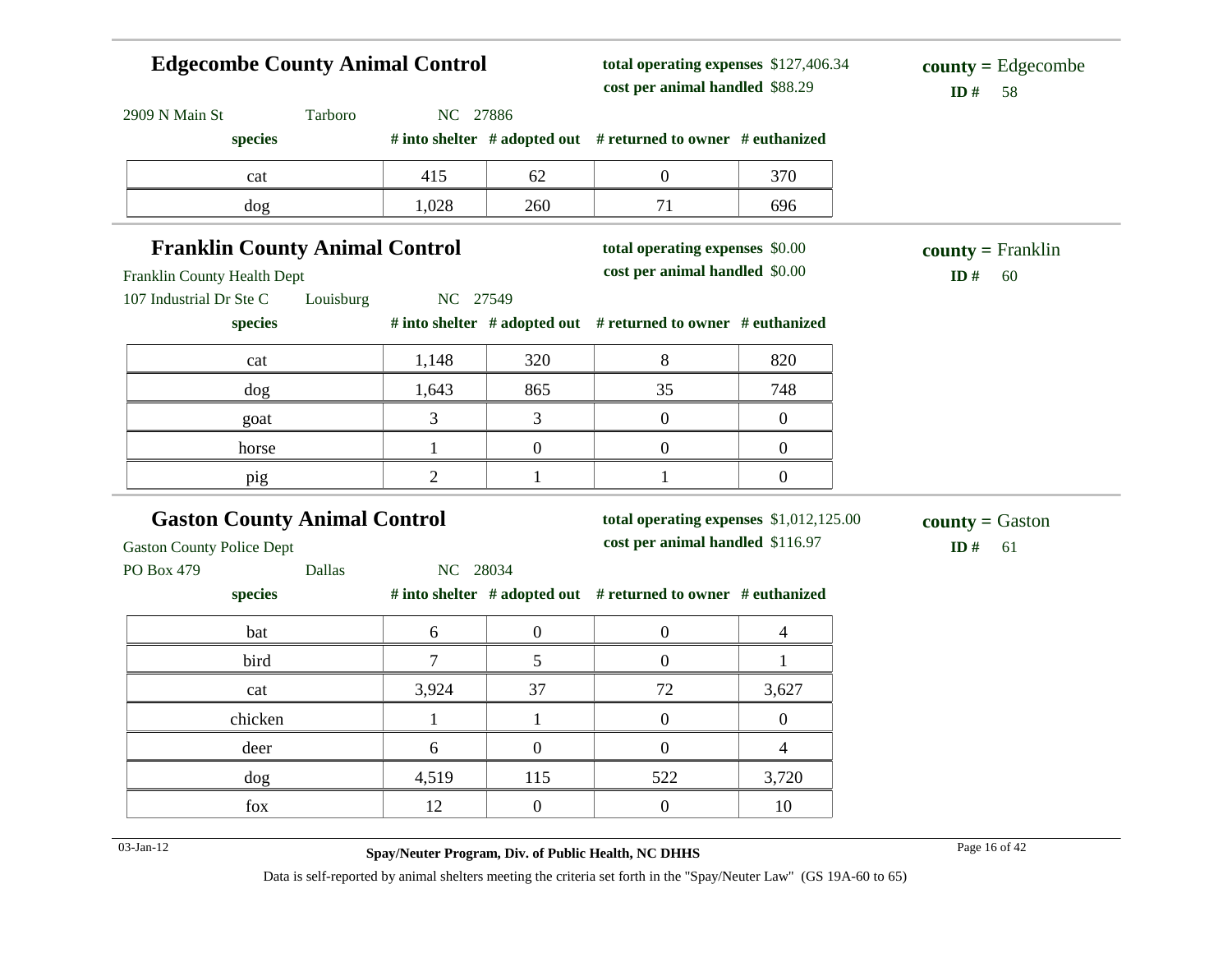| <b>Gaston County Animal Control</b><br><b>Gaston County Police Dept</b><br><b>Dallas</b><br>PO Box 479           | NC 28034     |                  | total operating expenses \$1,012,125.00<br>cost per animal handled \$116.97 |                | <b>county</b> = Gaston<br>ID#<br>61 |
|------------------------------------------------------------------------------------------------------------------|--------------|------------------|-----------------------------------------------------------------------------|----------------|-------------------------------------|
| species                                                                                                          |              |                  | # into shelter # adopted out # returned to owner # euthanized               |                |                                     |
| goat                                                                                                             | $\mathbf{1}$ | $\mathbf{1}$     | $\boldsymbol{0}$                                                            | $\overline{0}$ |                                     |
| opossum                                                                                                          | 49           | $\overline{0}$   | $\boldsymbol{0}$                                                            | 34             |                                     |
| pigeon                                                                                                           | $\mathbf{1}$ | 1                | $\mathbf{0}$                                                                | $\overline{0}$ |                                     |
| rabbit                                                                                                           | 8            | 1                | $\mathbf{0}$                                                                | 1              |                                     |
| raccoon                                                                                                          | 96           | $\boldsymbol{0}$ | $\mathbf{0}$                                                                | 95             |                                     |
| rodent                                                                                                           | 5            | $\overline{0}$   | $\overline{0}$                                                              | $\overline{4}$ |                                     |
| skunk                                                                                                            | $\mathbf{1}$ | $\boldsymbol{0}$ | $\boldsymbol{0}$                                                            | $\mathbf{1}$   |                                     |
| squirrel                                                                                                         | 5            | $\boldsymbol{0}$ | $\boldsymbol{0}$                                                            | 3              |                                     |
| <b>SEE #23 Gates County Animal Control</b>                                                                       |              |                  | total operating expenses \$105,593.00                                       |                | $county = Gates$                    |
| <b>Gates County Sheriff's Dept</b><br>Gatesville<br><b>PO Box 148</b>                                            | NC 27938     |                  | cost per animal handled \$117.85                                            |                | ID#<br>62                           |
| species                                                                                                          |              |                  | # into shelter # adopted out # returned to owner # euthanized               |                |                                     |
| cat                                                                                                              | 484          | 43               | $\overline{4}$                                                              | 437            |                                     |
| dog                                                                                                              | 411          | 65               | 20                                                                          | 326            |                                     |
| opossum                                                                                                          | 1            | $\overline{0}$   | $\mathbf{0}$                                                                | $\mathbf{0}$   |                                     |
| <b>Greene County Animal Control</b><br><b>Greene County Health Dept</b><br>227 Kingold Blvd - Ste B<br>Snow Hill | NC 28580     |                  | total operating expenses \$70,359.30<br>cost per animal handled \$76.23     |                | $county = Green$<br>ID#<br>65       |
| species                                                                                                          |              |                  | # into shelter # adopted out # returned to owner # euthanized               |                |                                     |
| cat                                                                                                              | 339          | 24               | 3                                                                           | 307            |                                     |

03-Jan-12 Page 17 of 42 **Spay/Neuter Program, Div. of Public Health, NC DHHS**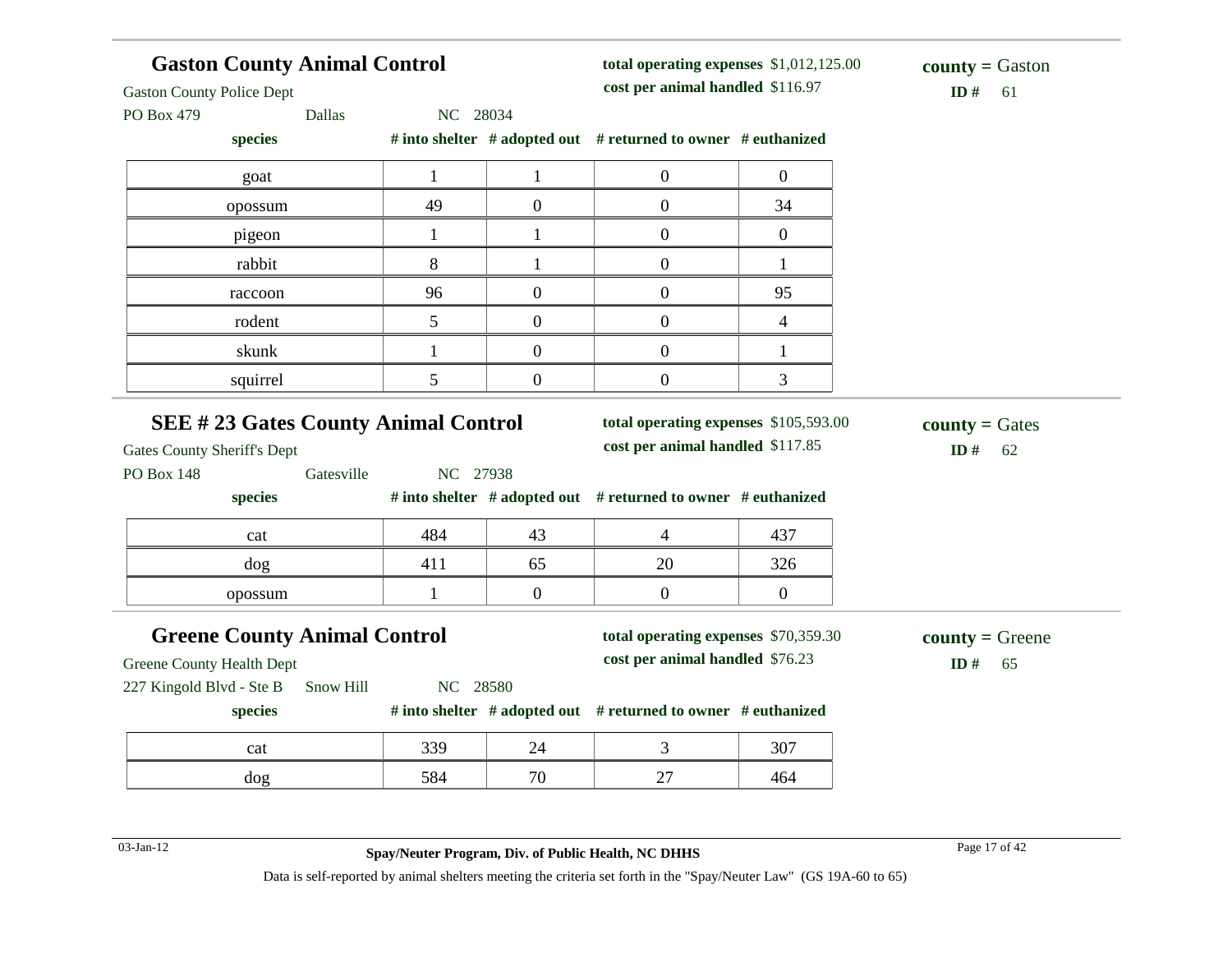# **United Animal Coalition**

**total operating expenses** \$105,026.67 **cost per animal handled**

 $$ **county =** Guilford

Guilford County Animal Shelter

PO Box 8 Jamestown NC 27282-0008

**species # into shelter # adopted out # returned to owner # euthanized**

| bat         | 54             | $\boldsymbol{0}$ | $\boldsymbol{0}$ | 33               |
|-------------|----------------|------------------|------------------|------------------|
| bird        | 46             | 5                | 25               | $\boldsymbol{7}$ |
| blue jay    | $\overline{2}$ | $\overline{0}$   | $\mathbf{1}$     | $\mathbf{1}$     |
| cat         | 6,076          | 1,271            | 67               | 3,863            |
| chicken     | 5              | $\boldsymbol{0}$ | $\,1$            | $\overline{2}$   |
| cockatiel   | $\,1$          | $\,1$            | $\boldsymbol{0}$ | $\boldsymbol{0}$ |
| crow        | $\mathbf{1}$   | $\overline{0}$   | $\boldsymbol{0}$ | $\mathbf{1}$     |
| dog         | 7,632          | 2,344            | 909              | 4,044            |
| ferret      | 20             | 12               | $\overline{3}$   | $\mathbf{1}$     |
| ${\rm fox}$ | 15             | $\boldsymbol{0}$ | $\boldsymbol{0}$ | 9                |
| geese       | 12             | $\boldsymbol{0}$ | 5                | 5                |
| goat        | $\sqrt{6}$     | $\mathbf{1}$     | 5                | $\boldsymbol{0}$ |
| gopher      | $\overline{2}$ | $\boldsymbol{0}$ | $\boldsymbol{0}$ | $\overline{c}$   |
| guinea pig  | 45             | 20               | $\boldsymbol{0}$ | 8                |
| hamster     | 52             | 20               | $\boldsymbol{0}$ | 9                |
| iguana      | $\overline{2}$ | $\,1\,$          | $\mathbf{1}$     | $\boldsymbol{0}$ |
| opossum     | 50             | $\boldsymbol{0}$ | $\boldsymbol{0}$ | 45               |
| parakeet    | 6              | 5                | $\boldsymbol{0}$ | $\boldsymbol{0}$ |
| pig         | 3              | $\boldsymbol{0}$ | $\mathbf{1}$     | $\mathbf{1}$     |
| rabbit      | 93             | 46               | 26               | 11               |
| raccoon     | 170            | $\boldsymbol{0}$ | $\overline{0}$   | 149              |
| rat         | $\overline{4}$ | 3                | $\boldsymbol{0}$ | $\boldsymbol{0}$ |
| sheep       | $\mathbf{1}$   | $\boldsymbol{0}$ | $\mathbf{1}$     | $\boldsymbol{0}$ |

03-Jan-12 Page 18 of 42 **Spay/Neuter Program, Div. of Public Health, NC DHHS**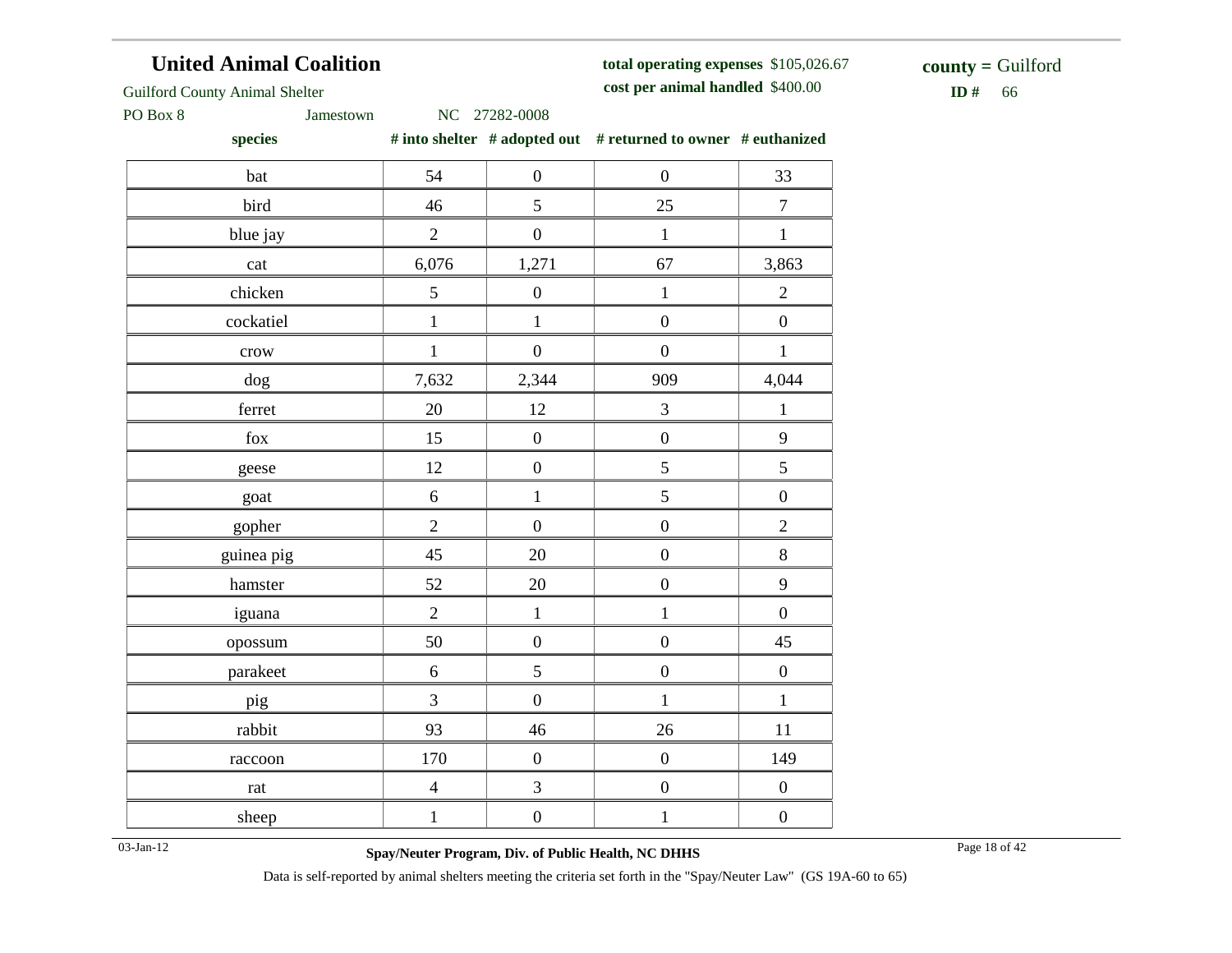| <b>United Animal Coalition</b><br><b>Guilford County Animal Shelter</b> |              |                | total operating expenses \$105,026.67<br>cost per animal handled \$400.00 |                  | $county =$ Guilford<br>ID#<br>66   |
|-------------------------------------------------------------------------|--------------|----------------|---------------------------------------------------------------------------|------------------|------------------------------------|
| PO Box 8<br>Jamestown                                                   |              | NC 27282-0008  |                                                                           |                  |                                    |
| species                                                                 |              |                | # into shelter # adopted out # returned to owner # euthanized             |                  |                                    |
| skunk                                                                   | 10           | $\overline{0}$ | $\overline{0}$                                                            | 9                |                                    |
| squirrel                                                                | 4            | $\overline{0}$ | 3                                                                         | $\boldsymbol{0}$ |                                    |
| <b>Halifax County Env Health / Animal Control</b>                       |              |                | total operating expenses \$202,367.48                                     |                  | $county = \text{Halifax}$          |
| Attn: Jeff Dillard                                                      |              |                | cost per animal handled \$102.93                                          |                  | ID $#$<br>68                       |
| Halifax<br>PO Box 10                                                    | NC 27839     |                |                                                                           |                  |                                    |
| species                                                                 |              |                | # into shelter # adopted out # returned to owner # euthanized             |                  |                                    |
| cat                                                                     | 694          | $\overline{4}$ | 3                                                                         | 666              |                                    |
| dog                                                                     | 1,264        | 95             | 24                                                                        | 1,104            |                                    |
|                                                                         |              |                |                                                                           |                  |                                    |
| horse                                                                   | $\mathbf{1}$ | $\overline{0}$ | 1                                                                         | $\overline{0}$   |                                    |
| other                                                                   | $\tau$       | $\overline{0}$ | $\overline{0}$                                                            | $\overline{0}$   |                                    |
| <b>Harnett County Animal Shelter</b><br>Attn: Tino Medina               |              |                | total operating expenses \$295,643.00<br>cost per animal handled \$52.30  |                  | $county = Harnett$<br>ID $#$<br>70 |
| 1137 E Cornelius Harnett B Lillington<br>species                        | NC 27546     |                | # into shelter # adopted out # returned to owner # euthanized             |                  |                                    |
| bat                                                                     | $\mathbf{1}$ | $\overline{0}$ | $\overline{2}$                                                            | 1                |                                    |
| bird                                                                    | 10           | $\overline{0}$ | $\overline{0}$                                                            | $\overline{0}$   |                                    |
| cat                                                                     | 2,115        | 134            | 15                                                                        | 1,619            |                                    |
| chicken                                                                 | 76           | 32             | $\overline{0}$                                                            | 6                |                                    |
| ${\rm\bf conv}$                                                         | 21           | $\overline{0}$ | 17                                                                        | $\overline{0}$   |                                    |
| deer                                                                    | $\mathbf{1}$ | $\overline{0}$ | $\boldsymbol{0}$                                                          | $\boldsymbol{0}$ |                                    |
| dog                                                                     | 3,204        | 295            | 148                                                                       | 2,132            |                                    |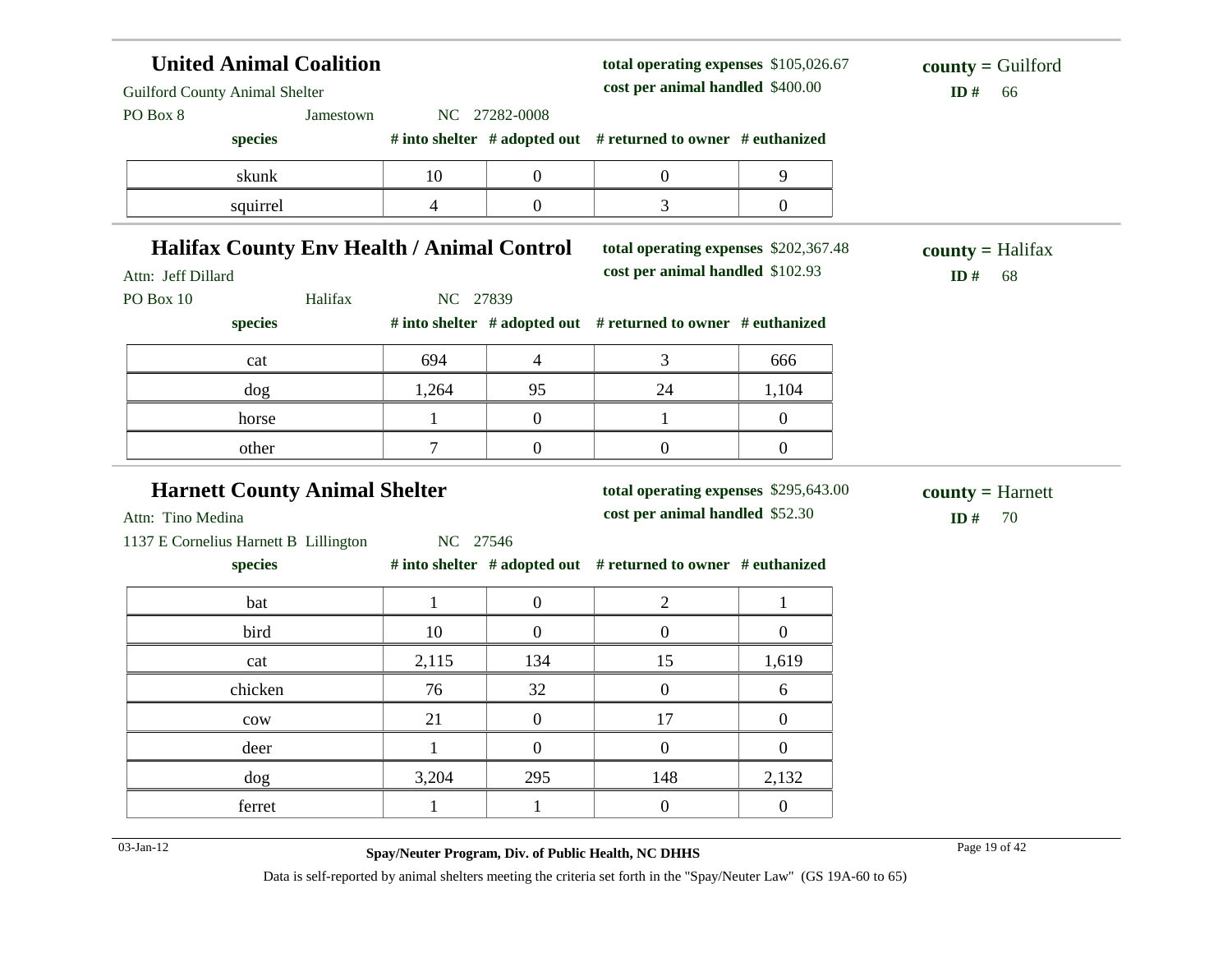# **Harnett County Animal Shelter**

**total operating expenses** \$295,643.00 **cost per animal handled**

 $ID#$  70 **county =** Harnett

Attn: Tino Medina

1137 E Cornelius Harnett B Lillington NC 27546

**species # into shelter # adopted out # returned to owner # euthanized**

| fish          | $\overline{4}$ | $\boldsymbol{0}$ | $\boldsymbol{0}$ | $\boldsymbol{0}$ |
|---------------|----------------|------------------|------------------|------------------|
| fox           | $8\,$          | $\boldsymbol{0}$ | $\boldsymbol{0}$ | $\overline{4}$   |
| goat          | 46             | $\overline{2}$   | 43               | $\mathbf{1}$     |
| guinea pig    | 18             | $6\,$            | $\overline{0}$   | $\boldsymbol{0}$ |
| hamster       | $\,1\,$        | $\boldsymbol{0}$ | $\boldsymbol{0}$ | $\boldsymbol{0}$ |
| hawk          | $\mathbf{1}$   | $\boldsymbol{0}$ | $\mathbf{1}$     | $\boldsymbol{0}$ |
| horse         | 29             | $\overline{2}$   | 26               | $\,1$            |
| mouse         | 6              | $\boldsymbol{0}$ | $\boldsymbol{0}$ | 6                |
| opossum       | 26             | $\boldsymbol{0}$ | 20               | $\overline{2}$   |
| peacock       | $\mathbf{1}$   | $\boldsymbol{0}$ | $\boldsymbol{0}$ | $\boldsymbol{0}$ |
| pig           | 15             | $\mathbf{1}$     | 14               | $\boldsymbol{0}$ |
| pot belly pig | $\overline{2}$ | $\overline{2}$   | $\boldsymbol{0}$ | $\boldsymbol{0}$ |
| rabbit        | $\overline{3}$ | $\boldsymbol{0}$ | $\boldsymbol{0}$ | $\boldsymbol{0}$ |
| raccoon       | 8              | $\boldsymbol{0}$ | $\boldsymbol{0}$ | $\overline{7}$   |
| rat           | $\overline{2}$ | $\mathbf{1}$     | $\boldsymbol{0}$ | $\boldsymbol{0}$ |
| sheep         | $30\,$         | $\boldsymbol{0}$ | 30               | $\boldsymbol{0}$ |
| snake         | 16             | $\boldsymbol{0}$ | 5                | $11\,$           |
| squirrel      | 6              | $\boldsymbol{0}$ | $\boldsymbol{0}$ | $\mathbf{1}$     |
| turtle        | $\overline{2}$ | $\boldsymbol{0}$ | $\overline{2}$   | $\boldsymbol{0}$ |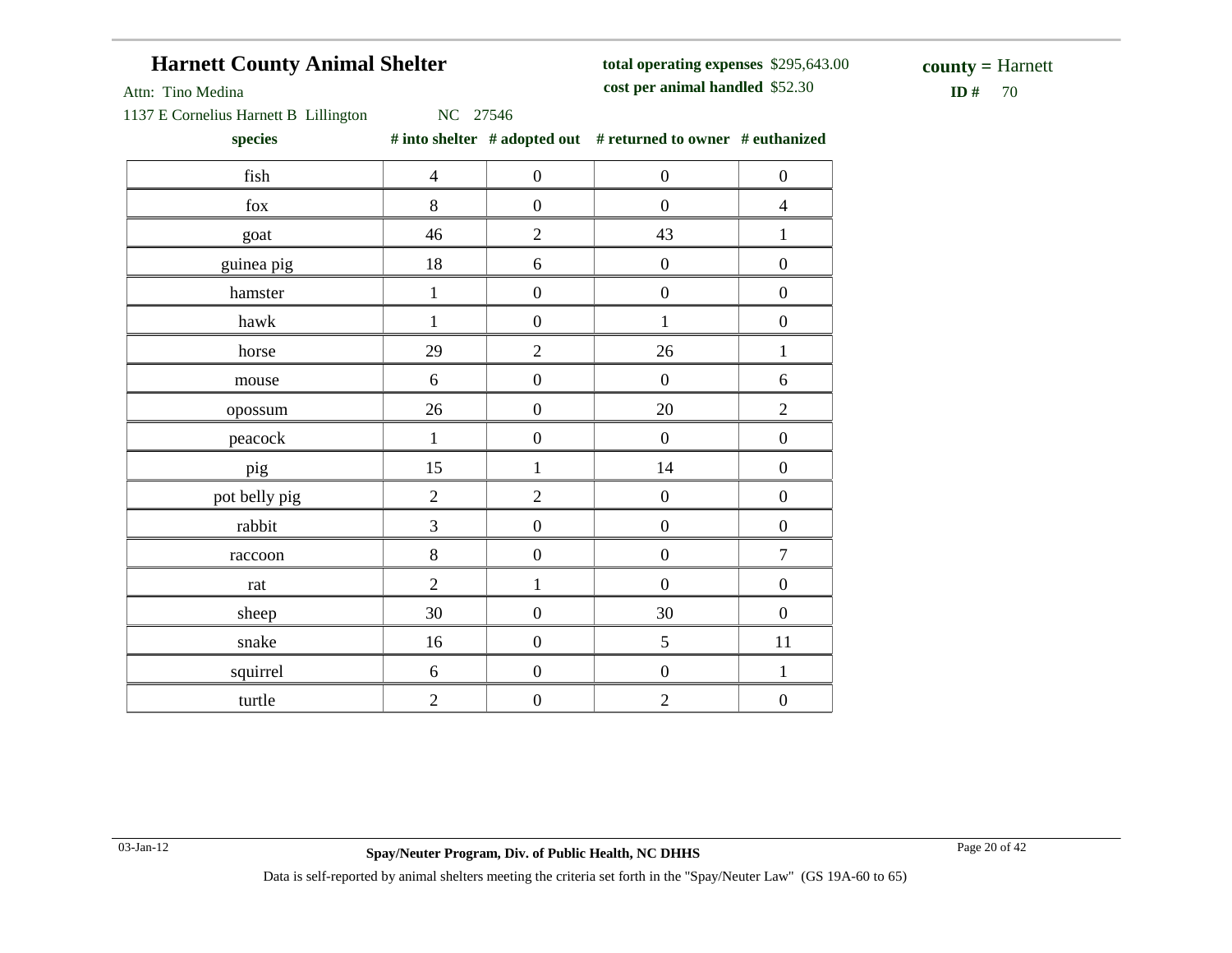### **Haywood County Animal Control** 245 Hemlock Street Waynesville NC 28786 **species # into shelter # adopted out # returned to owner # euthanized total operating expenses** \$324,881.00 **cost per animal handled** \$16.00 **ID #** 71 **county =** Haywood bat  $\begin{array}{|c|c|c|c|c|c|} \hline \text{5} & \text{0} & \text{0} & \text{5} \end{array}$ cat 1,514 301 24 1,431 cow 92 91 0 1 dog 1,956 529 307 1,082 opossum 7 0 7 0 raccoon and  $43$  0 0 43 **Henderson County Animal Control** Henderson County Health Dept 810 Stoney Mtn Rd Hendersonville NC 28791 **species # into shelter # adopted out # returned to owner # euthanized total operating expenses** \$556,612.00 **cost per animal handled** \$159.67 **ID #** 72 **county =** Henderson cat 1,691 167 104 1,420 dog 1,795 501 118 1,176 **Hoke County Animal Shelter** Hoke County Animal Control PO Box 728 Raeford NC 28376 **species # into shelter # adopted out # returned to owner # euthanized total operating expenses** \$106,411.00 **cost per animal handled** \$57.23 **ID #** 74 **county =** Hoke cat 677 100 5 572 chicken  $2 \t 2 \t 0 \t 2 \t 0$ dog 1,182 356 112 614 fox  $\begin{array}{|c|c|c|c|c|c|} \hline 2 & 0 & 0 & 2 \ \hline \end{array}$ opossum  $\begin{array}{cccc} 3 & 0 & 2 & 1 \end{array}$ raccoon  $\begin{array}{|c|c|c|c|c|c|} \hline \text{6} & \text{0} & \text{0} & \text{6} \ \hline \end{array}$ 03-Jan-12 Page 21 of 42 **Spay/Neuter Program, Div. of Public Health, NC DHHS**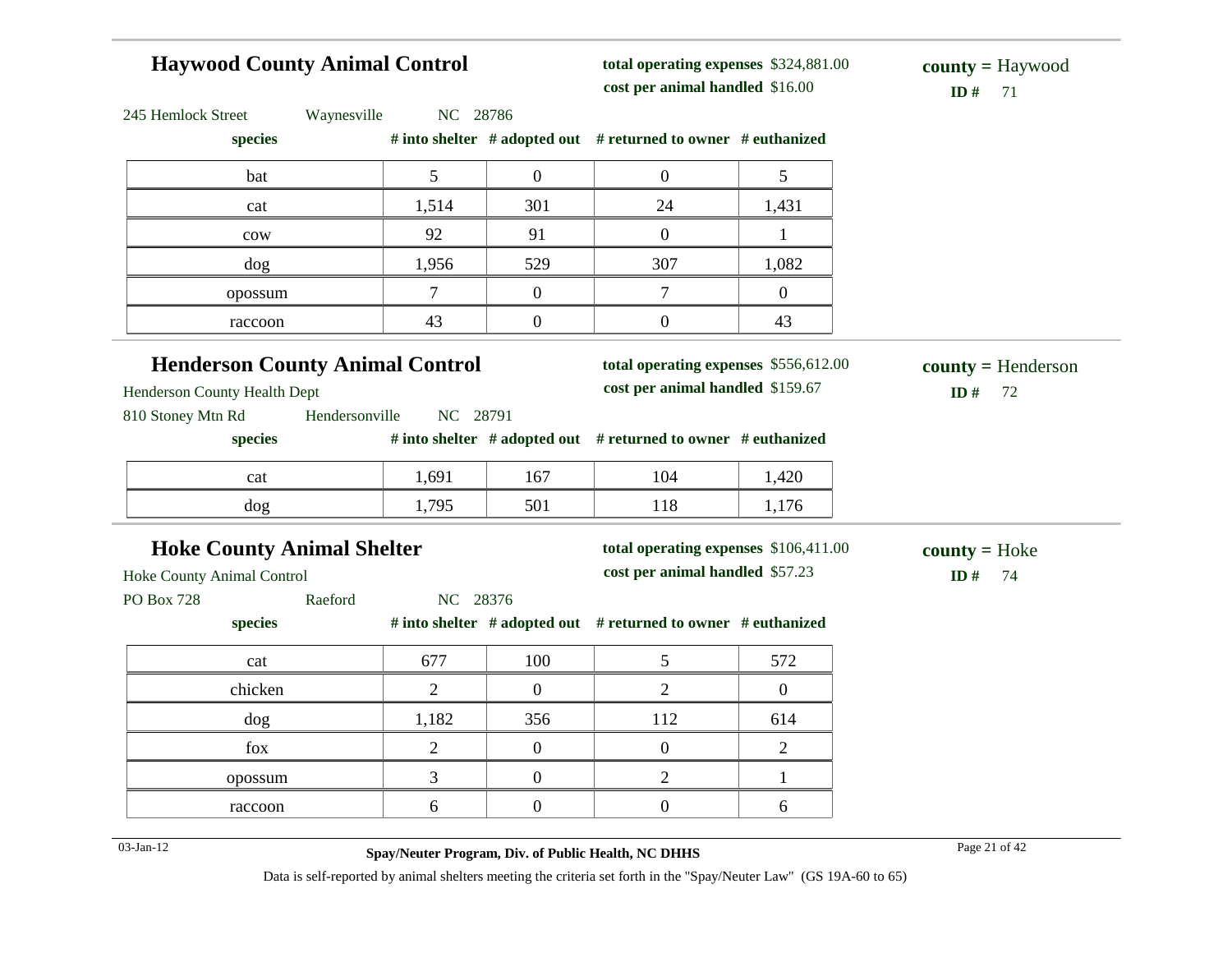| <b>Hoke County Animal Shelter</b><br>Hoke County Animal Control<br>Raeford<br>NC 28376<br><b>PO Box 728</b> |                                      |                  | total operating expenses \$106,411.00<br>cost per animal handled \$57.23 |                  | $county = Hoke$<br>ID#<br>74    |
|-------------------------------------------------------------------------------------------------------------|--------------------------------------|------------------|--------------------------------------------------------------------------|------------------|---------------------------------|
| species                                                                                                     |                                      |                  | # into shelter # adopted out # returned to owner # euthanized            |                  |                                 |
| snake                                                                                                       | $\mathfrak{Z}$                       | $\boldsymbol{0}$ | $\mathbf{1}$                                                             | $\overline{2}$   |                                 |
|                                                                                                             | <b>Iredell County Animal Control</b> |                  | total operating expenses \$689,373.34<br>cost per animal handled \$94.71 |                  | $county = Iredell$<br>ID#<br>76 |
| 243 Twin Oaks Rd<br>Statesville<br>species                                                                  | NC 28625                             |                  | # into shelter # adopted out # returned to owner # euthanized            |                  |                                 |
| bat                                                                                                         | 23                                   | $\overline{0}$   | $\overline{4}$                                                           | 19               |                                 |
| buzzard                                                                                                     | $\mathbf{1}$                         | $\boldsymbol{0}$ | $\mathbf{1}$                                                             | $\boldsymbol{0}$ |                                 |
| cat                                                                                                         | 3,534                                | 118              | 42                                                                       | 3,360            |                                 |
| chicken                                                                                                     | 10                                   | 5                | $\overline{3}$                                                           | $\overline{2}$   |                                 |
| $_{\rm{cow}}$                                                                                               | $\mathbf{1}$                         | $\overline{0}$   | $\overline{0}$                                                           | $\mathbf{1}$     |                                 |
| coyote                                                                                                      | $\mathbf{1}$                         | $\boldsymbol{0}$ | $\boldsymbol{0}$                                                         | $\mathbf{1}$     |                                 |
| deer                                                                                                        | 11                                   | $\overline{0}$   | $\overline{0}$                                                           | 11               |                                 |
| dog                                                                                                         | 3,532                                | 293              | 354                                                                      | 2,863            |                                 |
| duck                                                                                                        | $\mathbf{1}$                         | $\overline{0}$   | $\overline{0}$                                                           | $\mathbf{1}$     |                                 |
| ferret                                                                                                      | $\mathbf{1}$                         | $\overline{0}$   | $\overline{0}$                                                           | $\mathbf{1}$     |                                 |
| fish                                                                                                        | $\mathbf{1}$                         | $\overline{0}$   | $\boldsymbol{0}$                                                         | $\boldsymbol{0}$ |                                 |
| fox                                                                                                         | $8\,$                                | $\overline{0}$   | $\mathbf{1}$                                                             | $\overline{7}$   |                                 |
| groundhog                                                                                                   | $\overline{2}$                       | $\overline{0}$   | $0\,$                                                                    | $\overline{2}$   |                                 |
| hawk                                                                                                        | $\mathfrak{2}$                       | $\overline{0}$   | $\overline{2}$                                                           | $\boldsymbol{0}$ |                                 |
| horse                                                                                                       | $\boldsymbol{7}$                     | 6                | $\overline{0}$                                                           | $\mathbf{1}$     |                                 |
| lizard                                                                                                      | $\mathbf{1}$                         | $\overline{0}$   | $\mathbf{1}$                                                             | $\boldsymbol{0}$ |                                 |
| opossum                                                                                                     | 47                                   | $\overline{0}$   | 31                                                                       | 16               |                                 |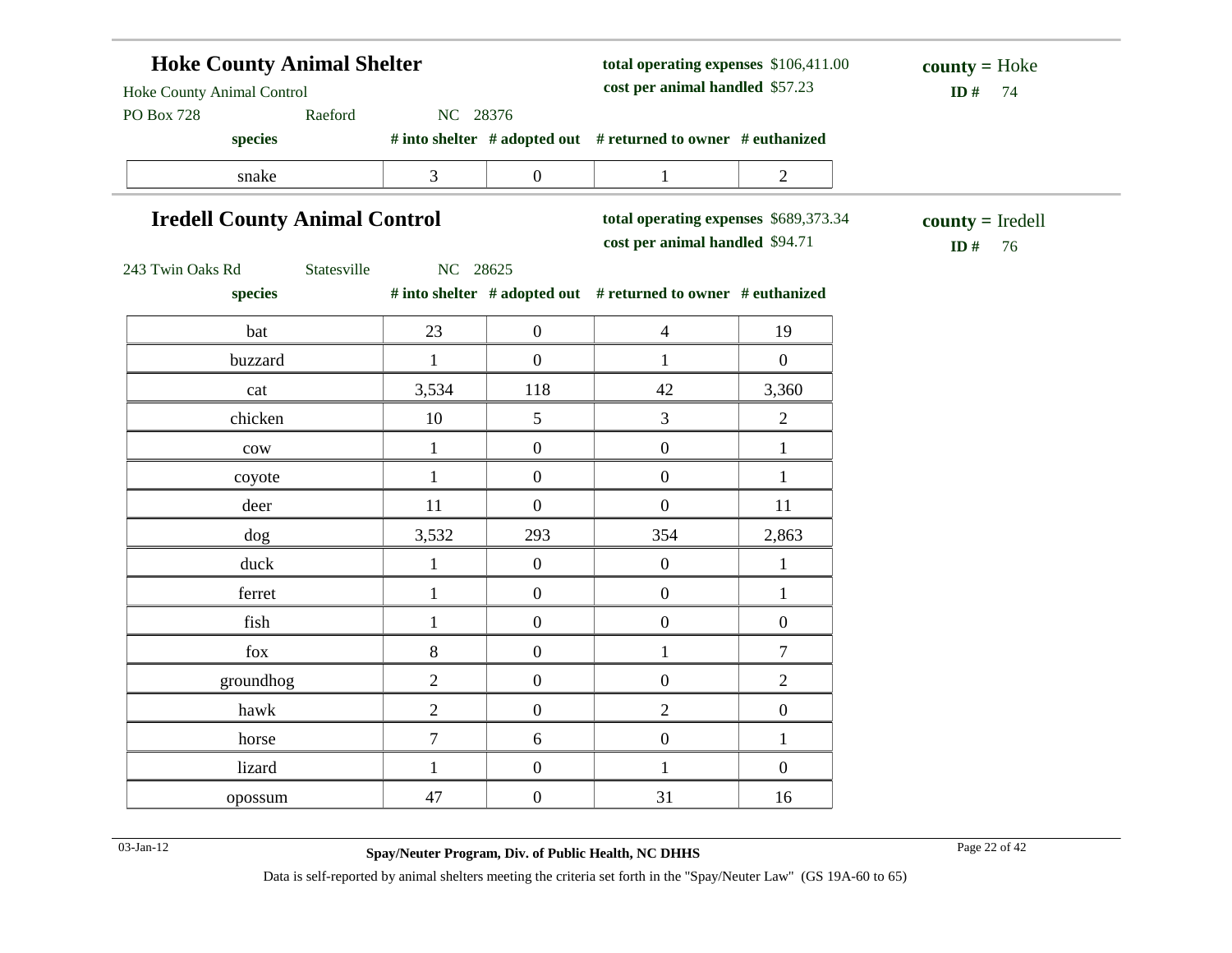# **Iredell County Animal Control**

**total operating expenses** \$689,373.34 **cost per animal handled**

**ID** # 76 **county =** Iredell

|  | 243 Twin Oaks Rd |  |  |
|--|------------------|--|--|
|--|------------------|--|--|

Statesville NC 28625

**species # into shelter # adopted out # returned to owner # euthanized**

| 1              | $\mathbf{0}$     |                  | $\overline{0}$                                                               |
|----------------|------------------|------------------|------------------------------------------------------------------------------|
| $\overline{2}$ | $\boldsymbol{0}$ | $\mathfrak{2}$   | $\boldsymbol{0}$                                                             |
|                |                  | $\boldsymbol{0}$ | $\overline{0}$                                                               |
| $\overline{2}$ | $\theta$         |                  |                                                                              |
|                |                  | $\overline{0}$   | $\boldsymbol{0}$                                                             |
| 6              | $\theta$         | $\mathfrak{2}$   | 4                                                                            |
| 50             | $\overline{0}$   | 15               | 35                                                                           |
| 3              | $\mathbf{0}$     | $\boldsymbol{0}$ | 3                                                                            |
| 15             | $\overline{0}$   | $\mathfrak{2}$   | 13                                                                           |
| 9              | $\mathbf{0}$     | 8                |                                                                              |
| $\overline{2}$ | $\overline{0}$   | $\mathfrak{2}$   | $\overline{2}$                                                               |
|                | $\mathbf{0}$     | $\boldsymbol{0}$ |                                                                              |
| 3              | $\boldsymbol{0}$ | $\boldsymbol{0}$ | 3                                                                            |
|                |                  |                  | $\pi$ muy sherict $\pi$ adopted out $\pi$ returned to owner $\pi$ equidingly |

# **Jackson County Animal Control**

**total operating expenses** \$146,271.45

**cost per animal handled**

**ID #** 77 **county =** Jackson

Jackson County Health Dept

538 Scotts Creek Rd Sylva NC 28779

**species # into shelter # adopted out # returned to owner # euthanized**

| cat     | 434                      | 208 |     | 220        |
|---------|--------------------------|-----|-----|------------|
| dog     | 608                      | 256 | ت ب | າາເ<br>234 |
| raccoon | $\overline{\phantom{0}}$ |     |     |            |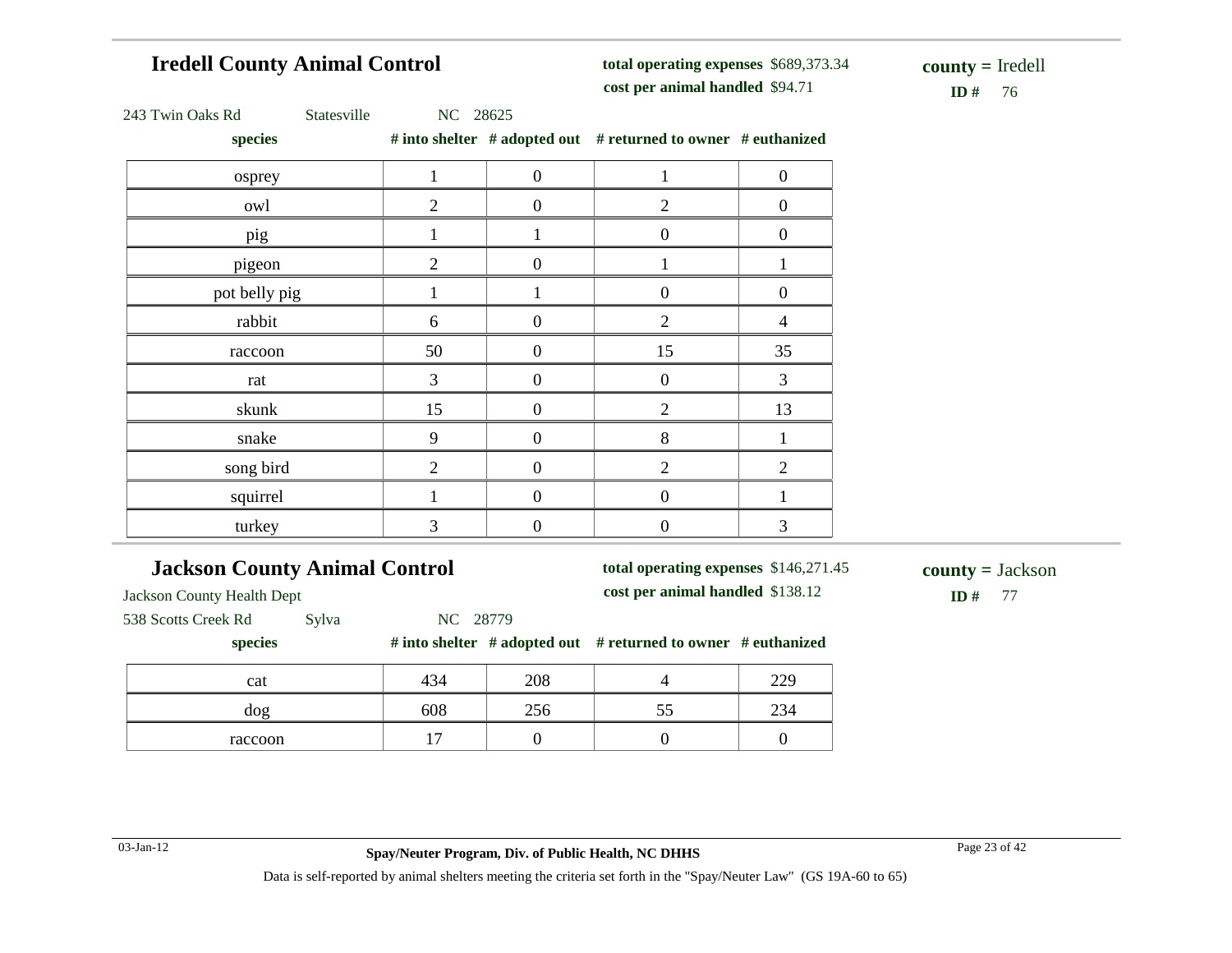| <b>Johnson County SPCA - Melinda Barefoot</b><br><b>Johnston County SPCA</b> |                | total operating expenses \$53,681.74<br>cost per animal handled \$73.94 | $county = Johnston$<br>ID#<br>175                                         |                  |                                 |
|------------------------------------------------------------------------------|----------------|-------------------------------------------------------------------------|---------------------------------------------------------------------------|------------------|---------------------------------|
| 720 Durham St<br>Clayton                                                     | NC 27520       |                                                                         |                                                                           |                  |                                 |
| species                                                                      |                |                                                                         | # into shelter # adopted out # returned to owner # euthanized             |                  |                                 |
| cat                                                                          | 251            | 125                                                                     | $\overline{4}$                                                            | 75               |                                 |
| $\log$                                                                       | 460            | 268                                                                     | 103                                                                       | 95               |                                 |
| guinea pig                                                                   | 3              | 3                                                                       | $\overline{0}$                                                            | $\overline{0}$   |                                 |
| hamster                                                                      | $\overline{4}$ | $\overline{4}$                                                          | $\overline{0}$                                                            | $\boldsymbol{0}$ |                                 |
| lizard                                                                       | $\overline{2}$ | $\overline{2}$                                                          | $\overline{0}$                                                            | $\overline{0}$   |                                 |
| mouse                                                                        | $\overline{4}$ | $\overline{\mathcal{A}}$                                                | $\overline{0}$                                                            | $\boldsymbol{0}$ |                                 |
| rabbit                                                                       | $\overline{2}$ | $\overline{2}$                                                          | $\overline{0}$                                                            | $\boldsymbol{0}$ |                                 |
| PO Box 506<br>Lincolnton                                                     | NC 28903       |                                                                         | cost per animal handled \$114.72                                          |                  | ID#<br>159                      |
| species                                                                      |                |                                                                         | # into shelter # adopted out # returned to owner # euthanized             |                  |                                 |
| cat                                                                          | 1,314          | 68                                                                      | $\tau$                                                                    | 1,275            |                                 |
| dog                                                                          | 1,911          | 285                                                                     | 99                                                                        | 1,549            |                                 |
| <b>Madison County Animal Control</b>                                         |                |                                                                         | total operating expenses \$174,024.00<br>cost per animal handled \$110.21 |                  | $county = Madison$<br>ID#<br>85 |
| <b>Madison County Health Dept</b>                                            | NC 28753       |                                                                         |                                                                           |                  |                                 |
|                                                                              |                |                                                                         |                                                                           |                  |                                 |
| Marshall<br>140 Health Care Ln<br>species                                    |                |                                                                         | # into shelter # adopted out # returned to owner # euthanized             |                  |                                 |
| cat                                                                          | 807            | 495                                                                     | $\overline{4}$                                                            | 169              |                                 |
| dog                                                                          | 772            | 270                                                                     | 21                                                                        | 384              |                                 |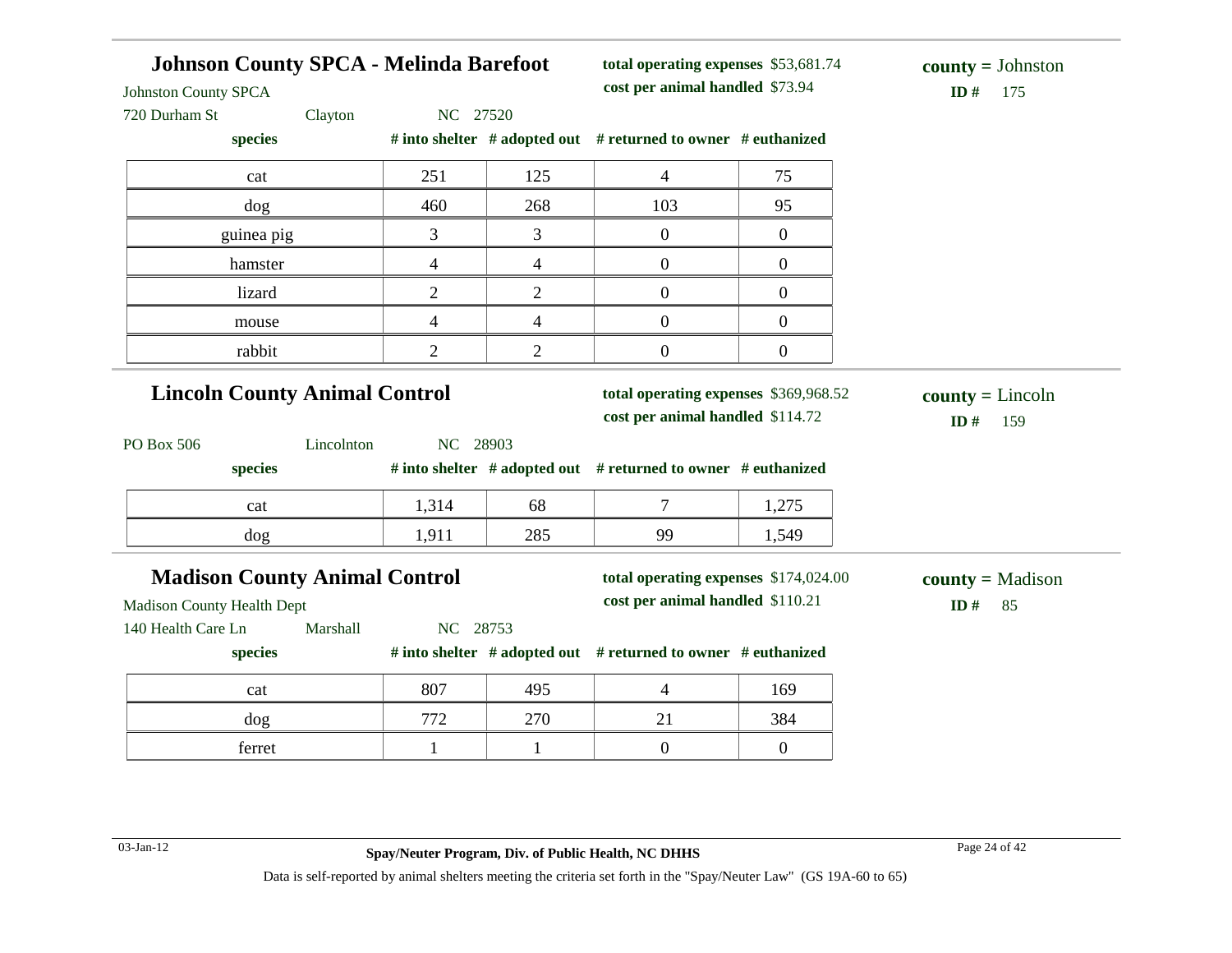# **McDowell County Animal Control**

**total operating expenses** \$113,730.41 **cost per animal handled**

\$35.63 **ID #** 88 **county =** McDowell

McDowell County Animal Shelter

60 E Court St Marion NC 28752

**species # into shelter # adopted out # returned to owner # euthanized**

|                |                  | $\theta$ modern $\theta$ and $\theta$ and $\theta$ and $\theta$ and $\theta$ and $\theta$ and $\theta$ and $\theta$ and $\theta$ and $\theta$ and $\theta$ and $\theta$ and $\theta$ and $\theta$ and $\theta$ and $\theta$ and $\theta$ and $\theta$ and $\theta$ and $\theta$ and $\theta$ and $\theta$ and $\theta$ and $\$ |                  |
|----------------|------------------|--------------------------------------------------------------------------------------------------------------------------------------------------------------------------------------------------------------------------------------------------------------------------------------------------------------------------------|------------------|
| $\overline{4}$ | $\overline{4}$   | $\boldsymbol{0}$                                                                                                                                                                                                                                                                                                               | $\boldsymbol{0}$ |
| 1,395          | 41               | $\boldsymbol{0}$                                                                                                                                                                                                                                                                                                               | 1,356            |
| $\overline{3}$ | $\boldsymbol{0}$ | $\boldsymbol{0}$                                                                                                                                                                                                                                                                                                               | $\overline{3}$   |
| $\overline{2}$ | $\boldsymbol{0}$ | $\mathbf{1}$                                                                                                                                                                                                                                                                                                                   | $\,1\,$          |
| 1,715          | 209              | 57                                                                                                                                                                                                                                                                                                                             | 1,441            |
| $\overline{2}$ | $\overline{0}$   | $\boldsymbol{0}$                                                                                                                                                                                                                                                                                                               | $\overline{2}$   |
| 14             | 14               | $\overline{0}$                                                                                                                                                                                                                                                                                                                 | $\boldsymbol{0}$ |
| $\,1$          | $\boldsymbol{0}$ | $\boldsymbol{0}$                                                                                                                                                                                                                                                                                                               | $\,1$            |
| $\,1$          | $\mathbf{1}$     | $\boldsymbol{0}$                                                                                                                                                                                                                                                                                                               | $\boldsymbol{0}$ |
| $\overline{2}$ | $\boldsymbol{0}$ | $\boldsymbol{0}$                                                                                                                                                                                                                                                                                                               | $\overline{2}$   |
| $\overline{7}$ | $\overline{7}$   | $\boldsymbol{0}$                                                                                                                                                                                                                                                                                                               | $\boldsymbol{0}$ |
| 27             | 27               | $\overline{0}$                                                                                                                                                                                                                                                                                                                 | $\boldsymbol{0}$ |
| $\mathbf 1$    | $\boldsymbol{0}$ | $\boldsymbol{0}$                                                                                                                                                                                                                                                                                                               | $\,1$            |
| 5              | $\boldsymbol{0}$ | $\overline{4}$                                                                                                                                                                                                                                                                                                                 | $\,1$            |
| $\overline{2}$ | $\boldsymbol{0}$ | $\boldsymbol{0}$                                                                                                                                                                                                                                                                                                               | $\overline{2}$   |
| $\overline{2}$ | $\overline{2}$   | $\boldsymbol{0}$                                                                                                                                                                                                                                                                                                               | $\boldsymbol{0}$ |
| 5              | $\boldsymbol{0}$ | $\boldsymbol{0}$                                                                                                                                                                                                                                                                                                               | 5                |
| $\mathfrak{S}$ | $\boldsymbol{0}$ | $\boldsymbol{0}$                                                                                                                                                                                                                                                                                                               | 5                |
| $\sqrt{2}$     | $\boldsymbol{0}$ | $\overline{2}$                                                                                                                                                                                                                                                                                                                 | $\boldsymbol{0}$ |
|                |                  |                                                                                                                                                                                                                                                                                                                                |                  |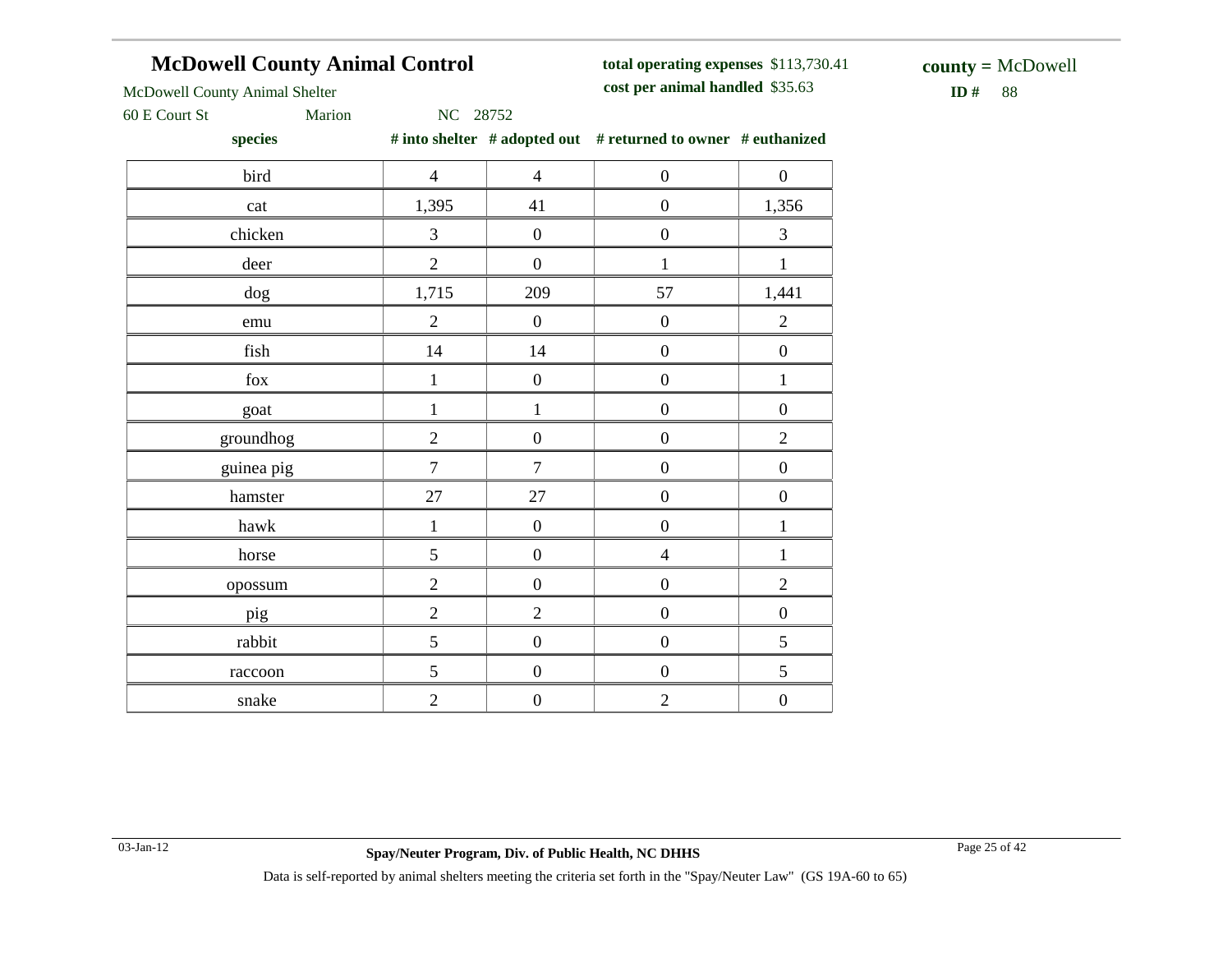# **Charlotte-Mecklenburg Animal Control**

**total operating expenses** \$4,500,000.00 **cost per animal handled** \$230.06 **ID #** 20

**county =** Mecklenburg

Charlotte-Mecklenburg Police Dept

### 8315 Byrum Dr Charlotte NC 28217

**species # into shelter # adopted out # returned to owner # euthanized**

| bat         | 204            | $\boldsymbol{0}$ | $\boldsymbol{0}$ | 141              |
|-------------|----------------|------------------|------------------|------------------|
| bird        | 386            | 87               | $\mathbf{1}$     | 195              |
| cat         | 7,497          | 939              | 205              | 6,236            |
| coyote      | $\overline{2}$ | $\boldsymbol{0}$ | $\boldsymbol{0}$ | $\overline{2}$   |
| deer        | 68             | $\boldsymbol{0}$ | $\boldsymbol{0}$ | 53               |
| dog         | 10,229         | 2,195            | 1,900            | 6,019            |
| ferret      | 16             | $\boldsymbol{7}$ | $\mathfrak s$    | $\mathfrak{Z}$   |
| fish        | 34             | 33               | $\boldsymbol{0}$ | $\mathbf{1}$     |
| fox         | 23             | $\boldsymbol{0}$ | $\boldsymbol{0}$ | 15               |
| goat        | 13             | $\boldsymbol{7}$ | 3                | $\,1$            |
| muskrat     | $\,1\,$        | $\boldsymbol{0}$ | $\boldsymbol{0}$ | $\,1$            |
| opossum     | 220            | $\boldsymbol{0}$ | $\boldsymbol{0}$ | 104              |
| other       | 18             | $\boldsymbol{0}$ | $\mathbf{1}$     | $\boldsymbol{0}$ |
| otter       | $\mathbf{1}$   | $\boldsymbol{0}$ | $\boldsymbol{0}$ | $\mathbf 1$      |
| pig         | 5              | $\mathbf{1}$     | $\boldsymbol{0}$ | $\overline{2}$   |
| prairie dog | $\overline{2}$ | $\overline{0}$   | $\overline{0}$   | $\overline{0}$   |
| rabbit      | 156            | 23               | $\overline{2}$   | 86               |
| raccoon     | 524            | $\boldsymbol{0}$ | $\boldsymbol{0}$ | 484              |
| reptile     | 52             | 6                | $\mathbf{1}$     | 11               |
| rodent      | 107            | 20               | $\boldsymbol{0}$ | 54               |
| skunk       | $\sqrt{2}$     | $\boldsymbol{0}$ | $\boldsymbol{0}$ | $\overline{2}$   |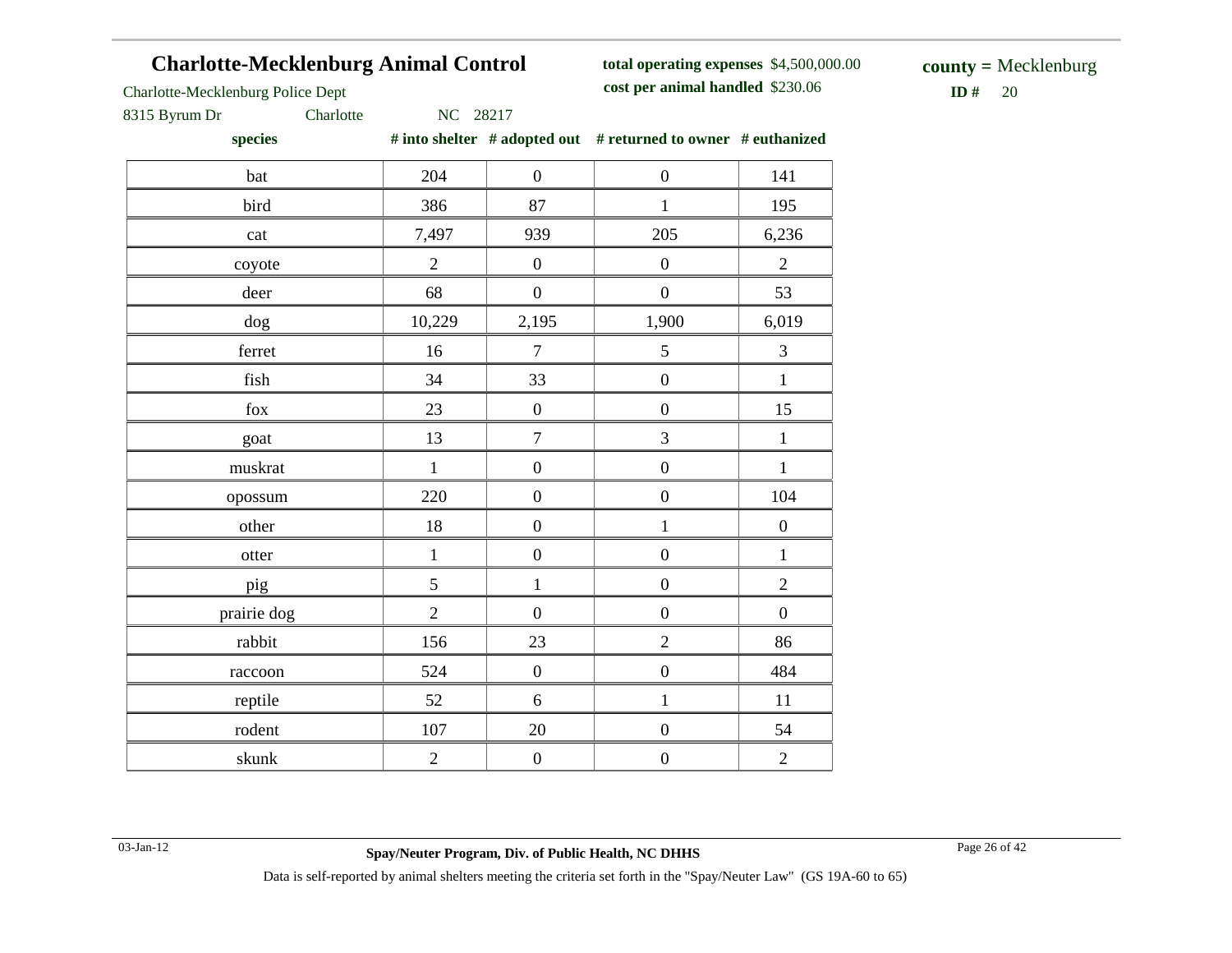# **Mitchell County Animal Shelter**

**total operating expenses** \$72,963.52 **cost per animal handled**

 $ID# 89$ **county =** Mitchell

| PO Box 308<br>Spruce Pine                                            | NC 28777       |                                                                          |                                                                                                                    |                                    |                               |
|----------------------------------------------------------------------|----------------|--------------------------------------------------------------------------|--------------------------------------------------------------------------------------------------------------------|------------------------------------|-------------------------------|
| species                                                              |                |                                                                          | # into shelter # adopted out # returned to owner # euthanized                                                      |                                    |                               |
| cat                                                                  | 603            | 107                                                                      | 9                                                                                                                  | 399                                |                               |
| dog                                                                  | 785            | 242                                                                      | 22                                                                                                                 | 389                                |                               |
| ferret                                                               | $\mathbf{1}$   | $\boldsymbol{0}$                                                         | $\mathbf{1}$                                                                                                       | $\boldsymbol{0}$                   |                               |
| guinea pig                                                           | $\overline{4}$ | 3                                                                        | $\overline{0}$                                                                                                     | $\mathbf{1}$                       |                               |
| iguana                                                               | $\mathbf{1}$   | $\mathbf{1}$                                                             | $\boldsymbol{0}$                                                                                                   | $\boldsymbol{0}$                   |                               |
| rabbit                                                               | $\overline{2}$ | $\overline{2}$                                                           | $\overline{0}$                                                                                                     | $\boldsymbol{0}$                   |                               |
| seagull                                                              | $\mathbf{1}$   | $\mathbf{0}$                                                             | $\overline{0}$                                                                                                     | $\mathbf{1}$                       |                               |
| <b>Montgomery County Animal Control</b><br>c/o Laura Morton          |                | total operating expenses \$127,597.60<br>cost per animal handled \$81.53 |                                                                                                                    | $county = Montgomery$<br>ID#<br>90 |                               |
| PO Box 425<br><b>Troy</b>                                            | NC 27371       |                                                                          |                                                                                                                    |                                    |                               |
| species                                                              |                |                                                                          | # into shelter # adopted out # returned to owner # euthanized                                                      |                                    |                               |
| bat                                                                  | $\overline{4}$ | $\boldsymbol{0}$                                                         | $\boldsymbol{0}$                                                                                                   | 4                                  |                               |
| cat                                                                  | 602            | $\overline{2}$                                                           | $\overline{2}$                                                                                                     | 598                                |                               |
| dog                                                                  | 947            | 23                                                                       | 58                                                                                                                 | 866                                |                               |
| fox                                                                  | $\overline{2}$ | $\boldsymbol{0}$                                                         | $\boldsymbol{0}$                                                                                                   | $\overline{2}$                     |                               |
| raccoon                                                              | 10             | $\boldsymbol{0}$                                                         | $\boldsymbol{0}$                                                                                                   | 10                                 |                               |
| <b>Animal Center of Moore County</b><br>c/o Moore County Health Dept |                |                                                                          | total operating expenses \$617,137.00<br>cost per animal handled \$133.03                                          |                                    | $county = Moore$<br>ID#<br>91 |
| PO Box 279<br>Carthage                                               | NC 28327       |                                                                          |                                                                                                                    |                                    |                               |
| species                                                              |                |                                                                          | # into shelter # adopted out # returned to owner # euthanized                                                      |                                    |                               |
| cat                                                                  | 2,274          | 531                                                                      | 17                                                                                                                 | 1,576                              |                               |
| dog                                                                  | 2,354          | 837                                                                      | 143                                                                                                                | 1,505                              |                               |
| 03-Jan-12                                                            |                |                                                                          | Spay/Neuter Program, Div. of Public Health, NC DHHS                                                                |                                    | Page 27 of 42                 |
|                                                                      |                |                                                                          | Data is self-reported by animal shelters meeting the criteria set forth in the "Spay/Neuter Law" (GS 19A-60 to 65) |                                    |                               |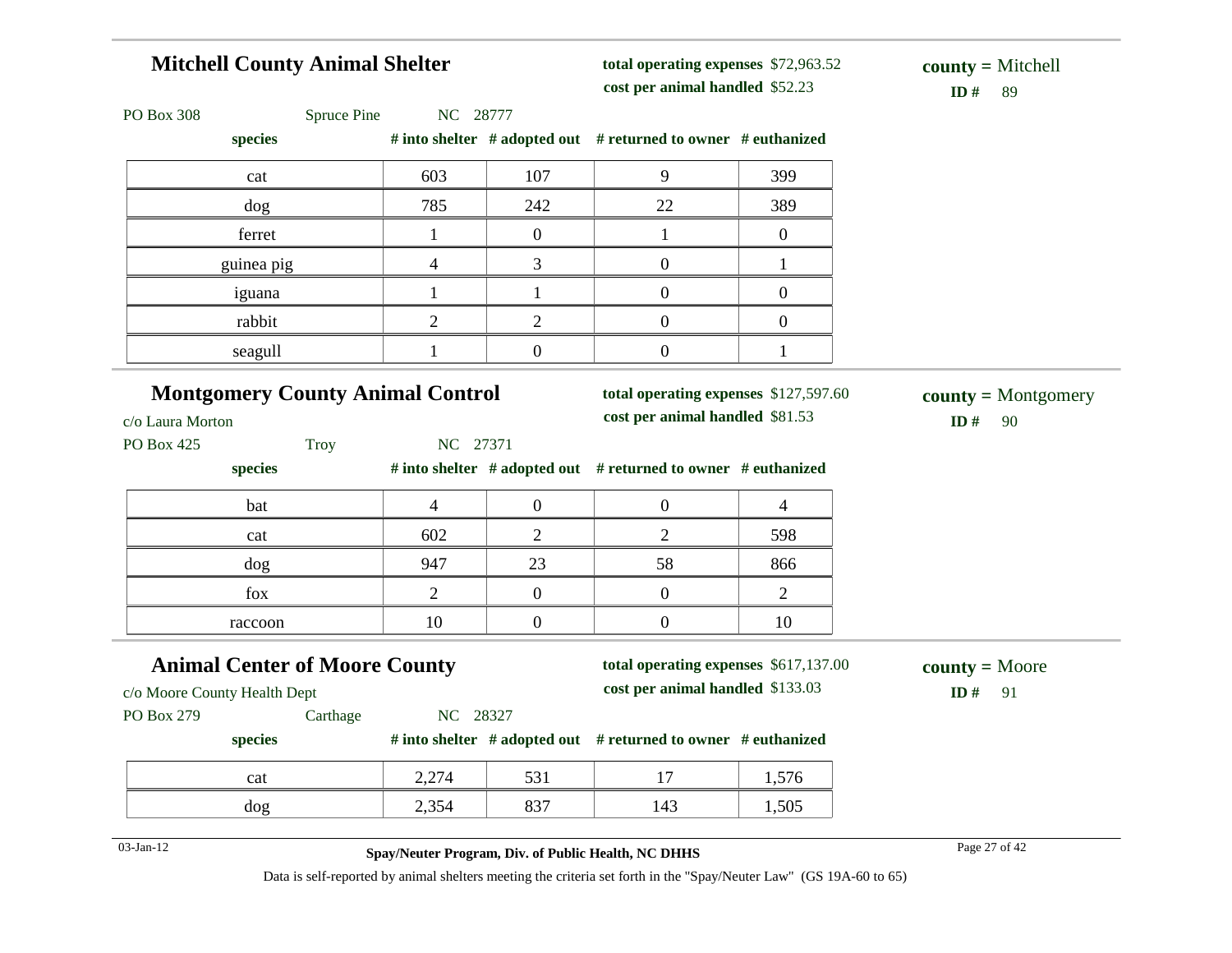| <b>Animal Center of Moore County</b><br>c/o Moore County Health Dept<br>PO Box 279<br>Carthage |                  |                                                                               | total operating expenses \$617,137.00<br>$county = Moore$<br>cost per animal handled \$133.03<br>ID $#$ |                                                                                                                                                                                                                                                                                                                                                         |  |
|------------------------------------------------------------------------------------------------|------------------|-------------------------------------------------------------------------------|---------------------------------------------------------------------------------------------------------|---------------------------------------------------------------------------------------------------------------------------------------------------------------------------------------------------------------------------------------------------------------------------------------------------------------------------------------------------------|--|
|                                                                                                |                  |                                                                               |                                                                                                         |                                                                                                                                                                                                                                                                                                                                                         |  |
| $\tau$                                                                                         | 3                | $\overline{c}$                                                                | $\mathbf{1}$                                                                                            |                                                                                                                                                                                                                                                                                                                                                         |  |
| $\overline{4}$                                                                                 | $\overline{2}$   | $\overline{2}$                                                                | $\boldsymbol{0}$                                                                                        |                                                                                                                                                                                                                                                                                                                                                         |  |
|                                                                                                |                  |                                                                               |                                                                                                         | $county = Nash$<br>ID#<br>42                                                                                                                                                                                                                                                                                                                            |  |
| <b>Rocky Mount</b>                                                                             |                  |                                                                               |                                                                                                         |                                                                                                                                                                                                                                                                                                                                                         |  |
| 758                                                                                            | 215              | $\tau$                                                                        | 465                                                                                                     |                                                                                                                                                                                                                                                                                                                                                         |  |
| 1,279                                                                                          | 420              | 165                                                                           | 635                                                                                                     |                                                                                                                                                                                                                                                                                                                                                         |  |
| 132                                                                                            | 78               | $\boldsymbol{0}$                                                              | 54                                                                                                      |                                                                                                                                                                                                                                                                                                                                                         |  |
| <b>Nash County Animal Control</b>                                                              |                  |                                                                               |                                                                                                         | <b>county</b> = Nash                                                                                                                                                                                                                                                                                                                                    |  |
|                                                                                                |                  |                                                                               |                                                                                                         | ID $#$<br>93                                                                                                                                                                                                                                                                                                                                            |  |
|                                                                                                |                  |                                                                               |                                                                                                         |                                                                                                                                                                                                                                                                                                                                                         |  |
|                                                                                                |                  |                                                                               |                                                                                                         |                                                                                                                                                                                                                                                                                                                                                         |  |
| $\mathbf{1}$                                                                                   | $\boldsymbol{0}$ | $\boldsymbol{0}$                                                              | 1                                                                                                       |                                                                                                                                                                                                                                                                                                                                                         |  |
| 1,637                                                                                          | 15               | $8\,$                                                                         | 1,588                                                                                                   |                                                                                                                                                                                                                                                                                                                                                         |  |
| $\mathbf{1}$                                                                                   | $\mathbf{1}$     | $\overline{0}$                                                                | $\overline{0}$                                                                                          |                                                                                                                                                                                                                                                                                                                                                         |  |
| $\mathbf{1}$                                                                                   | $\overline{0}$   | $\boldsymbol{0}$                                                              | $\mathbf{1}$                                                                                            |                                                                                                                                                                                                                                                                                                                                                         |  |
|                                                                                                |                  |                                                                               |                                                                                                         |                                                                                                                                                                                                                                                                                                                                                         |  |
| 1,500                                                                                          | 73               | 90                                                                            | 1,287                                                                                                   |                                                                                                                                                                                                                                                                                                                                                         |  |
| 10                                                                                             | $\boldsymbol{0}$ | $\boldsymbol{0}$                                                              | 5                                                                                                       |                                                                                                                                                                                                                                                                                                                                                         |  |
| $\mathbf{1}$                                                                                   | $\boldsymbol{0}$ | $\boldsymbol{0}$                                                              | $\mathbf{1}$                                                                                            |                                                                                                                                                                                                                                                                                                                                                         |  |
| 35                                                                                             | $\boldsymbol{0}$ | $\boldsymbol{0}$                                                              | 6                                                                                                       |                                                                                                                                                                                                                                                                                                                                                         |  |
|                                                                                                | Nashville        | NC 28327<br><b>City of Rocky Mount Animal Control</b><br>NC 27801<br>NC 27856 |                                                                                                         | # into shelter # adopted out # returned to owner # euthanized<br>total operating expenses \$156,300.00<br>cost per animal handled \$72.06<br># into shelter # adopted out # returned to owner # euthanized<br>total operating expenses \$271,403.77<br>cost per animal handled \$84.62<br># into shelter # adopted out # returned to owner # euthanized |  |

03-Jan-12 Page 28 of 42 **Spay/Neuter Program, Div. of Public Health, NC DHHS**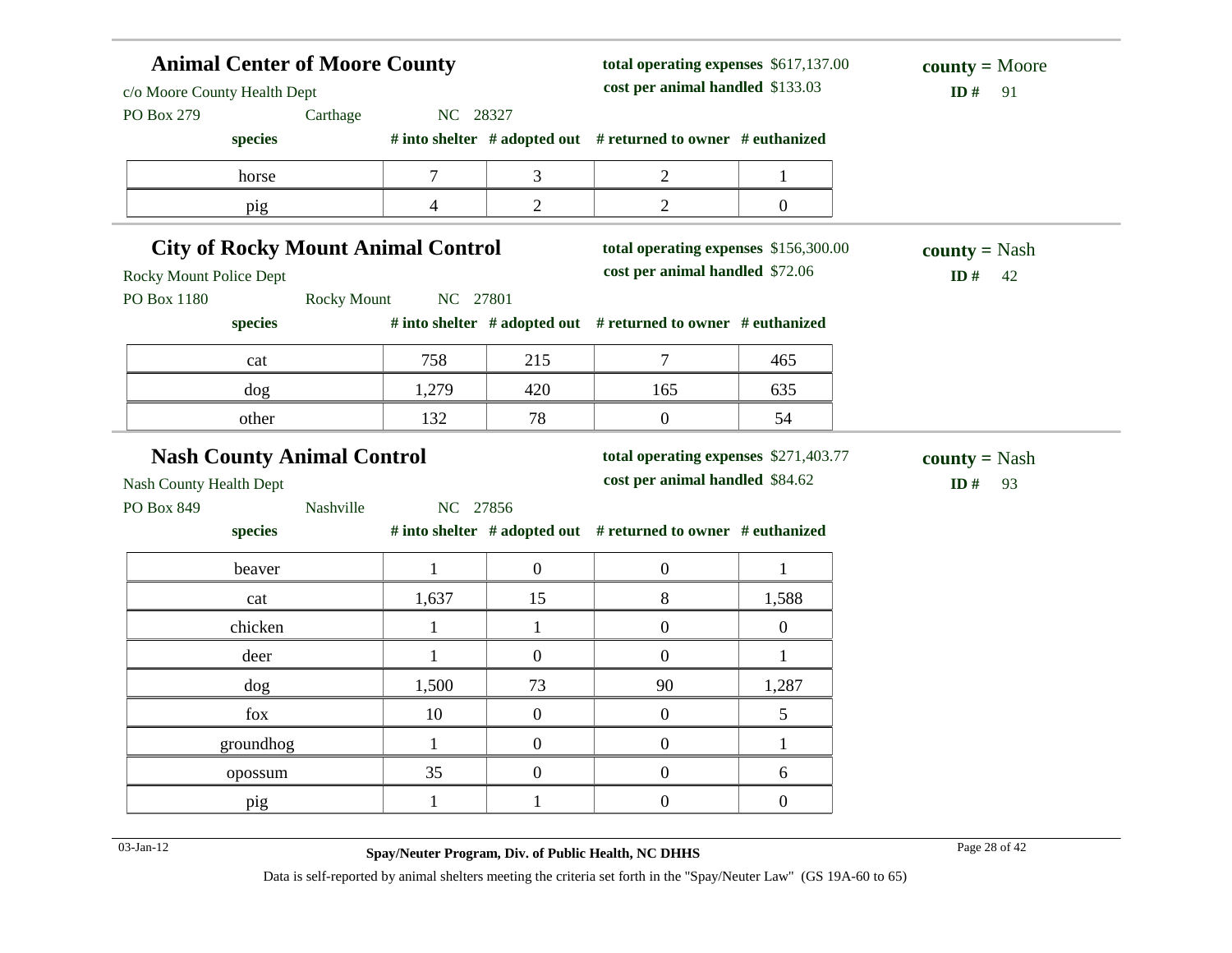|                                                                                                                    | <b>Nash County Animal Control</b><br>total operating expenses \$271,403.77                                     |                |                  |                                                               | <b>county</b> = Nash |                        |
|--------------------------------------------------------------------------------------------------------------------|----------------------------------------------------------------------------------------------------------------|----------------|------------------|---------------------------------------------------------------|----------------------|------------------------|
| Nash County Health Dept                                                                                            |                                                                                                                |                |                  | cost per animal handled \$84.62                               |                      | ID#<br>93              |
| PO Box 849                                                                                                         | Nashville                                                                                                      | NC 27856       |                  |                                                               |                      |                        |
| species                                                                                                            |                                                                                                                |                |                  | # into shelter # adopted out # returned to owner # euthanized |                      |                        |
| rabbit                                                                                                             |                                                                                                                | 6              | 3                | $\overline{0}$                                                | $\overline{c}$       |                        |
| raccoon                                                                                                            |                                                                                                                | 7              | $\overline{0}$   | $\mathbf{0}$                                                  | 5                    |                        |
| rat                                                                                                                |                                                                                                                | $\mathbf{1}$   | $\overline{0}$   | $\overline{0}$                                                | 1                    |                        |
| skunk                                                                                                              |                                                                                                                | $\mathbf{1}$   | $\overline{0}$   | $\overline{0}$                                                | 1                    |                        |
| snake                                                                                                              |                                                                                                                | 4              | $\overline{0}$   | $\mathbf{0}$                                                  | 1                    |                        |
| squirrel                                                                                                           |                                                                                                                | 1              | $\boldsymbol{0}$ | $\overline{0}$                                                | 1                    |                        |
| <b>New Hanover County Animal Control Service</b>                                                                   |                                                                                                                |                |                  | total operating expenses \$1,058,528.00                       |                      | $county = New Hanover$ |
|                                                                                                                    |                                                                                                                |                |                  | cost per animal handled \$209.00                              |                      | ID#<br>94              |
| New Hanover County Health Dept<br>180 Division Dr                                                                  | Wilmington                                                                                                     | NC 28401       |                  |                                                               |                      |                        |
| species                                                                                                            |                                                                                                                |                |                  | # into shelter # adopted out # returned to owner # euthanized |                      |                        |
| bat                                                                                                                |                                                                                                                | $\overline{2}$ | $\mathbf{0}$     | $\overline{0}$                                                | $\overline{2}$       |                        |
| bird                                                                                                               |                                                                                                                | $\overline{7}$ | 3                | $\overline{0}$                                                | $\overline{2}$       |                        |
| cat                                                                                                                |                                                                                                                | 2,176          | 367              | 93                                                            | 1,642                |                        |
| dog                                                                                                                |                                                                                                                | 2,370          | 584              | 714                                                           | 1,083                |                        |
| fox                                                                                                                |                                                                                                                | $\overline{7}$ | $\mathbf{0}$     | $\overline{0}$                                                | $\tau$               |                        |
| opossum                                                                                                            |                                                                                                                | 9              | $\mathbf{0}$     | $\overline{0}$                                                | 9                    |                        |
| rabbit                                                                                                             |                                                                                                                | 16             | 16               | $\boldsymbol{0}$                                              | $\boldsymbol{0}$     |                        |
| raccoon                                                                                                            |                                                                                                                | 15             | $\mathbf{0}$     | $\overline{0}$                                                | 15                   |                        |
|                                                                                                                    |                                                                                                                |                |                  | total operating expenses \$61,904.82                          |                      | $county = Northampton$ |
|                                                                                                                    | <b>Northampton County Animal Control</b><br>cost per animal handled \$104.22<br>Northampton County Health Dept |                |                  |                                                               | $ID#$ 95             |                        |
| PO Box 635                                                                                                         | Jackson                                                                                                        | NC 27845       |                  |                                                               |                      |                        |
| species                                                                                                            |                                                                                                                |                |                  | # into shelter # adopted out # returned to owner # euthanized |                      |                        |
| $03$ -Jan-12                                                                                                       |                                                                                                                |                |                  |                                                               |                      | Page 29 of 42          |
| Data is self-reported by animal shelters meeting the criteria set forth in the "Spay/Neuter Law" (GS 19A-60 to 65) |                                                                                                                |                |                  | Spay/Neuter Program, Div. of Public Health, NC DHHS           |                      |                        |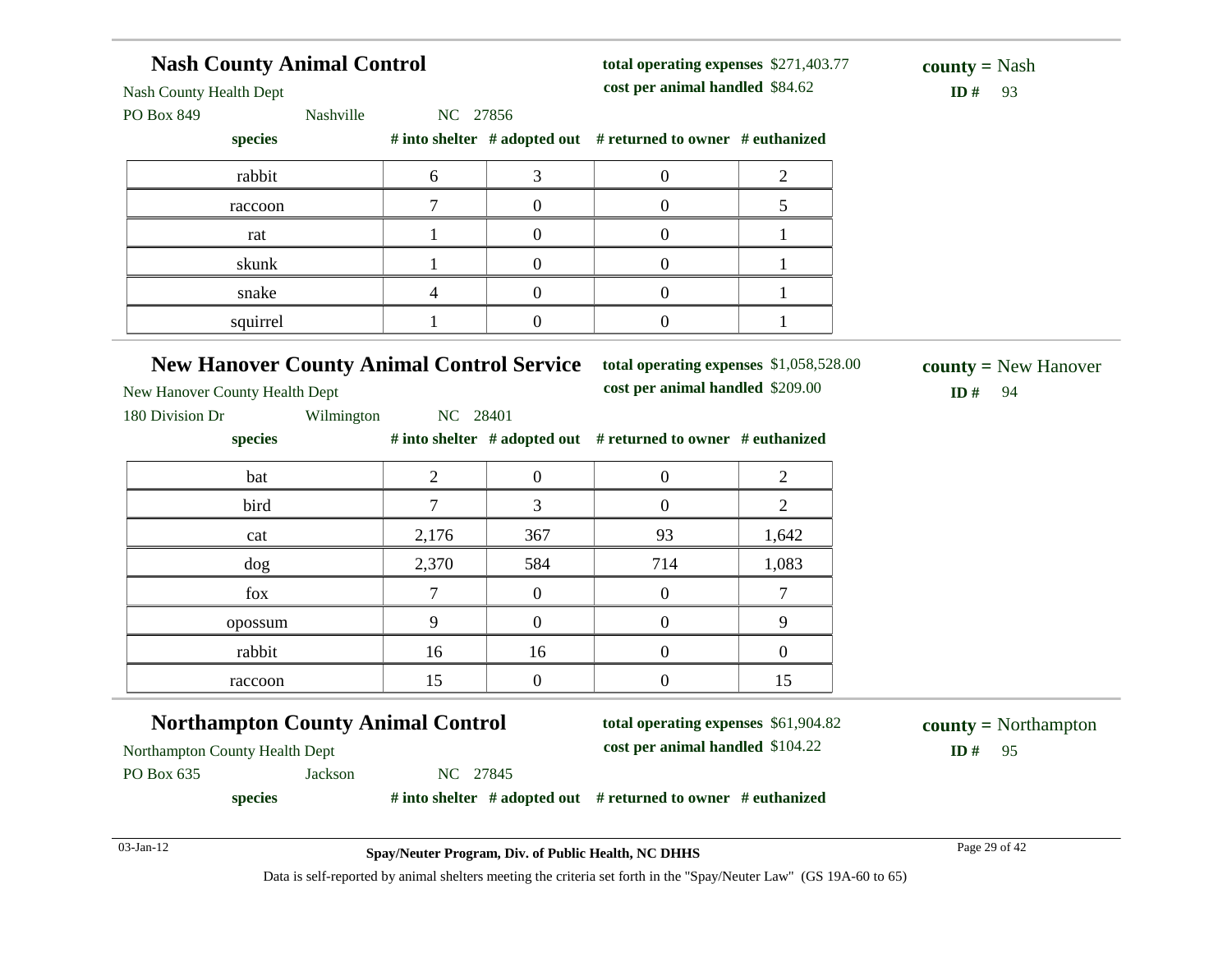| <b>Northampton County Animal Control</b><br>Northampton County Health Dept |                                                     | total operating expenses \$61,904.82<br>cost per animal handled \$104.22 | $county = \text{Northampton}$<br>ID#<br>95                               |              |                                     |
|----------------------------------------------------------------------------|-----------------------------------------------------|--------------------------------------------------------------------------|--------------------------------------------------------------------------|--------------|-------------------------------------|
| PO Box 635<br>Jackson                                                      | NC 27845                                            |                                                                          |                                                                          |              |                                     |
| species                                                                    |                                                     |                                                                          | # into shelter # adopted out # returned to owner # euthanized            |              |                                     |
| cat                                                                        | 290                                                 | $\boldsymbol{0}$                                                         | $\boldsymbol{0}$                                                         | 239          |                                     |
| dog                                                                        | 304                                                 | $\mathbf{2}$                                                             | $\overline{\mathcal{A}}$                                                 | 231          |                                     |
| <b>Orange County Animal Services</b>                                       | <b>county</b> = Orange<br>ID#<br>202                |                                                                          |                                                                          |              |                                     |
| 501 W Franklin St. Suite 10 Chapel Hill                                    | NC 27514                                            |                                                                          |                                                                          |              |                                     |
| species                                                                    |                                                     |                                                                          | # into shelter # adopted out # returned to owner # euthanized            |              |                                     |
| bird                                                                       | 36                                                  | 31                                                                       | $\boldsymbol{0}$                                                         | 5            |                                     |
| cat                                                                        | 2,131                                               | 1,001                                                                    | 54                                                                       | 1,036        |                                     |
| dog                                                                        | 2,250                                               | 873                                                                      | 498                                                                      | 843          |                                     |
| other                                                                      | 3                                                   | $\mathbf{1}$                                                             | $\mathbf{1}$                                                             | $\mathbf{1}$ |                                     |
| reptile                                                                    | 107                                                 | 91                                                                       | $\overline{c}$                                                           | 11           |                                     |
| wildlife                                                                   | 418                                                 | 25                                                                       | $\boldsymbol{0}$                                                         | 238          |                                     |
| The SPCA of NE North Carolina<br>c/o Jo Ellen Smith                        |                                                     |                                                                          | total operating expenses \$155,425.94<br>cost per animal handled \$48.19 |              | $county = Pasquotank$<br>ID#<br>131 |
| PO Box 1772<br>Elizabeth City                                              | NC 27906                                            |                                                                          |                                                                          |              |                                     |
| species                                                                    |                                                     |                                                                          | # into shelter $#$ adopted out $#$ returned to owner $#$ euthanized      |              |                                     |
| cat                                                                        | 1,844                                               | 396                                                                      | 27                                                                       | 1,395        |                                     |
| dog                                                                        | 1,381                                               | 592                                                                      | 316                                                                      | 378          |                                     |
| <b>Pender County Animal Control</b>                                        |                                                     |                                                                          | total operating expenses \$158,581.67                                    |              | $county = Pender$                   |
| Pender County Health Dept                                                  |                                                     |                                                                          | cost per animal handled \$68.15                                          |              | 101<br>ID#                          |
| PO Box 1209<br><b>Burgaw</b>                                               | NC 28425                                            |                                                                          |                                                                          |              |                                     |
| species                                                                    |                                                     |                                                                          | # into shelter $#$ adopted out $#$ returned to owner $#$ euthanized      |              |                                     |
| 03-Jan-12                                                                  | Spay/Neuter Program, Div. of Public Health, NC DHHS |                                                                          |                                                                          |              | Page 30 of 42                       |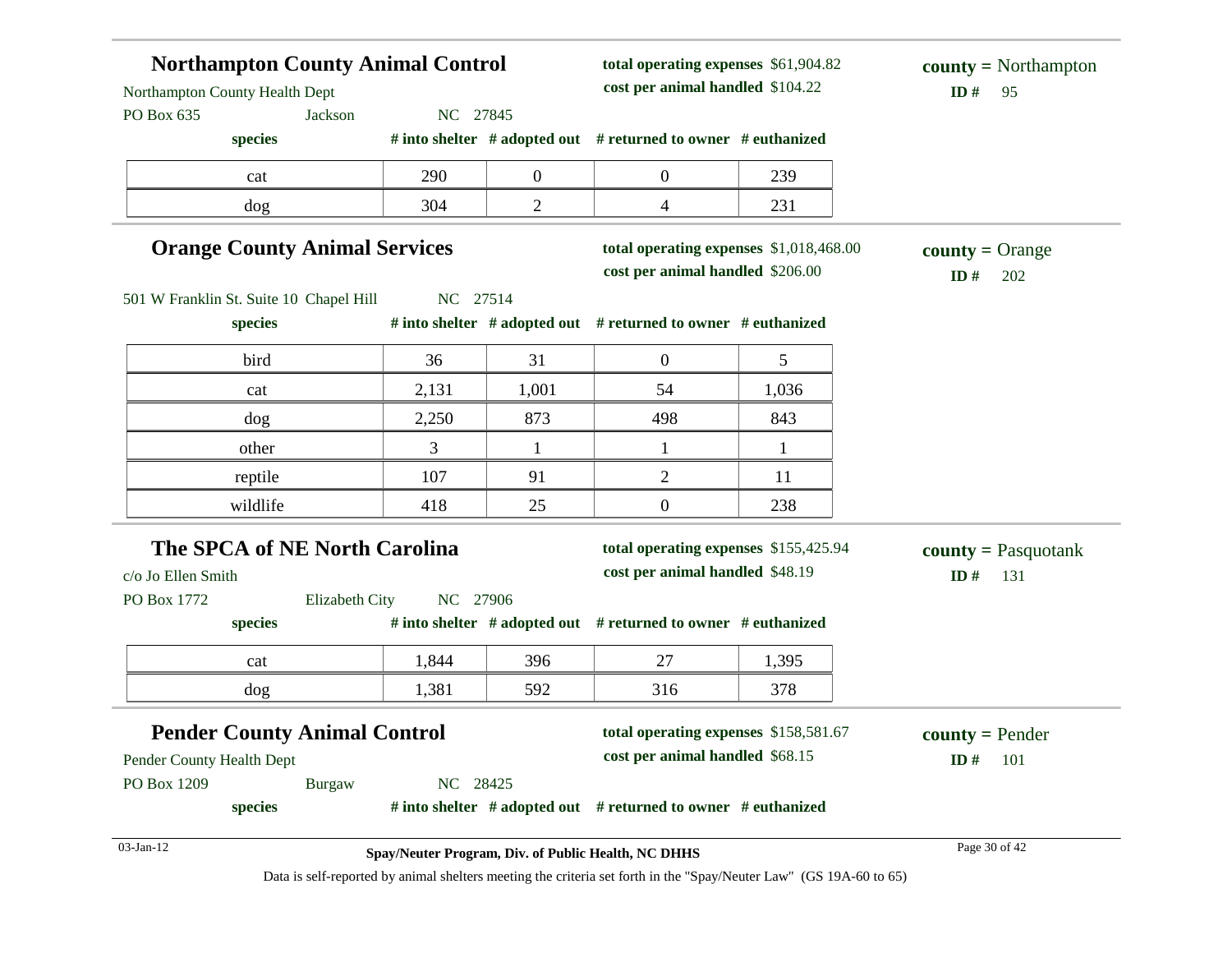# **Pender County Animal Control**

**total operating expenses** \$158,581.67 **cost per animal handled**

 $$ **county =** Pender

Pender County Health Dept

PO Box 1209 Burgaw NC 28425

**species # into shelter # adopted out # returned to owner # euthanized**

| ------        |                |                  | $\cdots$ - - - - $\cdots$ |                  |
|---------------|----------------|------------------|---------------------------|------------------|
| amphibian     | $\overline{2}$ | $\boldsymbol{0}$ | $\boldsymbol{0}$          | $\overline{2}$   |
| bat           | 1              | $\boldsymbol{0}$ | $\boldsymbol{0}$          | $\mathbf{1}$     |
| bird          | $\overline{2}$ | 1                | $\mathbf{1}$              | $\boldsymbol{0}$ |
| cat           | 1,029          | $22\,$           | $8\,$                     | 792              |
| chicken       | $\tau$         | $\tau$           | $\boldsymbol{0}$          | $\boldsymbol{0}$ |
| deer          | $\overline{2}$ | $\boldsymbol{0}$ | $\boldsymbol{0}$          | $\overline{2}$   |
| dog           | 1,229          | 150              | 123                       | 787              |
| duck          | $\mathbf{1}$   | $\mathbf{1}$     | $\boldsymbol{0}$          | $\boldsymbol{0}$ |
| ${\rm fox}$   | $\overline{4}$ | $\boldsymbol{0}$ | $\boldsymbol{0}$          | $\overline{4}$   |
| goat          | 5              | $\overline{2}$   | $\mathbf{1}$              | $\overline{2}$   |
| guinea pig    | 3              | $\mathfrak{Z}$   | $\boldsymbol{0}$          | $\boldsymbol{0}$ |
| horse         | $8\,$          | $\mathbf{1}$     | 3                         | $\mathbf{1}$     |
| opossum       | 14             | $\boldsymbol{0}$ | $\boldsymbol{0}$          | 14               |
| pot belly pig | 5              | 3                | $\overline{2}$            | $\boldsymbol{0}$ |
| primate       | 3              | $\boldsymbol{0}$ | 3                         | $\boldsymbol{0}$ |
| raccoon       | 10             | $\boldsymbol{0}$ | $\boldsymbol{0}$          | $10\,$           |
| reptile       | $\mathbf{1}$   | $\mathbf{1}$     | $\boldsymbol{0}$          | $\boldsymbol{0}$ |
| turkey        | $\mathbf{1}$   | $\mathbf{1}$     | $\boldsymbol{0}$          | $\boldsymbol{0}$ |
|               |                |                  |                           |                  |

### **SEE # 23 Perquimans County Animal Control**

**total operating expenses** \$55,576.00

**cost per animal handled** \$93.00 **ID #** 102 **county =** Perquimans

Perquimans County Sheriff's Dept

PO Box 45 Hertford NC 27944

**species # into shelter # adopted out # returned to owner # euthanized**

03-Jan-12 Page 31 of 42 **Spay/Neuter Program, Div. of Public Health, NC DHHS**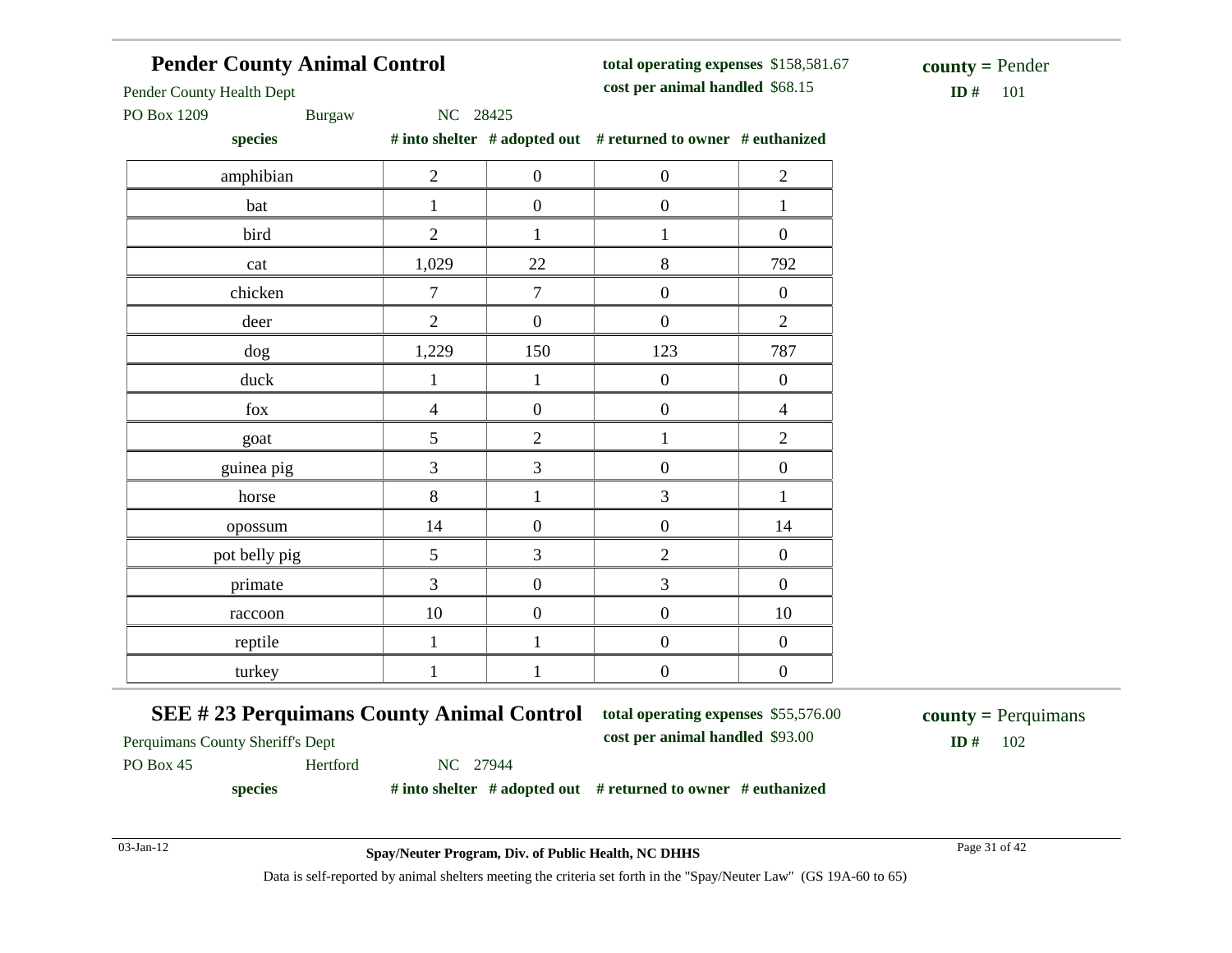|                                                    |            | <b>SEE #23 Perquimans County Animal Control</b><br>total operating expenses \$55,576.00<br>$county = Perquimans$<br>cost per animal handled \$93.00<br>ID $#$ |                  |                                                                                                                    |              |                                         |
|----------------------------------------------------|------------|---------------------------------------------------------------------------------------------------------------------------------------------------------------|------------------|--------------------------------------------------------------------------------------------------------------------|--------------|-----------------------------------------|
| Perquimans County Sheriff's Dept<br>PO Box 45      | Hertford   | NC 27944                                                                                                                                                      |                  |                                                                                                                    |              | 102                                     |
| species                                            |            |                                                                                                                                                               |                  | # into shelter $#$ adopted out $#$ returned to owner $#$ euthanized                                                |              |                                         |
| cat                                                |            | 308                                                                                                                                                           | 38               | $\overline{2}$                                                                                                     | 268          |                                         |
| dog                                                |            | 289                                                                                                                                                           | 53               | 11                                                                                                                 | 225          |                                         |
| <b>Person County Animal Control</b>                |            |                                                                                                                                                               |                  | total operating expenses \$142,000.00<br>cost per animal handled \$61.00                                           |              | <b>county</b> = Person<br>ID $#$<br>103 |
| 2103 Chub Lake Rd                                  | Roxboro    | NC 27573                                                                                                                                                      |                  |                                                                                                                    |              |                                         |
| species                                            |            |                                                                                                                                                               |                  | # into shelter # adopted out # returned to owner # euthanized                                                      |              |                                         |
| cat                                                |            | 984                                                                                                                                                           | 26               | 3                                                                                                                  | 944          |                                         |
| dog                                                |            | 1,355                                                                                                                                                         | 85               | 97                                                                                                                 | 1,169        |                                         |
| <b>Pitt County Animal Control</b>                  |            |                                                                                                                                                               |                  | total operating expenses \$463,005.00<br>cost per animal handled \$94.68                                           |              | <b>county</b> = $P$ itt                 |
| <b>Pitt County Animal Shelter</b><br>1717 W 5th St | Greenville | NC 27834                                                                                                                                                      |                  |                                                                                                                    |              | ID#<br>104                              |
| species                                            |            |                                                                                                                                                               |                  | # into shelter # adopted out # returned to owner # euthanized                                                      |              |                                         |
| bird                                               |            | $\mathbf{1}$                                                                                                                                                  | $\boldsymbol{0}$ | $\boldsymbol{0}$                                                                                                   | $\mathbf{1}$ |                                         |
| cat                                                |            | 2,211                                                                                                                                                         | 553              | 19                                                                                                                 | 1,522        |                                         |
| dog                                                |            | 2,679                                                                                                                                                         | 916              | 206                                                                                                                | 1,444        |                                         |
| rat                                                |            | 1                                                                                                                                                             | $\boldsymbol{0}$ | $\boldsymbol{0}$                                                                                                   | $\mathbf{1}$ |                                         |
| <b>Randolph County Animal Control</b>              |            |                                                                                                                                                               |                  | total operating expenses \$271,602.00                                                                              |              | $county = Randombh$                     |
| Randolph County Health Dept                        |            |                                                                                                                                                               |                  | cost per animal handled \$39.47                                                                                    |              | ID#<br>106                              |
| 2222-B S Fayetteville St<br>species                | Asheboro   | NC 27203                                                                                                                                                      |                  | # into shelter # adopted out # returned to owner # euthanized                                                      |              |                                         |
| cat                                                |            | 2,775                                                                                                                                                         | 94               | 26                                                                                                                 | 2,655        |                                         |
| chicken                                            |            | 728                                                                                                                                                           | $\overline{0}$   | $\boldsymbol{0}$                                                                                                   | 728          |                                         |
| 03-Jan-12                                          |            |                                                                                                                                                               |                  | Spay/Neuter Program, Div. of Public Health, NC DHHS                                                                |              | Page 32 of 42                           |
|                                                    |            |                                                                                                                                                               |                  | Data is self-reported by animal shelters meeting the criteria set forth in the "Spay/Neuter Law" (GS 19A-60 to 65) |              |                                         |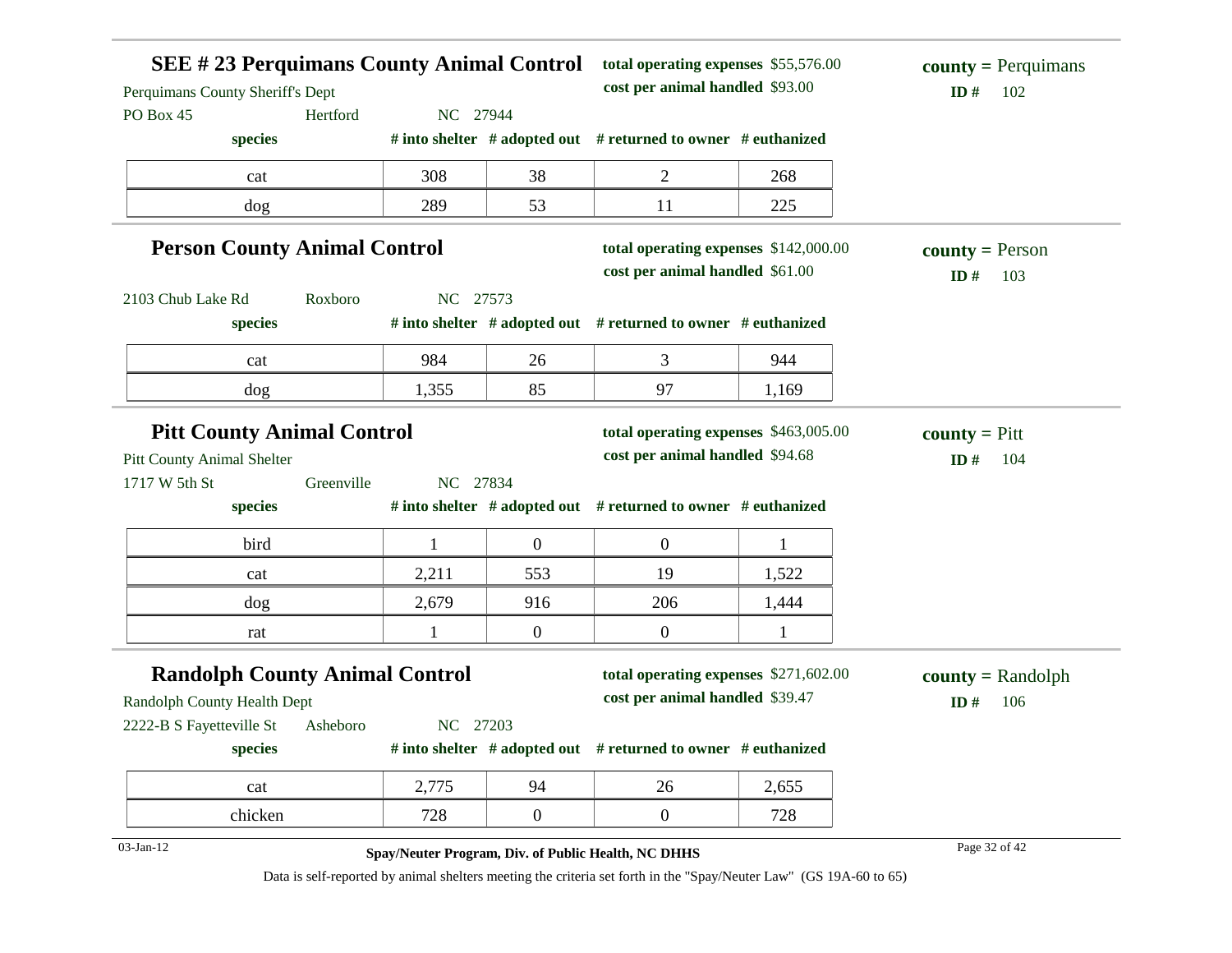# **Randolph County Animal Control**

Randolph County Health Dept

Richmond County Health Dept

2222-B S Fayetteville St Asheboro NC 27203

| species |  |  | # into shelter $\#$ adopted out $\#$ returned to owner $\#$ euthanized |  |
|---------|--|--|------------------------------------------------------------------------|--|
|---------|--|--|------------------------------------------------------------------------|--|

| dog     | 3,270    | 150 | 285 | 2,831 |
|---------|----------|-----|-----|-------|
| goat    |          |     |     |       |
| horse   | $\sigma$ |     |     |       |
| other   | 36       |     |     | 27    |
| raccoon | 61       |     |     | 01    |

# **Richmond County Animal Control**

**total operating expenses** \$362,886.88

**total operating expenses** \$271,602.00

**cost per animal handled** \$81.09 **ID #** 107

**county =** Richmond

127 Caroline St Rockingham NC 28379

**species # into shelter # adopted out # returned to owner # euthanized**

| cat        | 1,631          | 260            | 17             | 1,279            |
|------------|----------------|----------------|----------------|------------------|
| chicken    |                |                | $\overline{0}$ | $\boldsymbol{0}$ |
| dog        | 2,741          | 629            | 132            | 1,901            |
| fox        | 5              | $\overline{0}$ |                |                  |
| guinea pig | $\overline{2}$ | $\overline{2}$ | $\Omega$       | $\theta$         |
| horse      |                | $\Omega$       |                | $\theta$         |
| opossum    | 51             | 10             | 26             | 15               |
| pig        | 14             | $\overline{4}$ | 10             | 0                |
| rabbit     | 10             | 9              |                | 0                |
| raccoon    | 10             |                | $\mathfrak{D}$ | 8                |
| snake      | 6              |                |                | 5                |
| squirrel   | 3              |                |                |                  |

### **cost per animal handled** \$39.47 **ID #** 106 **county =** Randolph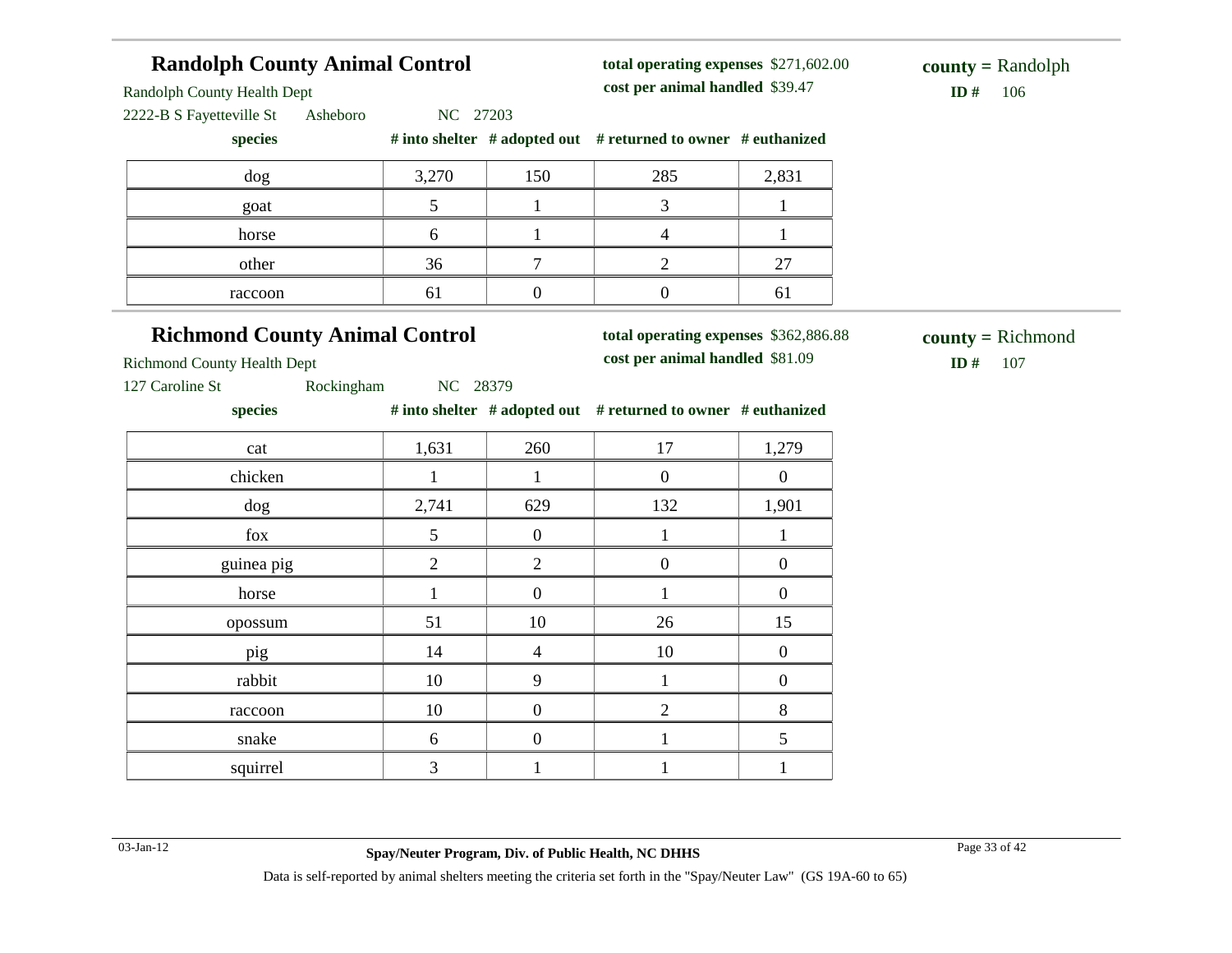| <b>Robeson County Animal Control</b><br>Robeson County Health Dept |                  |                  | total operating expenses \$244,610.61<br>cost per animal handled \$46.07 |                  | $county = Robeson$<br>ID#<br>109 |
|--------------------------------------------------------------------|------------------|------------------|--------------------------------------------------------------------------|------------------|----------------------------------|
| 460 Country Club Blvd<br>Lumberton                                 | NC 28358         |                  |                                                                          |                  |                                  |
| species                                                            |                  |                  | # into shelter # adopted out # returned to owner # euthanized            |                  |                                  |
| cat                                                                | 1,336            | 165              | 9                                                                        | 1,124            |                                  |
| dog                                                                | 3,973            | 900              | 126                                                                      | 2,874            |                                  |
| <b>SEE # Rockingham County/Reidsville Vet Hos</b>                  |                  |                  | total operating expenses \$112,350.00                                    |                  | $county = Rockingham$            |
| attn: Dr Joe Kinnarney                                             |                  |                  | cost per animal handled \$22.20                                          |                  | ID#<br>161                       |
| 1401 W Harrison St<br>Reidsville                                   | NC 27320         |                  |                                                                          |                  |                                  |
| species                                                            |                  |                  | # into shelter # adopted out # returned to owner # euthanized            |                  |                                  |
| cat                                                                | 2,328            | 54               | 12                                                                       | 2,262            |                                  |
| dog                                                                | 2,726            | 216              | 164                                                                      | 2,446            |                                  |
| goat                                                               | 5                | 4                | $\mathbf{1}$                                                             | $\boldsymbol{0}$ |                                  |
| <b>SEE # xxEden Veterinary Hospital</b>                            |                  |                  | total operating expenses \$0.00                                          |                  | $county = Rockingham$            |
| attn: Dr Glasscock                                                 |                  |                  | cost per animal handled \$0.00                                           |                  | ID#<br>162                       |
| Eden<br>PO Box 2161                                                | NC 27288         |                  |                                                                          |                  |                                  |
| species                                                            |                  |                  | # into shelter # adopted out # returned to owner # euthanized            |                  |                                  |
| cat                                                                | $\boldsymbol{0}$ | 53               | 23                                                                       | 255              |                                  |
|                                                                    |                  |                  |                                                                          |                  |                                  |
| deer                                                               | $\boldsymbol{0}$ | $\boldsymbol{0}$ | $\boldsymbol{0}$                                                         | 41               |                                  |
| dog                                                                | $\boldsymbol{0}$ | 42               | 37                                                                       | 238              |                                  |
| fox                                                                | $\boldsymbol{0}$ | $\boldsymbol{0}$ | $\boldsymbol{0}$                                                         | $\tau$           |                                  |
| opossum                                                            | $\boldsymbol{0}$ | $\boldsymbol{0}$ | $\boldsymbol{0}$                                                         | 39               |                                  |
| raccoon                                                            | $\boldsymbol{0}$ | $\boldsymbol{0}$ | $\boldsymbol{0}$                                                         | 29               |                                  |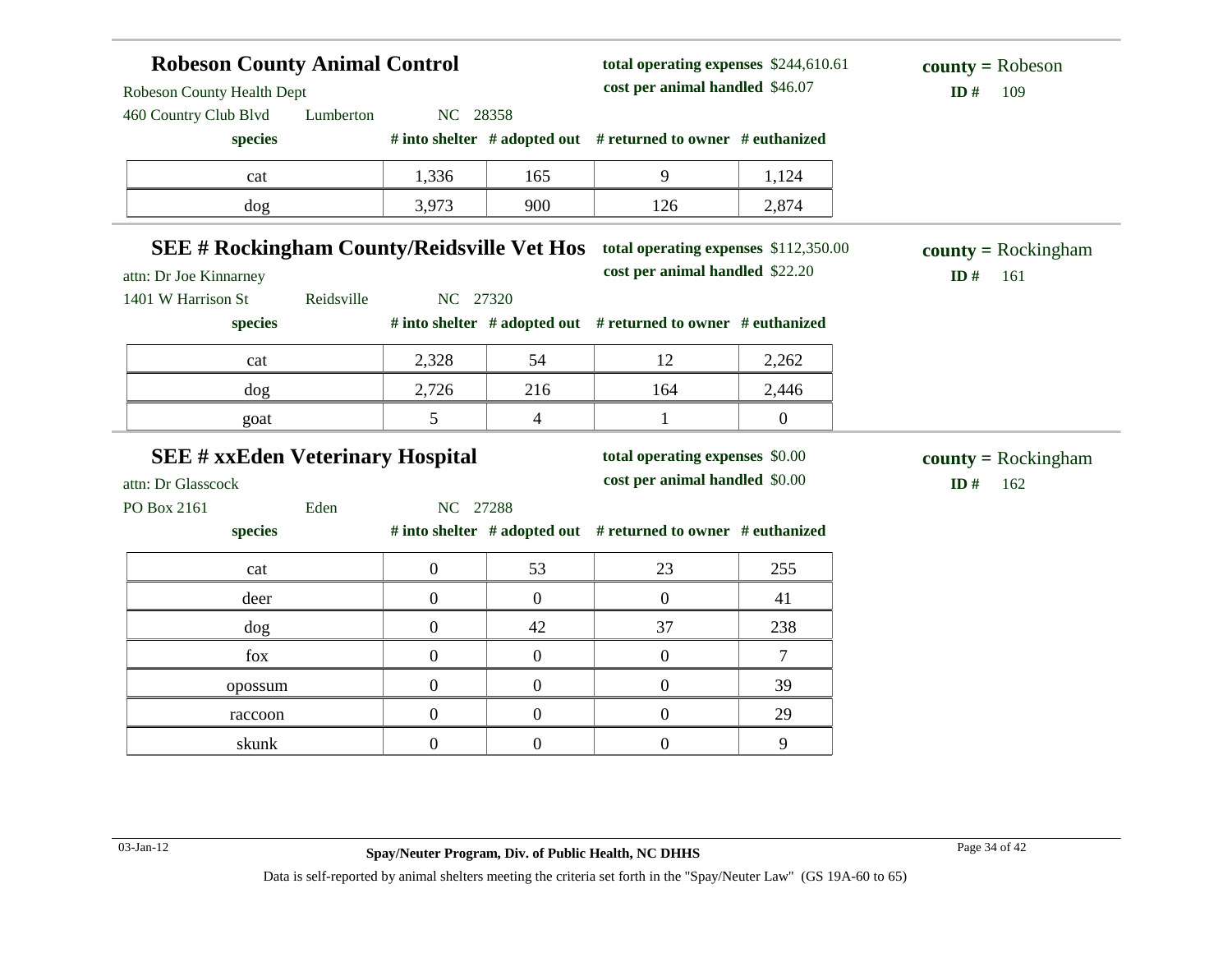| <b>City of Stoneville Animal Control</b><br>total operating expenses \$931.97<br>cost per animal handled \$62.13<br>attn: Kevin Baughn, City Manager, Admin Office |                |                  |                                                                          | $county = Rockingham$<br>ID#<br>164 |                                     |
|--------------------------------------------------------------------------------------------------------------------------------------------------------------------|----------------|------------------|--------------------------------------------------------------------------|-------------------------------------|-------------------------------------|
| 151 Smith St<br>Stoneville                                                                                                                                         | NC 27048       |                  |                                                                          |                                     |                                     |
| species                                                                                                                                                            |                |                  | # into shelter # adopted out # returned to owner # euthanized            |                                     |                                     |
| cat                                                                                                                                                                | 8              | $\boldsymbol{0}$ | $\mathbf{0}$                                                             | 8                                   |                                     |
| dog                                                                                                                                                                | $\tau$         | $\boldsymbol{0}$ | $\overline{0}$                                                           | $\tau$                              |                                     |
| <b>Rowan County Animal Control</b>                                                                                                                                 |                |                  | total operating expenses \$509,122.00                                    |                                     | <b>county</b> = Rowan               |
| Rowan County Health Dept                                                                                                                                           |                |                  | cost per animal handled \$62.00                                          |                                     | ID#<br>111                          |
| 1811 E Innes St<br>Salisbury                                                                                                                                       |                | NC 28146-6030    |                                                                          |                                     |                                     |
| species                                                                                                                                                            |                |                  | # into shelter # adopted out # returned to owner # euthanized            |                                     |                                     |
| cat                                                                                                                                                                | 4,372          | 199              | 16                                                                       | 3,271                               |                                     |
| dog                                                                                                                                                                | 3,825          | 733              | 354                                                                      | 2,326                               |                                     |
| raccoon                                                                                                                                                            | $\overline{0}$ | $\boldsymbol{0}$ | $\boldsymbol{0}$                                                         | $\boldsymbol{0}$                    |                                     |
| <b>Rutherford County Animal Control</b><br>Rutherford County Sheriff's Dept<br>289 N Main St<br>Rutherfordton                                                      | NC 28139       |                  | total operating expenses \$215,311.28<br>cost per animal handled \$52.48 |                                     | $county = Rutherford$<br>ID#<br>112 |
| species                                                                                                                                                            |                |                  | # into shelter # adopted out # returned to owner # euthanized            |                                     |                                     |
|                                                                                                                                                                    |                |                  |                                                                          |                                     |                                     |
| cat                                                                                                                                                                | 1,594          | 110              | 17                                                                       | 1,467                               |                                     |
| dog                                                                                                                                                                | 2,509          | 968              | 77                                                                       | 1,467                               |                                     |
| <b>Sampson County Animal Control</b>                                                                                                                               |                |                  | total operating expenses \$176,852.66<br>cost per animal handled \$31.22 |                                     | $county = Sampson$<br>ID#<br>113    |
| Clinton                                                                                                                                                            | NC 28328       |                  |                                                                          |                                     |                                     |
| species                                                                                                                                                            |                |                  | # into shelter $#$ adopted out $#$ returned to owner $#$ euthanized      |                                     |                                     |
| bird                                                                                                                                                               | $\overline{4}$ | $\boldsymbol{0}$ | $\boldsymbol{0}$                                                         | 4                                   |                                     |
| cat                                                                                                                                                                | 2,162          | 26               | $\overline{4}$                                                           | 2,119                               |                                     |
| Sampson County Manager's Office<br>435 Rowan Rd<br>deer                                                                                                            | 2              | $\boldsymbol{0}$ | $\overline{0}$                                                           | $\overline{2}$                      |                                     |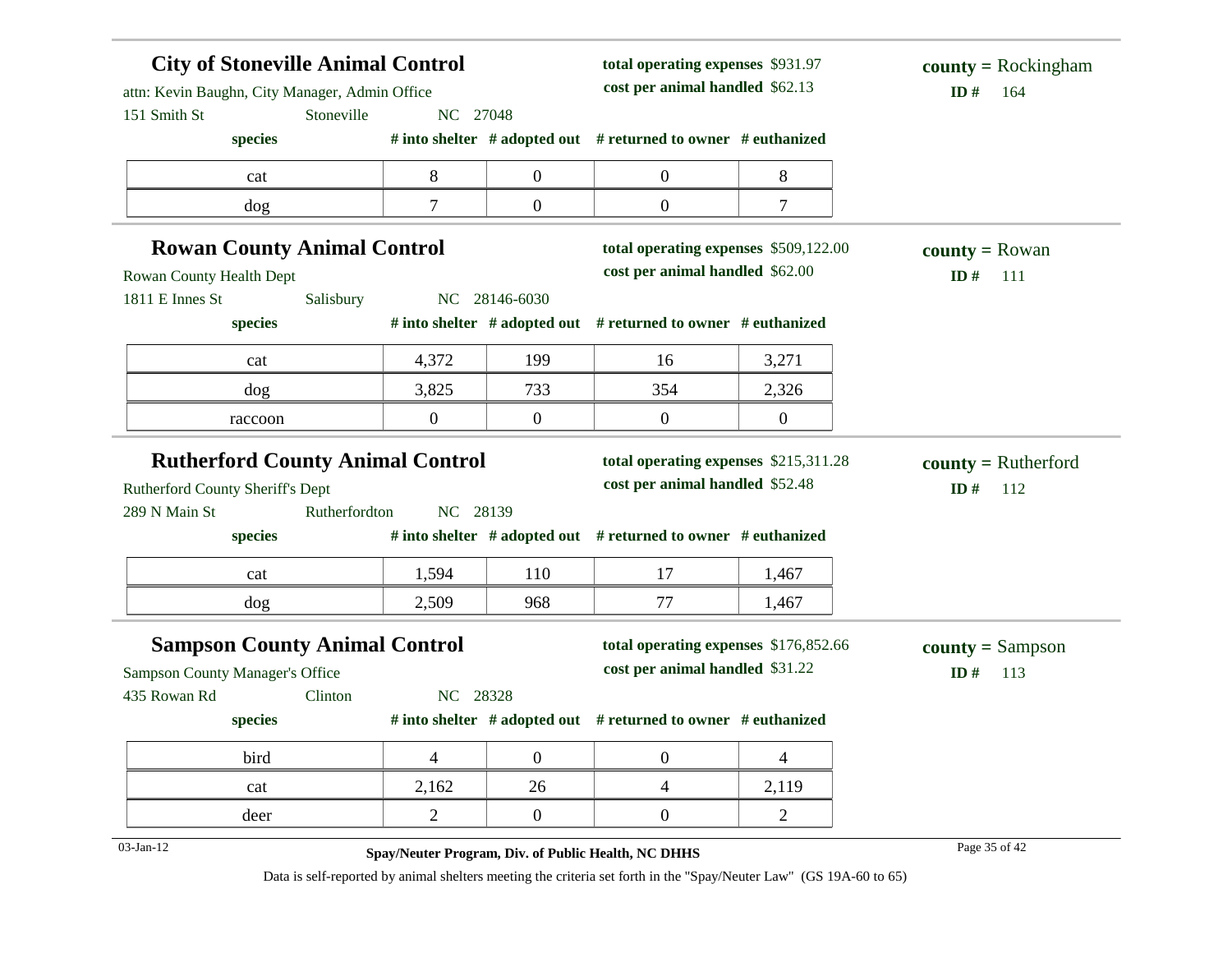| <b>Sampson County Animal Control</b><br><b>Sampson County Manager's Office</b><br>435 Rowan Rd<br>Clinton |              | total operating expenses \$176,852.66<br>cost per animal handled \$31.22<br>NC 28328 |                                                                           |                  | $county = Sampson$<br>ID#<br>113     |  |
|-----------------------------------------------------------------------------------------------------------|--------------|--------------------------------------------------------------------------------------|---------------------------------------------------------------------------|------------------|--------------------------------------|--|
| species                                                                                                   |              |                                                                                      | # into shelter # adopted out # returned to owner # euthanized             |                  |                                      |  |
| dog                                                                                                       | 3,456        | 157                                                                                  | 87                                                                        | 3,212            |                                      |  |
| fox                                                                                                       | 5            | $\overline{0}$                                                                       | $\overline{0}$                                                            | 5                |                                      |  |
| goat                                                                                                      | 7            | $\overline{0}$                                                                       | 5                                                                         | $\overline{2}$   |                                      |  |
| horse                                                                                                     | 14           | 3                                                                                    | 11                                                                        | $\overline{0}$   |                                      |  |
| mule                                                                                                      | $\mathbf{1}$ | $\boldsymbol{0}$                                                                     | $\mathbf{1}$                                                              | $\boldsymbol{0}$ |                                      |  |
| opossum                                                                                                   | 3            | $\overline{0}$                                                                       | $\boldsymbol{0}$                                                          | 3                |                                      |  |
| pig                                                                                                       | $\mathbf{1}$ | $\overline{0}$                                                                       | $\boldsymbol{0}$                                                          | $\mathbf{1}$     |                                      |  |
| rabbit                                                                                                    | $\mathbf{1}$ | $\boldsymbol{0}$                                                                     | $\boldsymbol{0}$                                                          | $\mathbf{1}$     |                                      |  |
| raccoon                                                                                                   | 9            | $\boldsymbol{0}$                                                                     | $\boldsymbol{0}$                                                          | 9                |                                      |  |
| <b>Scotland Co. Humane Society</b>                                                                        |              |                                                                                      | total operating expenses \$179,605.46<br>cost per animal handled \$106.28 |                  | $county = Scotland$<br>ID#<br>130    |  |
| 1401 West Blvd<br>Laurinburg                                                                              | NC 28352     |                                                                                      |                                                                           |                  |                                      |  |
| species                                                                                                   |              |                                                                                      | # into shelter # adopted out # returned to owner # euthanized             |                  |                                      |  |
| cat                                                                                                       | 616          | 155                                                                                  | 14                                                                        | 416              |                                      |  |
| dog                                                                                                       | 1,074        | 303                                                                                  | 115                                                                       | 545              |                                      |  |
| <b>Stanly County Animal Control</b><br><b>Stanly County Health Dept</b>                                   |              |                                                                                      | total operating expenses \$268,896.20<br>cost per animal handled \$69.28  |                  | <b>county</b> = Stanly<br>ID#<br>115 |  |
| 1000 N First St Ste 3<br>Albemarle                                                                        | NC 28001     |                                                                                      |                                                                           |                  |                                      |  |
| species                                                                                                   |              |                                                                                      | # into shelter # adopted out # returned to owner # euthanized             |                  |                                      |  |
|                                                                                                           | 2,187        | 21                                                                                   | 24                                                                        | 2,142            |                                      |  |
| cat                                                                                                       |              |                                                                                      |                                                                           |                  |                                      |  |

03-Jan-12 Page 36 of 42 **Spay/Neuter Program, Div. of Public Health, NC DHHS**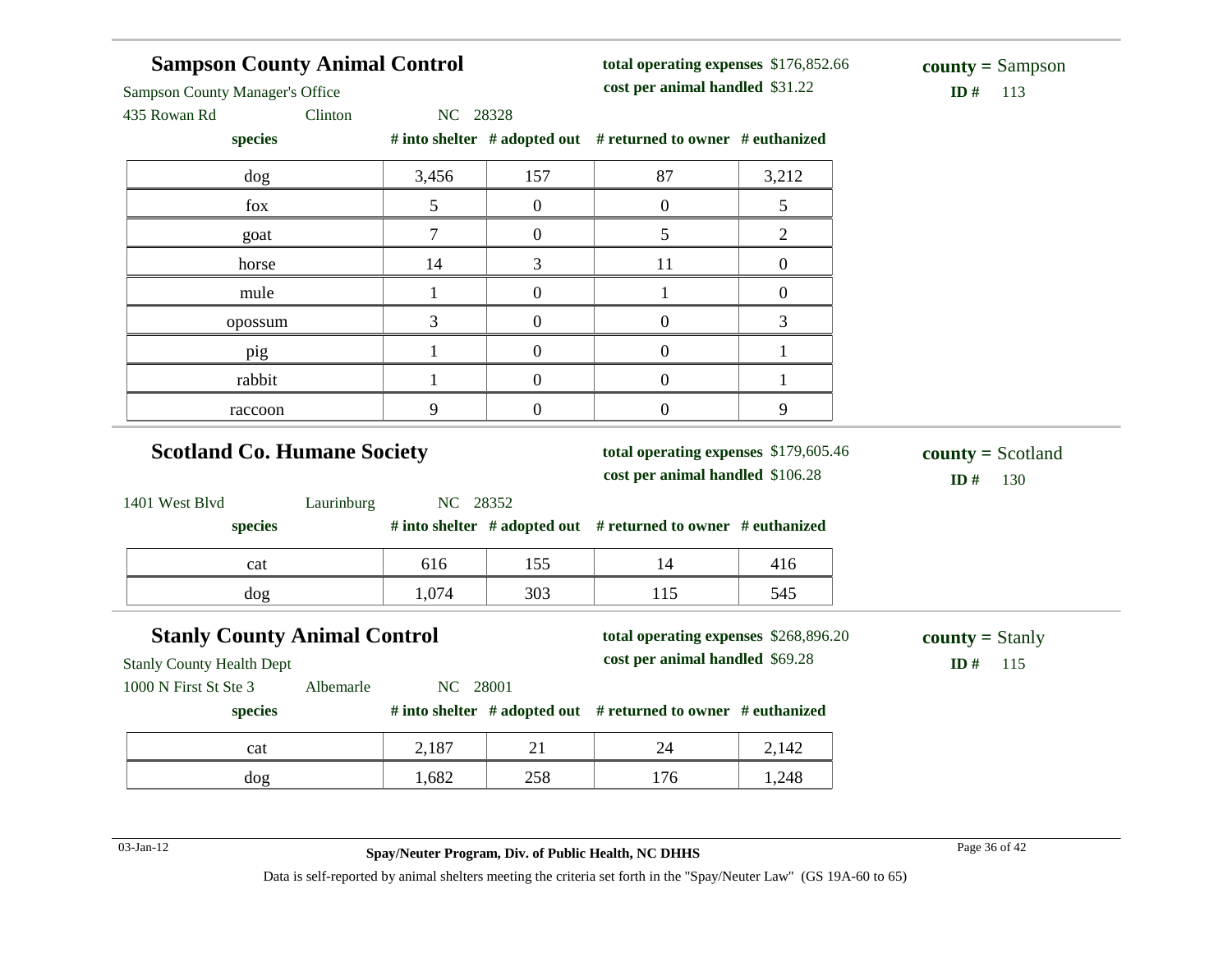| <b>Stokes County Animal Control</b>       |                |          |                | total operating expenses \$176,559.00                         |                  | $county = Stokes$       |
|-------------------------------------------|----------------|----------|----------------|---------------------------------------------------------------|------------------|-------------------------|
| <b>Stokes County Animal Shelter</b>       |                |          |                | cost per animal handled \$57.04                               |                  | ID#<br>116              |
| 1999 Sizemore Rd                          | Germanton      | NC 27019 |                |                                                               |                  |                         |
| species                                   |                |          |                | # into shelter # adopted out # returned to owner # euthanized |                  |                         |
| cat                                       |                | 1,543    | 46             | 4                                                             | 1,500            |                         |
| dog                                       |                | 1,546    | 143            | 82                                                            | 1,310            |                         |
| guinea pig                                |                | 4        | 4              | $\mathbf{0}$                                                  | $\mathbf{0}$     |                         |
| rabbit                                    |                | 3        | 3              | $\boldsymbol{0}$                                              | $\boldsymbol{0}$ |                         |
| <b>Surry County Animal Control</b>        |                |          |                | total operating expenses \$248,299.06                         |                  | <b>county</b> = $Sury$  |
| <b>Surry County Health Dept</b>           |                |          |                | cost per animal handled \$77.84                               |                  | ID $#$<br>118           |
| 118 Hamby Rd                              | Dobson         | NC 27017 |                |                                                               |                  |                         |
| species                                   |                |          |                | # into shelter # adopted out # returned to owner # euthanized |                  |                         |
| cat                                       |                | 1,296    | 3              | 15                                                            | 1,278            |                         |
| dog                                       |                | 1,894    | 15             | 192                                                           | 1,687            |                         |
| <b>Transylvania County Animal Control</b> |                |          |                | total operating expenses \$42,079.00                          |                  | $county = Transylvania$ |
| Transylvania Co. Health Dept              |                |          |                | cost per animal handled \$68.53                               |                  | ID#<br>143              |
| 203 E Morgan St                           | <b>Brevard</b> | NC 28712 |                |                                                               |                  |                         |
| species                                   |                |          |                | # into shelter # adopted out # returned to owner # euthanized |                  |                         |
| cat                                       |                | 196      | 27             | 4                                                             | 140              |                         |
| dog                                       |                | 418      | 94             | 52                                                            | 214              |                         |
| <b>Union County Animal Shelter</b>        |                |          |                | total operating expenses \$1,643,179.34                       |                  | $county = Union$        |
| Union County Sheriff's Office-Shelter     |                |          |                | cost per animal handled \$233.24                              |                  | ID#<br>146              |
| 3340 Presson Rd                           | Monroe         | NC 28112 |                |                                                               |                  |                         |
| species                                   |                |          |                | # into shelter # adopted out # returned to owner # euthanized |                  |                         |
| bat                                       |                |          | $\overline{0}$ | $\boldsymbol{0}$                                              |                  |                         |
| bird                                      |                | 3        | 1              |                                                               | 1                |                         |
| 03-Jan-12                                 |                |          |                |                                                               |                  | Page 37 of 42           |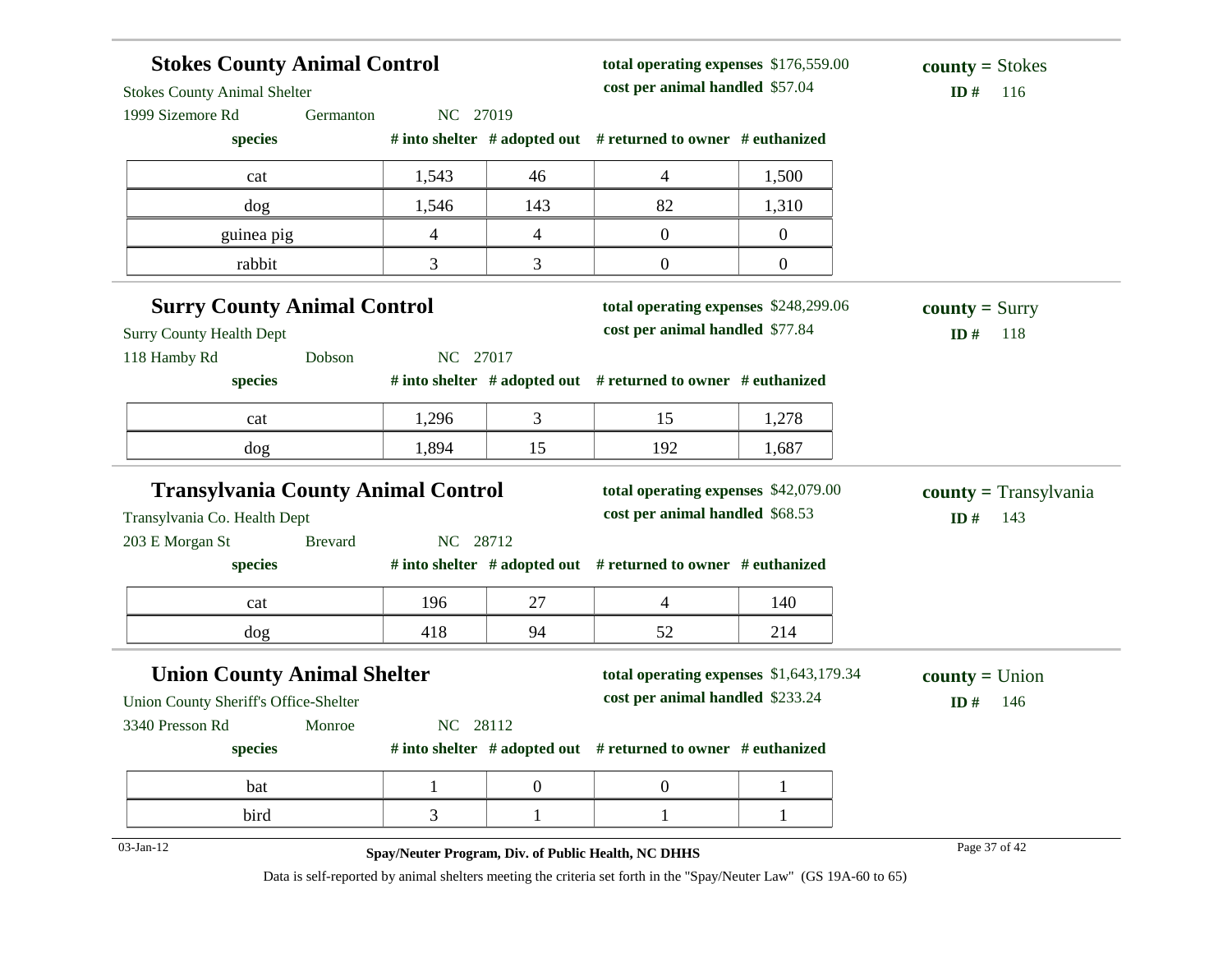# **Union County Animal Shelter**

**total operating expenses** \$1,643,179.34 **cost per animal handled**

 $ID# 146$ **county =** Union

Union County Sheriff's Office-Shelter

3340 Presson Rd Monroe NC 28112

**species # into shelter # adopted out # returned to owner # euthanized**

| ------   |                |                  | $\cdots$ $\cdots$ |                  |
|----------|----------------|------------------|-------------------|------------------|
| cat      | 3,397          | 288              | 24                | 3,087            |
| chicken  | 74             | 56               | $\boldsymbol{0}$  | 18               |
| deer     | $\overline{2}$ | $\boldsymbol{0}$ | $\boldsymbol{0}$  | $\mathbf{2}$     |
| dog      | 3,497          | 562              | 913               | 2,576            |
| duck     | 1              | $\boldsymbol{0}$ | $\boldsymbol{0}$  | $\mathbf{1}$     |
| emu      | 1              | $\mathbf{1}$     | $\boldsymbol{0}$  | $\boldsymbol{0}$ |
| ferret   | 1              | $\boldsymbol{0}$ | $\boldsymbol{0}$  | $\mathbf 1$      |
| $f_{OX}$ | 5              | $\boldsymbol{0}$ | $\boldsymbol{0}$  | 5                |
| goat     | $\overline{4}$ | $\boldsymbol{0}$ | $\overline{4}$    | $\boldsymbol{0}$ |
| opossum  | 9              | $\boldsymbol{0}$ | $\boldsymbol{0}$  | 9                |
| rabbit   | 11             | 5                | $\boldsymbol{0}$  | 6                |
| raccoon  | 36             | $\boldsymbol{0}$ | $\boldsymbol{0}$  | 36               |
| snake    | 1              | $\boldsymbol{0}$ | $\mathbf{1}$      | $\boldsymbol{0}$ |
| squirrel | $\mathbf{1}$   | $\boldsymbol{0}$ | $\boldsymbol{0}$  | $\mathbf{1}$     |
| turtle   | 1              | $\boldsymbol{0}$ | $\boldsymbol{0}$  | $\mathbf{1}$     |

# **Vance County Animal Control**

**total operating expenses** \$83,000.00 **cost per animal handled** \$10.00 **ID #** 147

**county =** Vance

165 Vance Academy Rd Henderson NC 27536

#### **species # into shelter # adopted out # returned to owner # euthanized**

| cat        | 527   | ∠∪                               | 500 |
|------------|-------|----------------------------------|-----|
| dog        | 1,852 | $\overline{ }$<br>$\overline{4}$ | 734 |
| guinea pig |       |                                  |     |

03-Jan-12 Page 38 of 42 **Spay/Neuter Program, Div. of Public Health, NC DHHS**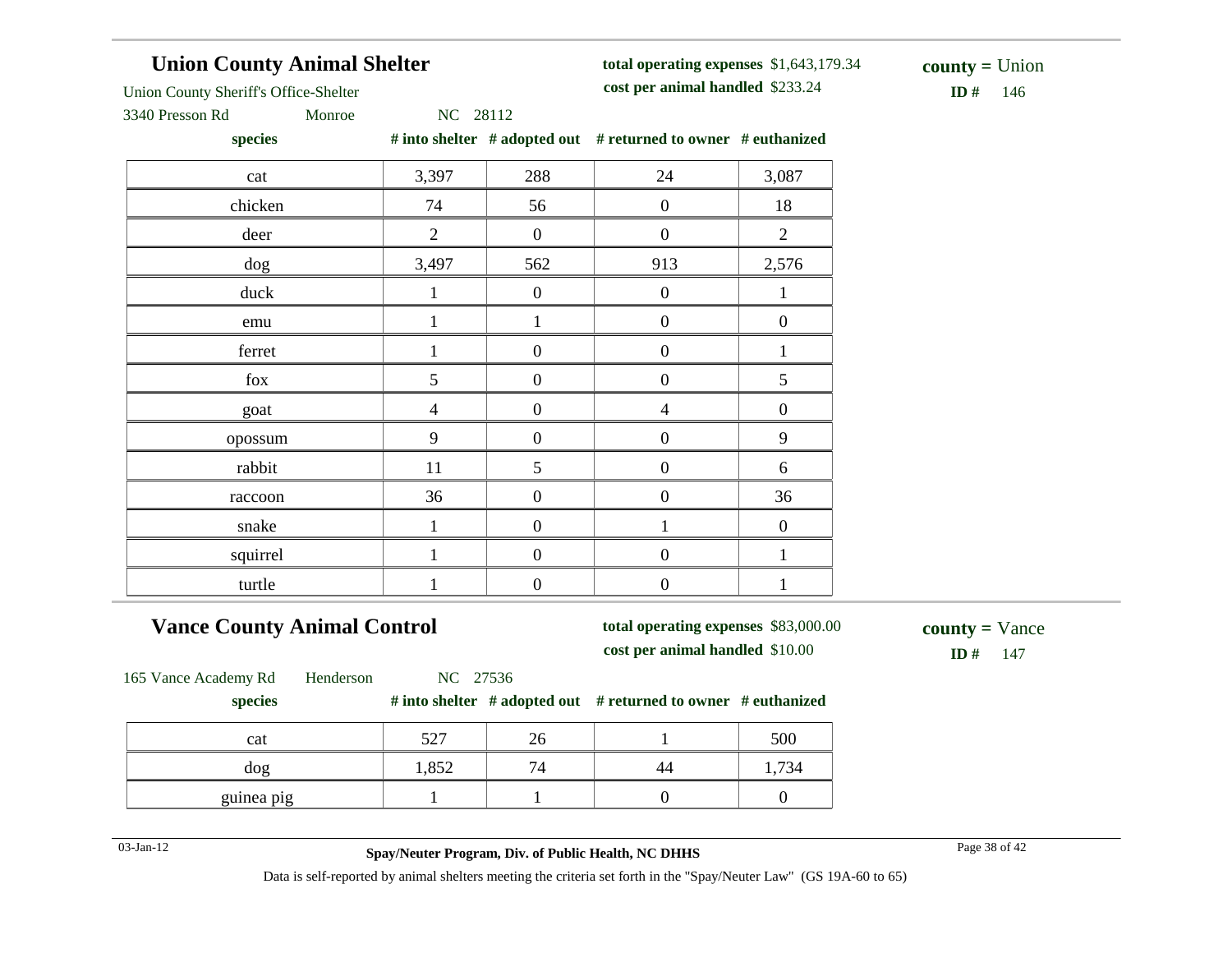# **Vance County Animal Control**

**total operating expenses** \$83,000.00 **cost per animal handled**

 $ID# 147$ **county =** Vance

| 165 Vance Academy Rd<br>Henderson               | NC 27536                 |                  |                                                                     |                  |                        |
|-------------------------------------------------|--------------------------|------------------|---------------------------------------------------------------------|------------------|------------------------|
| species                                         |                          |                  | # into shelter $#$ adopted out $#$ returned to owner $#$ euthanized |                  |                        |
| hamster                                         | 3                        | 3                | $\boldsymbol{0}$                                                    | $\boldsymbol{0}$ |                        |
| opossum                                         | $\overline{\mathcal{L}}$ | $\overline{0}$   | $\overline{4}$                                                      | $\overline{0}$   |                        |
| rabbit                                          | $\overline{2}$           | $\boldsymbol{0}$ | $\overline{2}$                                                      | $\overline{0}$   |                        |
| raccoon                                         | 5                        | $\boldsymbol{0}$ | 5                                                                   | $\boldsymbol{0}$ |                        |
| <b>Wake County Animal Control &amp; Shelter</b> |                          |                  | total operating expenses \$501,325.00                               |                  | $county = Wake$        |
| <b>Mike Williams Director</b>                   |                          |                  | cost per animal handled \$57.16                                     |                  | ID $#$<br>148          |
| PO Box 550<br>Raleigh                           | NC 27602                 |                  |                                                                     |                  |                        |
| species                                         |                          |                  | # into shelter # adopted out # returned to owner # euthanized       |                  |                        |
| bird                                            | 6                        | $\overline{2}$   | $\overline{2}$                                                      | $\overline{0}$   |                        |
| cat                                             | 4,398                    | 675              | 76                                                                  | 3,563            |                        |
| cow                                             | 1                        | 1                | $\overline{0}$                                                      | $\overline{0}$   |                        |
| dog                                             | 4,248                    | 1,616            | 412                                                                 | 2,097            |                        |
| ferret                                          | 5                        | 5                | $\boldsymbol{0}$                                                    | $\mathbf{0}$     |                        |
| other                                           | 67                       | 35               | 5                                                                   | 16               |                        |
| pig                                             | 1                        | $\overline{0}$   | $\overline{0}$                                                      | $\mathbf{1}$     |                        |
| rabbit                                          | 32                       | 23               | $\mathbf{1}$                                                        | 5                |                        |
| reptile                                         | 12                       | 8                | $\boldsymbol{0}$                                                    | 1                |                        |
| <b>Warren County Animal Shelter</b>             |                          |                  | total operating expenses \$38,108.00                                |                  | <b>county</b> = Warren |
| Warren County Manager's Office                  |                          |                  | cost per animal handled \$28.96                                     |                  | ID#<br>149             |
| PO Box 619<br>Warrenton                         | NC 27589                 |                  |                                                                     |                  |                        |
| species                                         |                          |                  | # into shelter # adopted out # returned to owner # euthanized       |                  |                        |
| cat                                             | 502                      | $\mathbf{1}$     | $\boldsymbol{0}$                                                    | 501              |                        |

# 03-Jan-12 Page 39 of 42 **Spay/Neuter Program, Div. of Public Health, NC DHHS**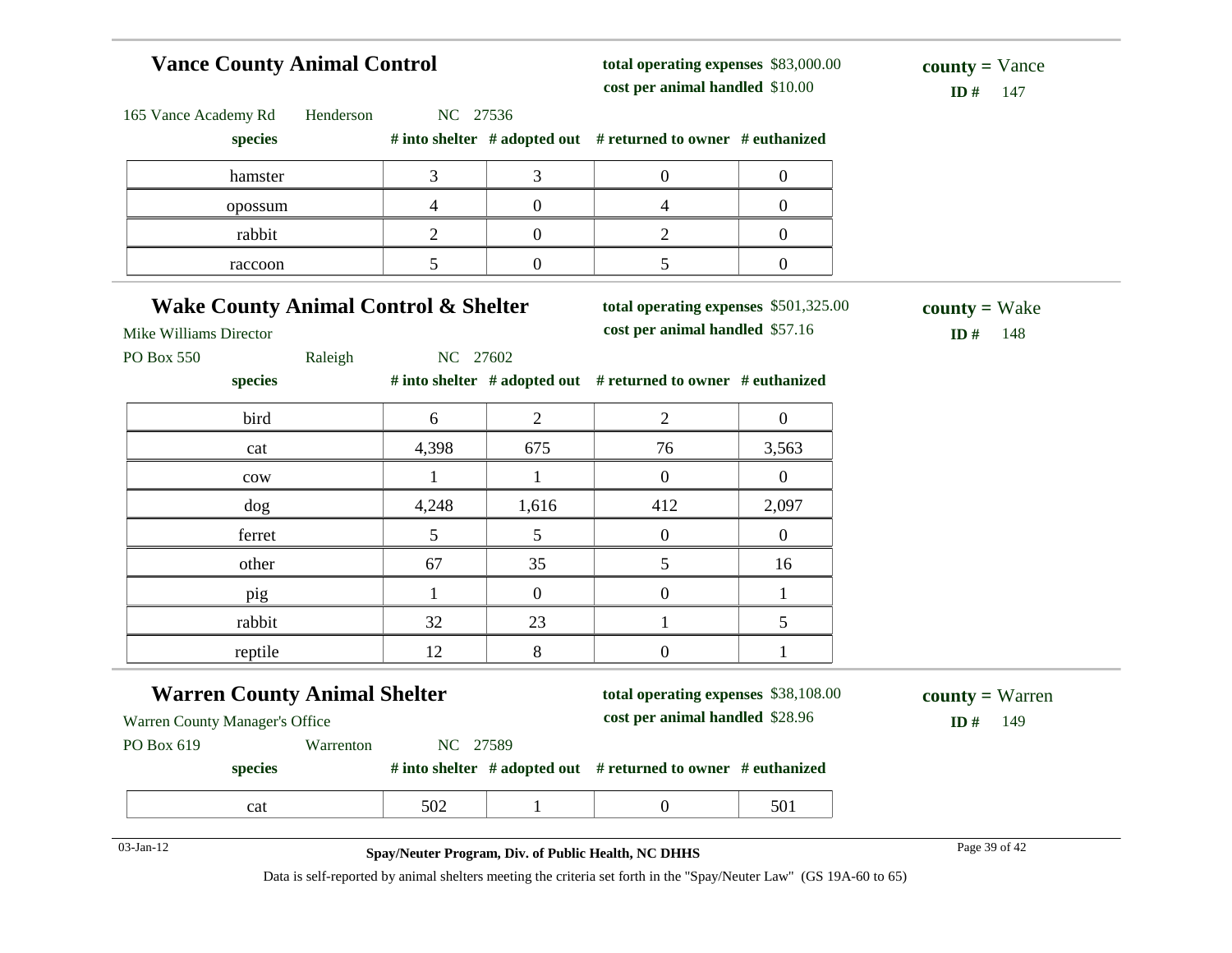| <b>Warren County Animal Shelter</b><br>Warren County Manager's Office<br>Warrenton<br>NC 27589 |                 |                  | total operating expenses \$38,108.00<br>cost per animal handled \$28.96   | <b>county</b> = Warren<br>ID#<br>149 |                                     |
|------------------------------------------------------------------------------------------------|-----------------|------------------|---------------------------------------------------------------------------|--------------------------------------|-------------------------------------|
| PO Box 619<br>species                                                                          |                 |                  | # into shelter # adopted out # returned to owner # euthanized             |                                      |                                     |
| dog                                                                                            | 814             | 6                | 32                                                                        | 776                                  |                                     |
| <b>Watauga County Animal Control</b>                                                           |                 |                  | total operating expenses \$173,500.00<br>cost per animal handled \$123.58 |                                      | $county = Watauga$<br>ID#<br>151    |
| Courthouse Box 23<br>Boone                                                                     | NC 28607        |                  |                                                                           |                                      |                                     |
| species                                                                                        |                 |                  | # into shelter # adopted out # returned to owner # euthanized             |                                      |                                     |
| bat                                                                                            | $\overline{4}$  | $\boldsymbol{0}$ | $\mathbf{0}$                                                              | $\overline{4}$                       |                                     |
| cat                                                                                            | 736             | 244              | 184                                                                       | 308                                  |                                     |
| dog                                                                                            | 658             | 311              | 272                                                                       | 75                                   |                                     |
| raccoon                                                                                        | 5               | $\overline{0}$   | $\mathbf{0}$                                                              | 5                                    |                                     |
| skunk                                                                                          | 1               | $\overline{0}$   | $\boldsymbol{0}$                                                          | 1                                    |                                     |
| <b>Wayne County Animal Control</b>                                                             |                 |                  | total operating expenses \$291,258.00<br>cost per animal handled \$43.64  |                                      | <b>county</b> = Wayne<br>ID#<br>153 |
| Goldsboro<br><b>PO Box 227</b>                                                                 |                 | NC 27533-0227    |                                                                           |                                      |                                     |
| species                                                                                        |                 |                  | # into shelter # adopted out # returned to owner # euthanized             |                                      |                                     |
| bat                                                                                            | $\overline{4}$  | $\overline{0}$   | $\mathbf{0}$                                                              | $\overline{4}$                       |                                     |
| cat                                                                                            | 3,394           | 140              | 22                                                                        | 3,232                                |                                     |
| dog                                                                                            | 3,132           | 233              | 280                                                                       | 2,619                                |                                     |
| fox                                                                                            | $5\overline{)}$ | $\overline{0}$   | $\overline{0}$                                                            | 5                                    |                                     |
| opossum                                                                                        | 116             | $\overline{0}$   | 116                                                                       | $\overline{0}$                       |                                     |
| raccoon                                                                                        | 22              | $\overline{0}$   | $\boldsymbol{0}$                                                          | 22                                   |                                     |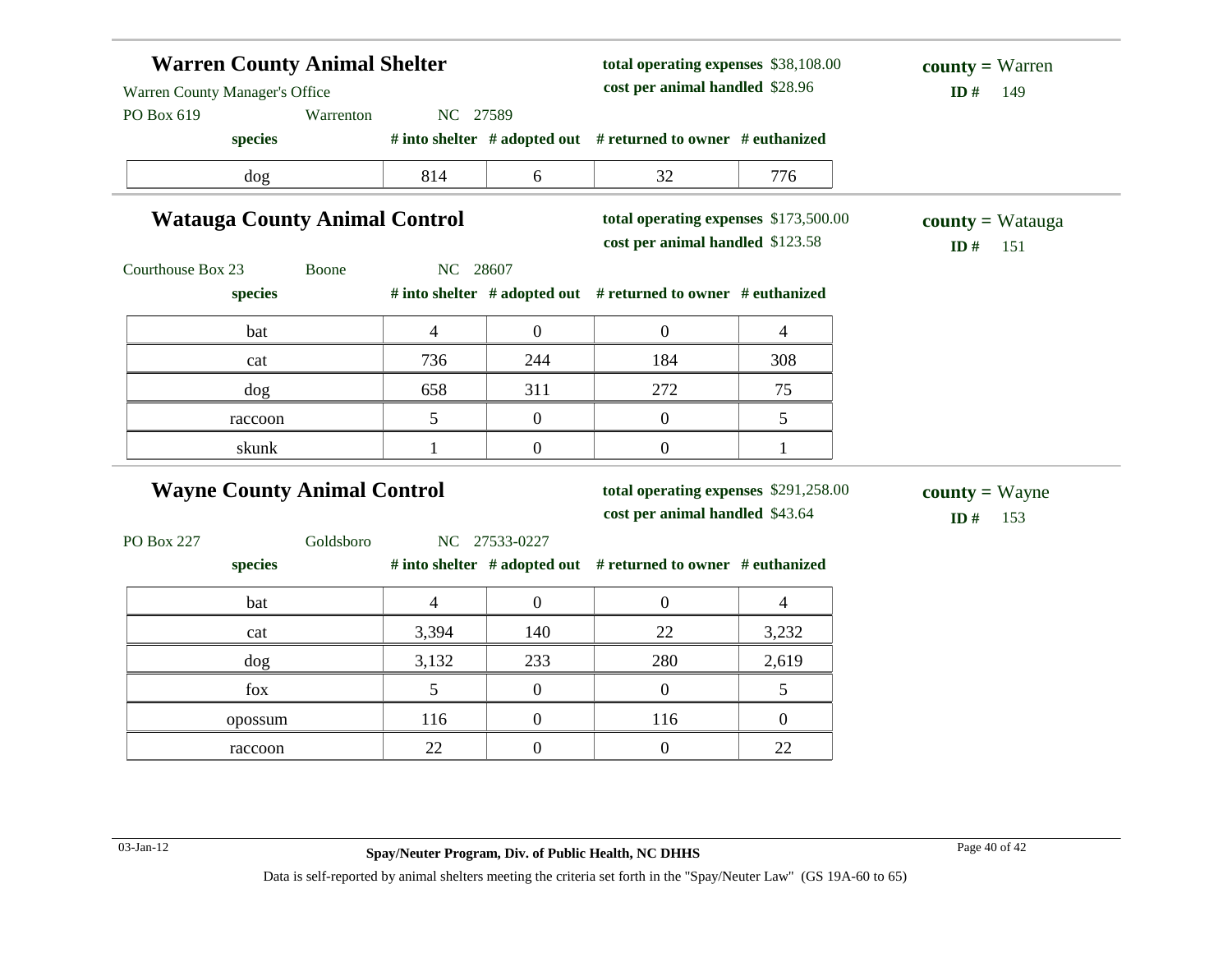# **Wilkes County Animal Control**

**total operating expenses** \$374,660.00 **cost per animal handled**

 $ID#$  154 **county =** Wilkes

|  |  | 408 Call St |  |
|--|--|-------------|--|
|--|--|-------------|--|

Wilkesboro NC 28697

**species # into shelter # adopted out # returned to owner # euthanized**

| species       |                |                  | $\#$ into sneiter $\#$ adopted out $\#$ returned to owner $\#$ euthanized |                  |
|---------------|----------------|------------------|---------------------------------------------------------------------------|------------------|
| bat           | $\overline{4}$ | $\boldsymbol{0}$ | $\boldsymbol{0}$                                                          | 4                |
| bird          | 2              | $\overline{2}$   | $\overline{0}$                                                            | 0                |
| cat           | 2,811          | 205              | 42                                                                        | 2,548            |
| chicken       | 2              | $\boldsymbol{0}$ | $\boldsymbol{0}$                                                          | $\overline{2}$   |
| $\log$        | 3,109          | 556              | 192                                                                       | 2,364            |
| goat          |                | $\overline{0}$   | $\boldsymbol{0}$                                                          |                  |
| opossum       | 32             | $\boldsymbol{0}$ | $\boldsymbol{0}$                                                          | 32               |
| pot belly pig |                |                  | $\boldsymbol{0}$                                                          | $\boldsymbol{0}$ |
| rabbit        | $\overline{4}$ | 4                | $\boldsymbol{0}$                                                          | $\theta$         |
| raccoon       | 21             |                  | 0                                                                         | 21               |
| skunk         | 12             | 0                | $\boldsymbol{0}$                                                          | 12               |
|               |                |                  |                                                                           |                  |

# **Wilson County Animal Control**

**total operating expenses** \$327,676.00 **cost per animal handled**

 $ID#$  155 **county =** Wilson

Wilson County Health Dept.

4001 Airport Dr Wilson NC 27893

#### **species # into shelter # adopted out # returned to owner # euthanized**

| cat    | 1,295 | 54 |     | 1,194 |
|--------|-------|----|-----|-------|
| dog    | 1,548 | 81 | 110 | 1,335 |
| ferret |       |    |     |       |
| goat   |       |    |     |       |
| pig    |       |    |     |       |